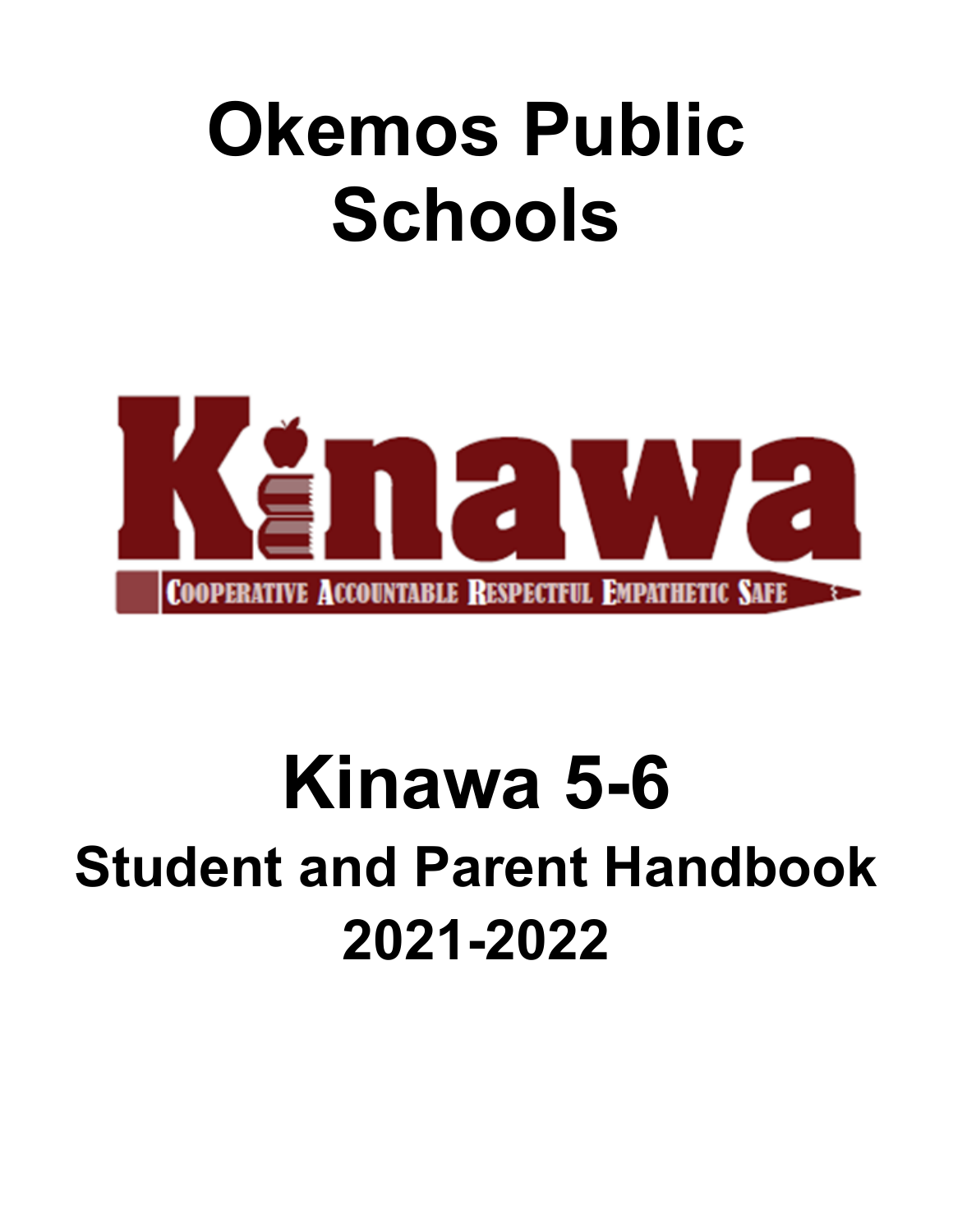

# **2021-2022 Welcome to Kinawa 5-6!**

Dear Kinawa Families:

It is an honor and pleasure to welcome you to Kinawa, home to all fifth and sixth graders in the district. Kinawa is a wonderful school filled with hard working students, supportive parents and a professional staff.

At Kinawa, interdisciplinary teaming provides our students with the supports they need to continue to develop as healthy, independent, confident and successful learners. Interdisciplinary teaming creates a "school within a school" where teams of teachers are responsible for delivering academics to a specific group of students.

Kinawa has a designated "homeroom", where students receive important announcements and organize for the day. This experience benefits students and teachers by providing them with the opportunity to talk about academic or social issues. Having a teacher who knows and cares for students personally can make a huge difference in the lives of middle school students. Advisory programs, like homeroom day, help teachers advocate for children and help us meet the needs of our students. The result- Kinawa feels smaller for students and teachers, and teachers are more aware of the uniqueness of each child.

Our teachers are sensitive to the different learning styles of students and use a variety of instructional strategies to engage all learners. Special education staff, the T.A.S.K. program, and the English language learner program provides directed assistance programs for kids who have special learning needs or may be at risk.

Kinawa provides students with the opportunity to branch out and experience success outside of the core academic classes. Kinawa offers an exciting exploratory program designed to provide students with exposure to a number of topics ranging from technology, art, foods, to band, orchestra and choir.

Kinawa is truly a special place. Much care and planning goes into programming for our students. At Kinawa, we strive to make school a memorable and positive time in the lives of our students. With understanding and support, we believe that each child in our care will grow into a confident learner that displays academic and social excellence.

I proudly welcome you to Kinawa! If I can be of further assistance please call me at (517) 706-4701 or email me at steven.stierley@okemosk12.net.

Respectfully,

Steve Stierley

Mr. John Hood , Superintendent Mrs. Stacy Bailey, Assistant Superintendent of Instruction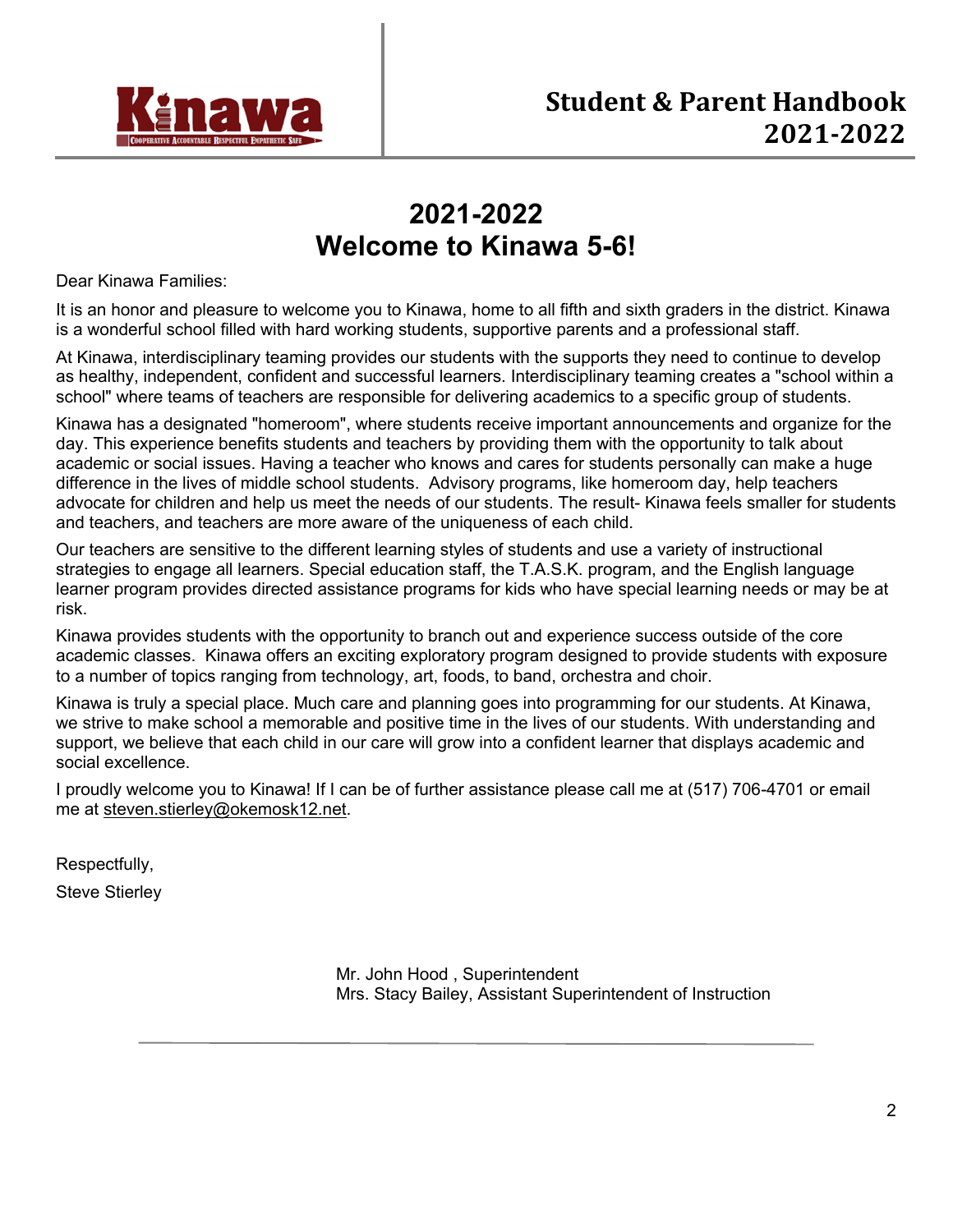

# **Okemos Public School Mission Statement**

*"Together…Educating with Excellence, Inspiring Each Learner for Life."* 

# **Kinawa 5-6 School**

1900 Kinawa Drive, Okemos, Michigan 48864 Main Office: (517) 706-4702 Attendance/Guidance Office: (517) 706-4706 Fax: (517) 347-9824

# **Office Hours Early Release Day School Hours**

8:00 am - 4:00 pm 8:45 am – 1:35 pm (Lunch is served)

# **School Hours**

# 8:45 am - 3:30 pm **Half Day School Hours**

 $8:45$  am  $-11:55$  am

# **Student Entry Hours** (No lunch is served)

8:15 am – 8:45 am

# (designated area) **Student Hallway Hours**

8:30 am – 8:45 am

# **Student Exit Hours**

3:30 pm – 3:45 pm

Mr. Steve Stierley, Principal

Mrs. Sara Roland, Assistant Principal Mrs. Sue Williams, (Main Office) Administrative Assistant Mrs. Shruti Gross, (Guidance Office) Registrar/Attendance/Guidance Secretary Mrs. Emily Edger, Full-time Counselor & Ms. Tessa Marks, Part-Time Counselor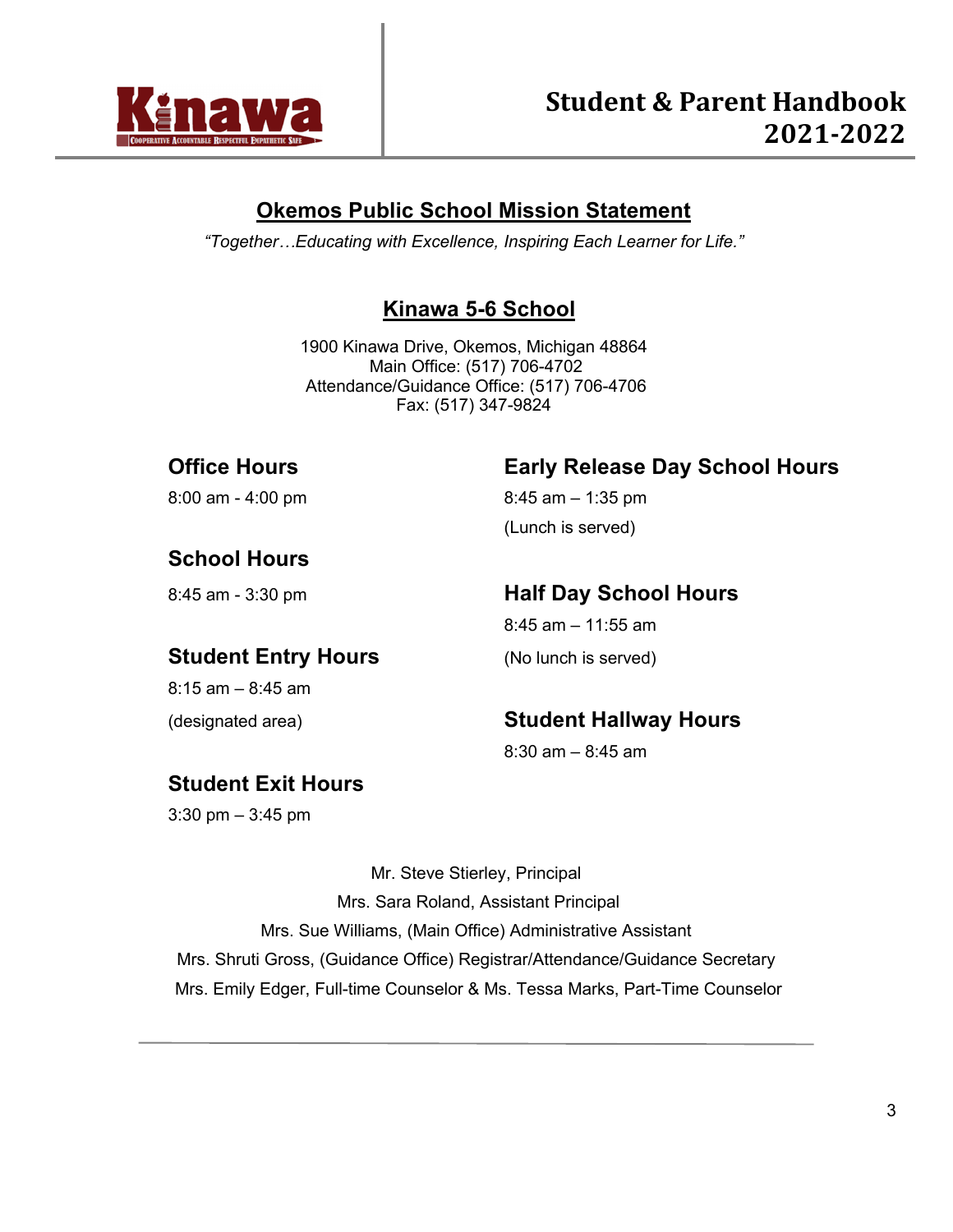

# **OKEMOS PUBLIC SCHOOLS Web Accessibility Statement**

Okemos Public Schools (OPS) recognizes the importance of making digital information provided on the District's website accessible to students, prospective students, parents, employees, guests and visitors with disabilities, particularly those with visual, hearing or manual impairments or who otherwise require the use of assistive technology to access information.

Okemos Public Schools strives to adhere to the accepted guidelines and standards for accessibility and usability as comprehensively as possible on this website

If you cannot fully access the information on the District's website, please communicate specific issues with the District's Web Accessibility Coordinator. We will make every effort to provide the information to you in an alternate format and/or make the necessary improvements to ensure the information is accessible.

Formal complaints regarding accessibility concerns may be filed through our Section 504 and Title II grievance procedure. The following persons have been designated to handle inquiries and/or complaints regarding the non-discrimination policies:

#### **Section 504 and Title II Coordinator (adults)**

John Hood, Superintendent Okemos Public Schools 4406 Okemos Rd. Okemos, MI 48864 517-706-5007 john.hood@okemosk12.net

#### **Section 504 and Title II Coordinator (students)**

Heather Pricco, Director Special Education **Department** Okemos Public Schools 4406 Okemos Rd. Okemos, MI 48864 517-706-4829 heather.pricco@okemosk12.net

#### **Title IX Coordinator**

Stacy Bailey, Assistant Superintendent - Instruction Okemos Public Schools 4406 Okemos Rd. Okemos, MI 48864 517-706-5009 stacy.bailey@okemosk12.net

#### **Web Accessibility Coordinator**

Kathy Shore Department of Technology Okemos Public Schools 4406 Okemos Rd. Okemos, MI 48864 517-706-5041 kathy.shore@okemosk12.net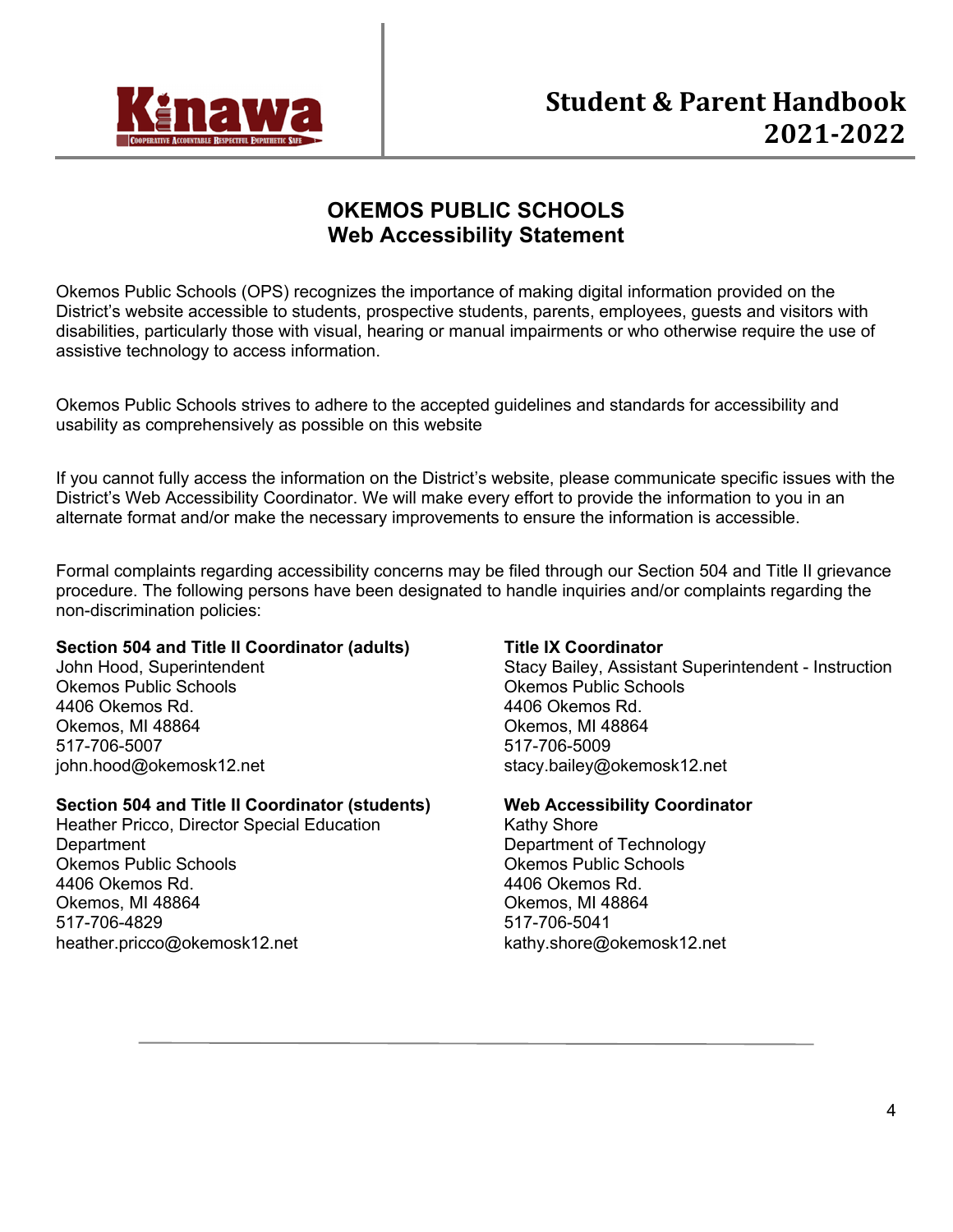

#### **TABLE OF CONTENTS**

- Academic Integrity
- Acceptable Use Policy
- After-school Activities and Events
- Animals/Pets
- **Attendance**
- Behavior of Students
- Calendar
- Closing/Delay of School
- Communication
- **Concussions**
- Counselor
- Cyberbullying
- Deliveries/Messages to Students
- Discipline of Students
- Displays of Affection
- Dress Code
- Early Release Day Schedule
- Electronic Devices
- Emergency Cards
- Emergency Procedures
- **Enrollment**
- Extracurricular Fees
- Field Trips
- Fines
- Food and Beverages
- Food Services
- Grade Level Information
- Health (Illness/Injuries)
- Homeroom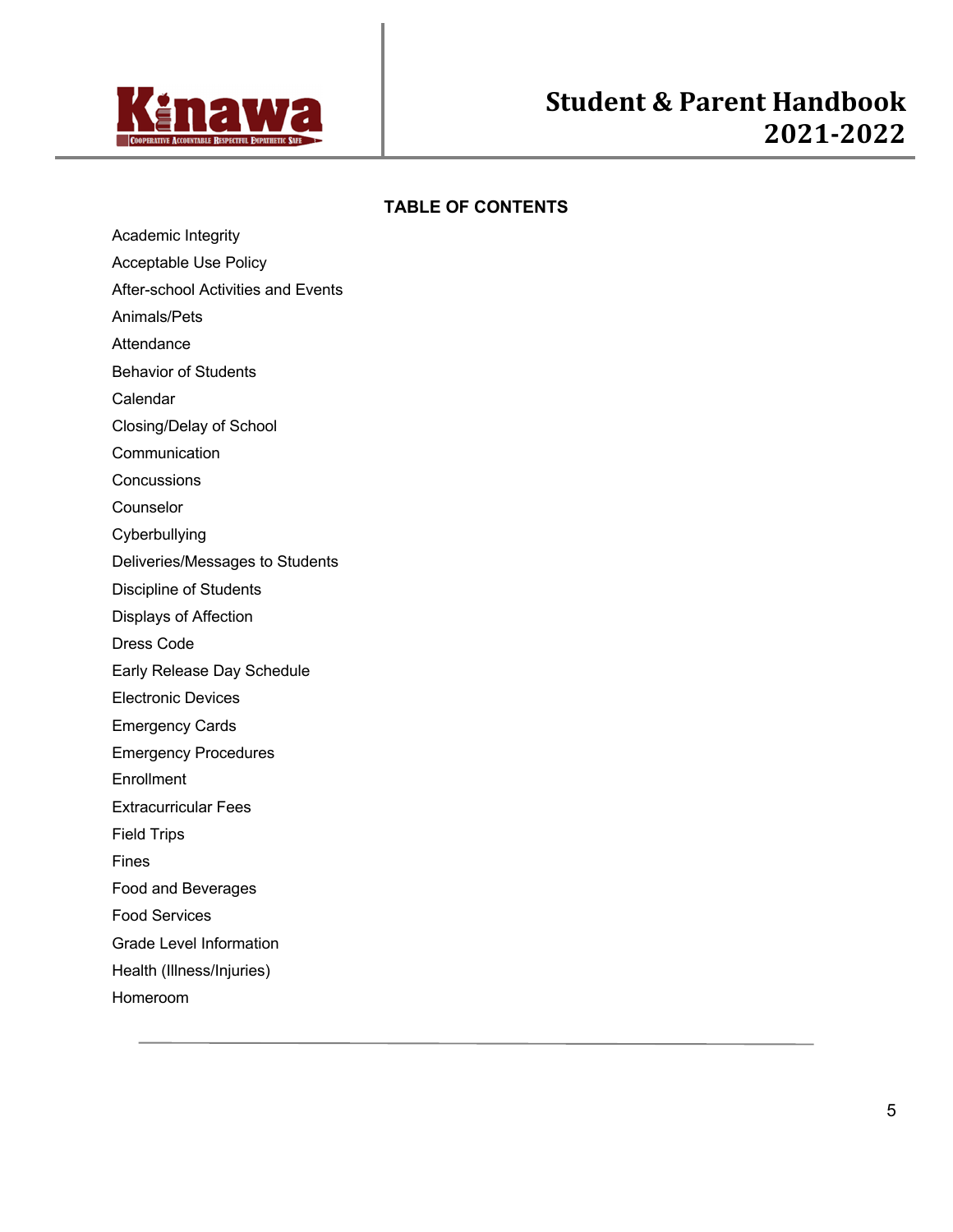

Library **Lockers** Lost and Found Materials and Supplies Non-discrimination Policy Okemos School Board Parent/Guardian Involvement Personal/School Property Physical Education Class **Pictures** Personal Learning Devices -PLD PowerSchool Recess Report Cards Schedule Changes School Times Search and Seizure Sexual Harassment Skipping Class Student Directory Student Expectations Student Records Substance Abuse **Tardiness** Telephone Use **Theft Transportation** Trimester Schedule Video/Film Viewing Visitation of Students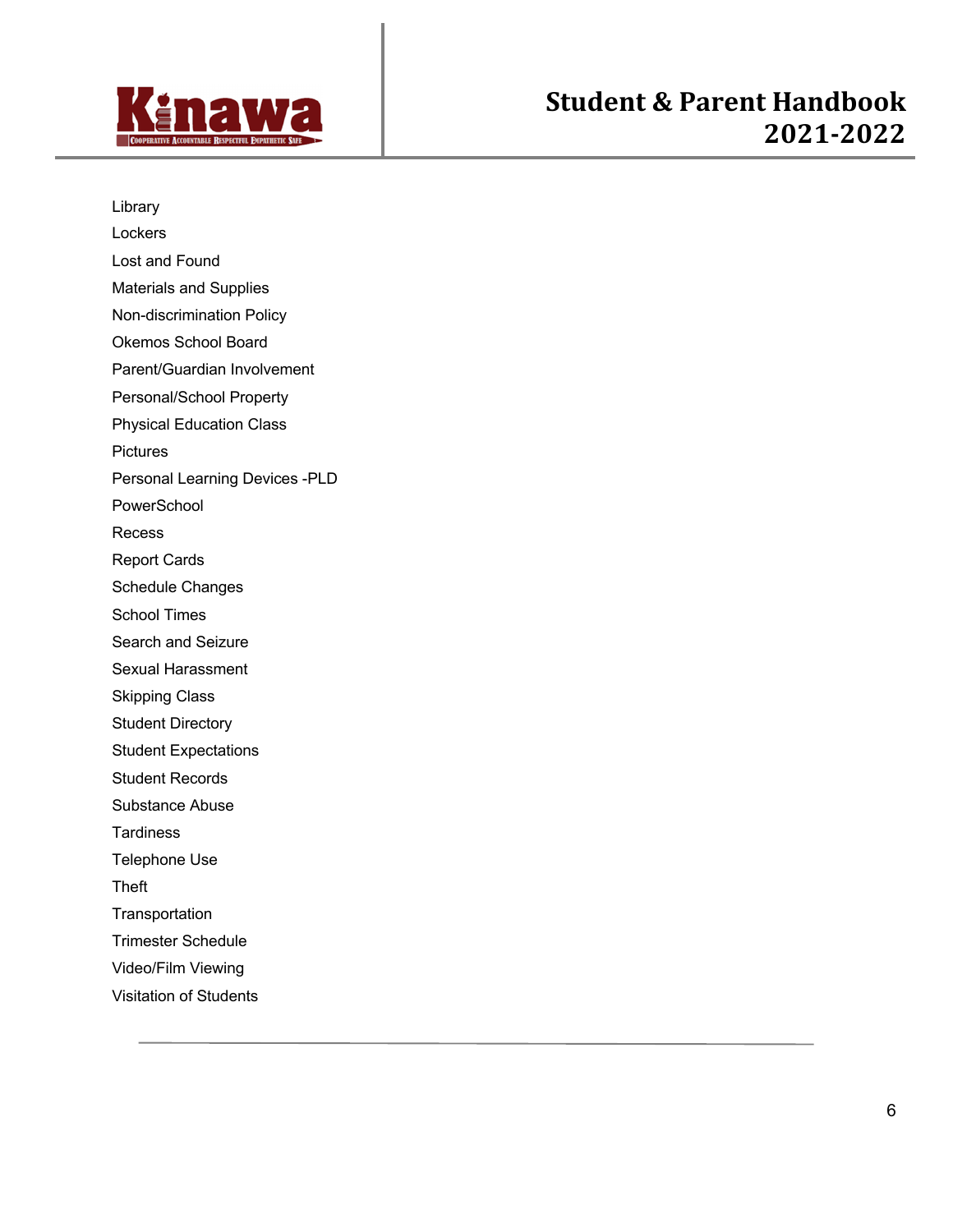

#### **ACADEMIC INTEGRITY**

Academic integrity requires high standards of personal achievement, ethical conduct and academic honesty. It creates an academic environment in which a student's search for knowledge is a true and honest reflection of that effort.

#### *Level I – Violation*

- 1. Submitting another's assignment as one's own
- 2. Knowingly allowing another student to use an assignment or test to submit as his or her own
- 3. Looking at another's test or essay and submitting the work as one's own
- 4. Knowingly assisting another student to misrepresent the content or authorship of the student's school work
- 5. Using any type of notes or technology without teacher approval
- 6. Plagiarism, including but not limited to:
	- a. Quoting or paraphrasing directly all or part of someone else's written or spoken words without documentation within the body of the work.
	- b. Presenting an idea, theory, or formula originated by another person as one's own.
	- c. Using information, which is not common knowledge, including statistics and demographics, without documenting the source.
	- d. Copying or pasting from the Internet or another document material that is not one's own without documentation from the source.

Level I violations of the Academic Integrity Policy will be addressed by the classroom teacher.

#### *Level II - Violation*

- 1. Unauthorized possession, use and/or theft of test materials, answer sheets, teacher materials, computer files, grading programs, and/or altering teacher records.
- 2. Level II violations of the Academic Integrity Policy will be addressed by the teacher and administration.

Conference, Suspension of up to 10 school days

#### **District Network Resources and Internet Safety - Regulations <br>R6300**

#### **ACCEPTABLE USE POLICY**

All users of the District Network Resources must comply with the following regulations, which have been specifically established to protect our educational community and the district's networks.

#### *Computer Network*

- A. A network account is provided for **educational purposes only**.
- B. Acceptable Network use by district students and staff include:
	- 1. Creation of files, digital projects, videos, web pages and podcasts using network resources in support of education and research.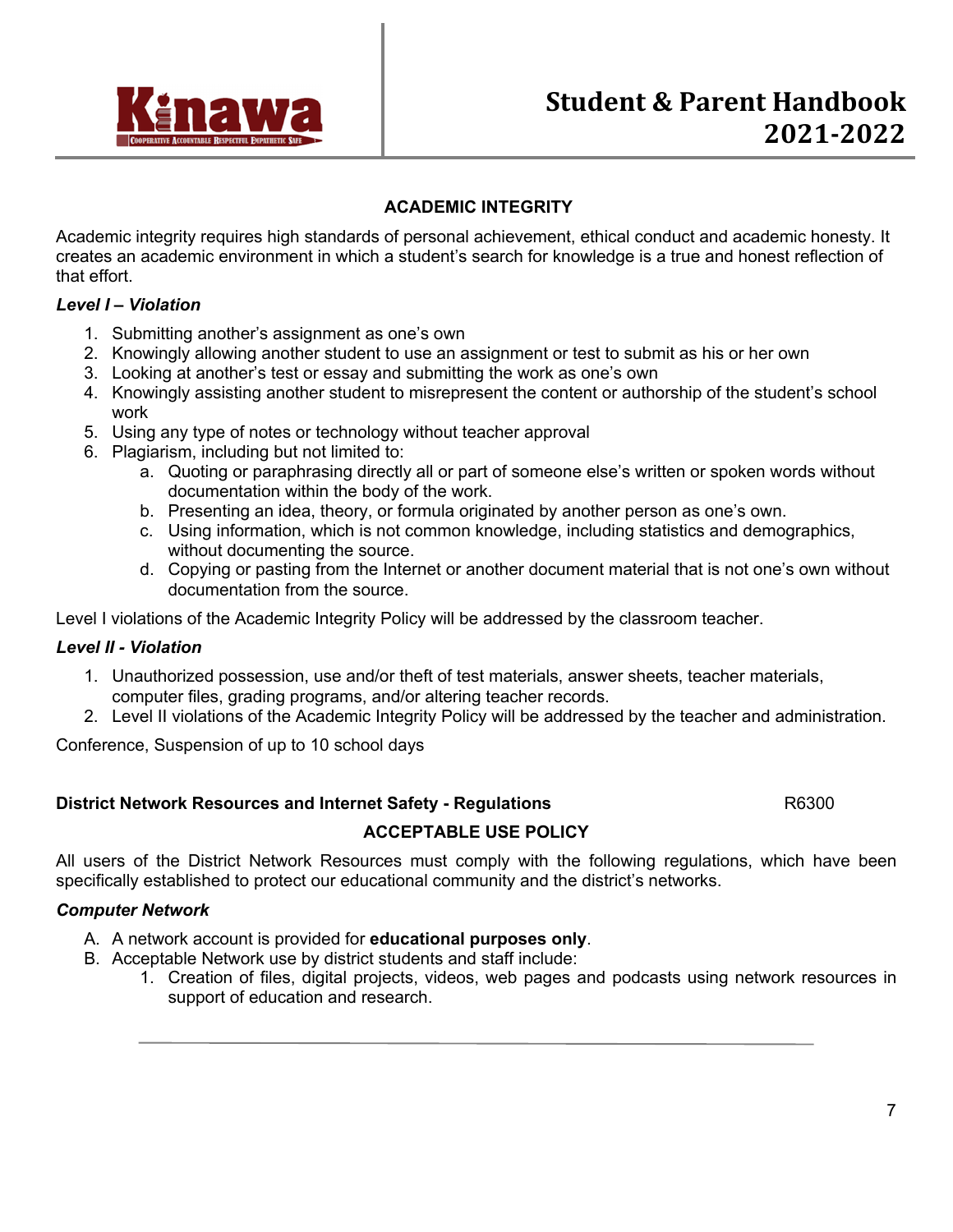

- 2. Participation in blogs, wikis, bulletin boards, social networking sites and groups and the creation of content for podcasts, email and web pages that support education and research.
- C. A network account is to be used only by the authorized user. The sharing of logins, passwords or accessing in another user's accounts and/or data is prohibited.
- D. Users are expected to abide by the generally accepted rules of Network Etiquette (Netiquette). This includes:
	- 1. Be polite. Do not send abusive messages or ones containing inappropriate language.
	- 2. Do not reveal your personal information (address, social security number, phone number, etc.) or that of other students/colleagues.
		- a. Do not wastefully use finite resources (paper, network/email storage space, etc.)
		- b. Do not use the network in such a way that you would disrupt the use of the network by others.
	- 3. Email/Social Media/Messaging may not be used to spam, advertise/sell personal property, for commercial activities, or for political lobbying for personal gain. Messages relating to or in support of illegal activities will be reported to legal authorities.
	- 4. Uploading, downloading or transmission of material, information, or software in violation of any district policy or federal, state or local law or regulation is prohibited and may be reported to legal authorities.
	- 5. Users may access educational materials for school use via the Internet. Compliance with Copyright notices and/or Terms and Conditions pertaining to a website is required. Plagiarism, in any form, is prohibited.
	- 6. Non-educational, inappropriate communication including, but not limited to, instant messaging, network messaging, and chat rooms, is prohibited.
	- 7. Accessing, transmitting, submitting, posting, publishing, or displaying any inappropriate or illegal material including, but not limited to, defamatory, inaccurate, abusive, obscene, profane, sexually oriented, bullying, threatening, racially offensive, or harassing is prohibited and may be reported to legal authorities.
	- 8. Student network files may be purged at the end of the school year. It is the student's responsibility to back-up any files the student wants to retain.
	- 9. The network account, email account and network files of a user who leaves the district may be deleted.
	- 10. It is the student's responsibility to backup any files the student wants to retain.
	- 11. The Children's Online Protection Privacy Act requires website operators to obtain parental consent before collecting information from children under the age of 13. In certain instances, the District may act as an intermediary and provide the required parental consent on behalf of a student when the website is used for educational purposes.
	- 12. A staff member wishing to design and publish a web site must read and adhere to the district's Web Page Development Guidelines and Policy.

#### *Equipment*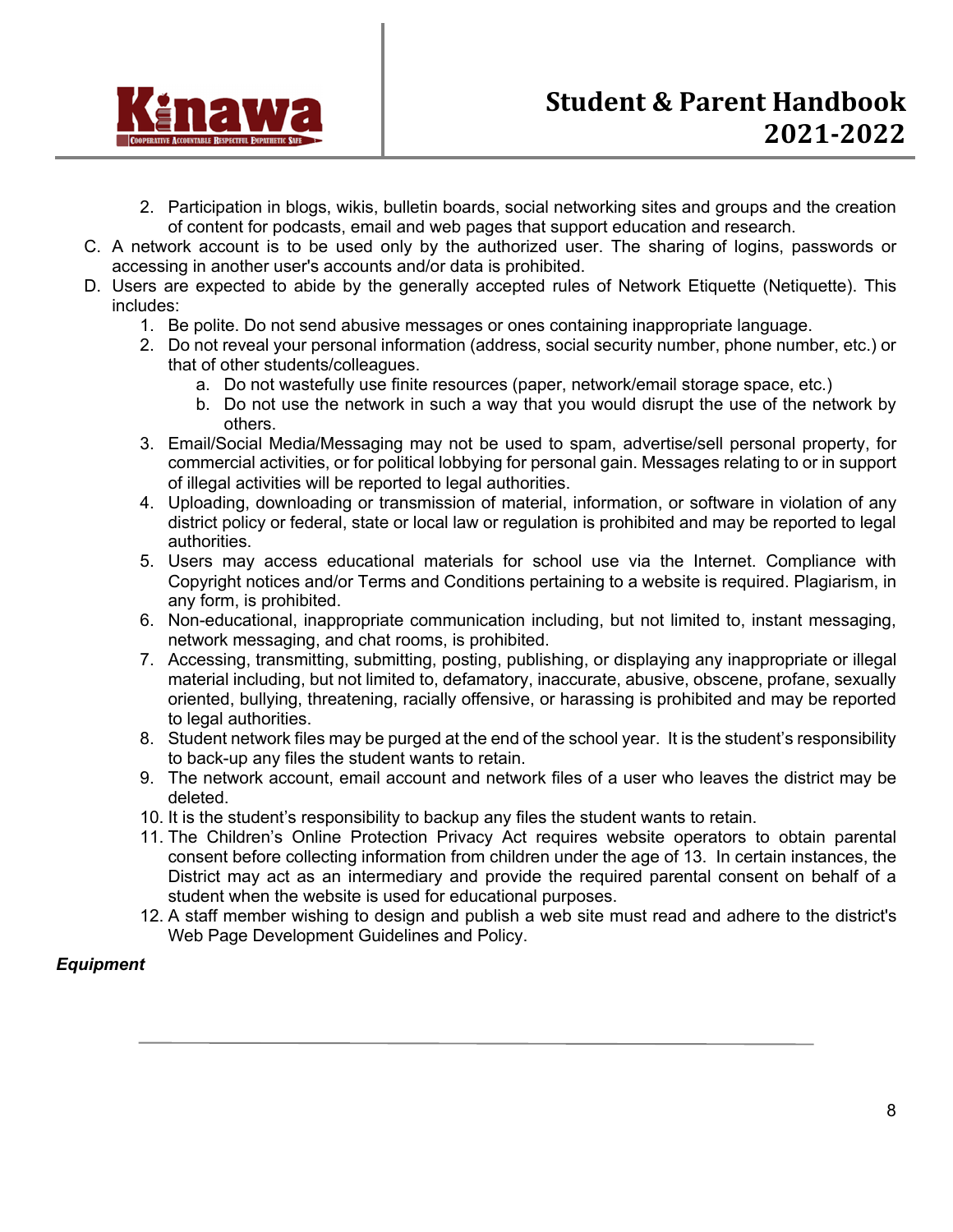

- A. The user will utilize district hardware (computers/printers/scanners, etc.) with care. Food, drink and candy must be kept away from any hardware.
- B. To protect logins/files, users must restart or shutdown the computer after use or when the computer will be unattended for a period of time.
- C. Users are always responsible for their assigned device. Users must take appropriate security measures at all times such as setting a passcode and/or logging out when necessary.

#### *Security*

- A. It is the responsibility of every user to notify a staff member or administrator who, in turn, must notify the Department of Media & Technology if the District Network Resources policy violation or security problem involving the District Network Resources or Internet is identified. The user must not in any way communicate and/or demonstrate the problem to others.
- B. Attempting to login to the network as any other user or disclosing another user's login and password is prohibited.
- C. Any user identified as a security risk or having a history of technology violations may be denied access to the District Network Resources.

#### *Software*

- A. Downloading of unlicensed, malicious, illegal or inappropriate software from the Internet is prohibited and may be reported to legal authorities.
- B. Unauthorized copying, use or altering of licensed or copyrighted software is prohibited.

#### *Tampering*

- A. Tampering with, or activities that threaten the integrity and/or security of any network, computer operating system, software or materials (including, but not limited to, hacking into the District network(s), downloading or installing files that will compromise the network(s), dual booting devices, removal of district computer policies, removal of anti-virus software, transmission of worms, viruses and other malicious codes, and accessing any device or data without proper authorization) is prohibited and may be reported to legal authorities.
- B. Any attempt to defeat or bypass the district's Internet filter or conceal Internet activity are prohibited (e.g., proxies, https, special ports, modifications to district browser settings and any other techniques designed to evade filtering or enable the publication of inappropriate content).

#### *Internet Safety*

A. In compliance with CIPA (Children's Internet Protection Act passed by Congress on 12/15/00) Internet filtering is in place for every networked computer to prevent access to inappropriate material on the district network. Internet filtering is provided by the district, both in and outside of the school setting for students. It is impossible to control access to ALL material on the Internet. The OPS firmly believe that the availability of valuable information and the potential for interaction on the Internet far outweigh the possibility that users may be exposed to material not consistent with the educational goals of the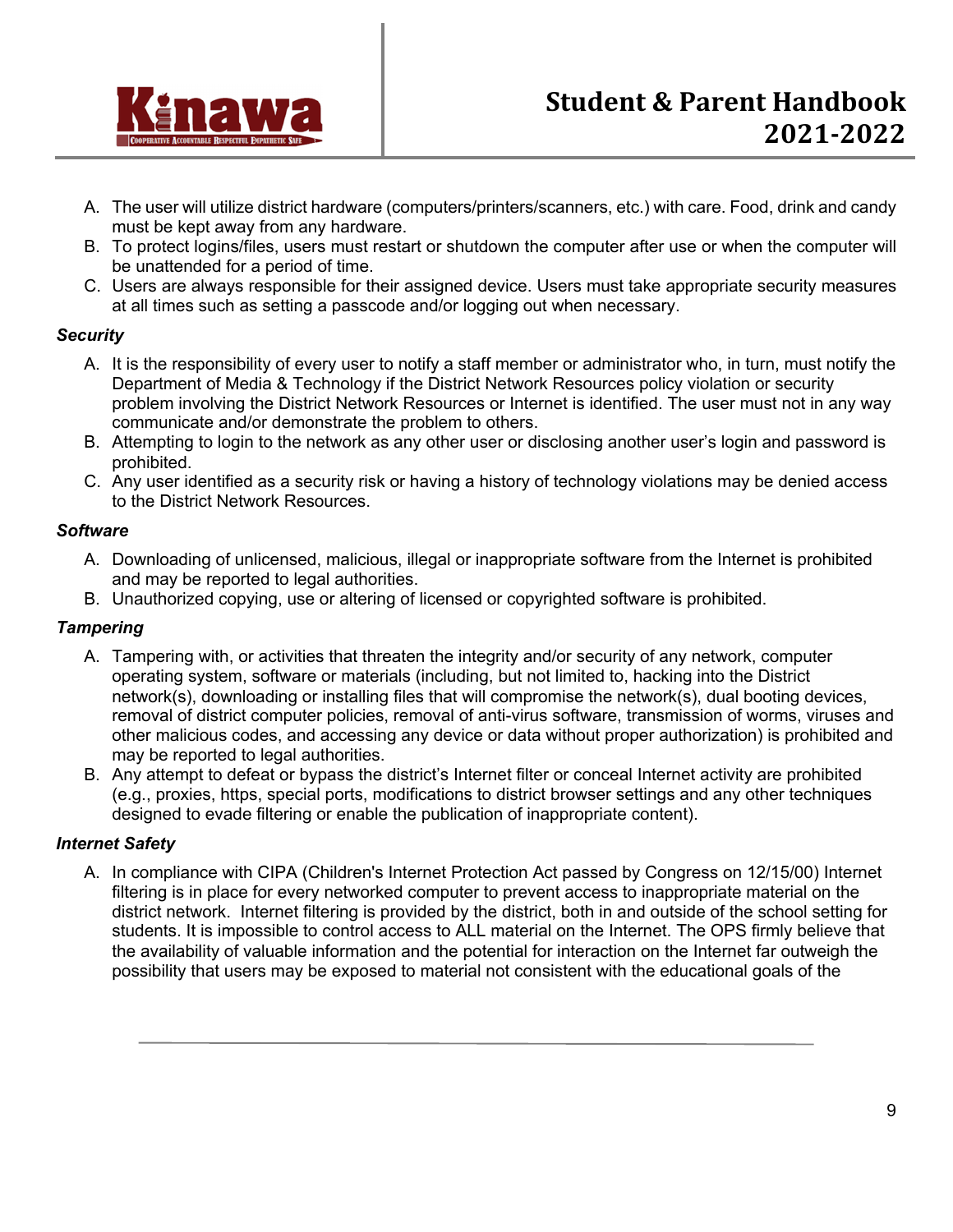

Okemos Public Schools. Furthermore, during student Internet use in school facilities, District staff will make reasonable efforts to supervise student access and use of the Internet.

- B. To help ensure student safety and citizenship in online activities, students and staff will be educated about:
	- 1. Appropriate online behavior.
	- 2. Safety and security while using email, chat rooms, social media, and other forms of electronic communications.
	- 3. The dangers inherent with the online disclosure of personally identifiable information.
	- 4. The consequences of unauthorized access (e.g., "hacking") and other unlawful or inappropriate activities.
	- 5. Cyberbullying awareness and response.

#### *Video Network*

- A. All programming to be aired over the district's broadcasting system must be approved by the Department of Media & Technology.
- B. Programming which may be in violation of someone's civil rights, or that is discriminating in nature or content, or inappropriate for the educational audience is prohibited.
- C. Inappropriate language or behavior is prohibited from Okemos Channel programming.
- D. Student programming and use of equipment must be adult supervised at all times.
- E. Copyrighted materials or programming must be used in accordance with district policy and applicable laws.

### *Student Personal Learning Devices (PLD)*

The Personal Learning Devices are a critical component of the classroom instruction as we move forward; therefore students do not have the option of declining a district provided device. Students will be required to use their school issued device during the school day to provide continuity for classroom instruction. The intent is for students to use the devices both in school and at home. Additionally, students are required to use school-provided Google accounts for classroom assignments.

### **A. Bringing the Device to School**

- 1. It is expected that students will have their fully charged device at school each day. Teachers will be designing their lessons and classrooms based on students having access to their device.
- 2. If students fail to bring their device to school or bring it uncharged, they are responsible for getting the course work completed as if they had their device present and working.
- 3. If a student repeatedly fails to bring their device to school, they may be required to turn in and check out their device from school.

### **B. Student Use in Classrooms**

- 1. Use of the device in the classroom is at teacher discretion.
- 2. Students are expected to take their device to each class each day unless told differently by the teacher.
- 3. Devices in the classroom are to be used for teacher approved educational purposes only.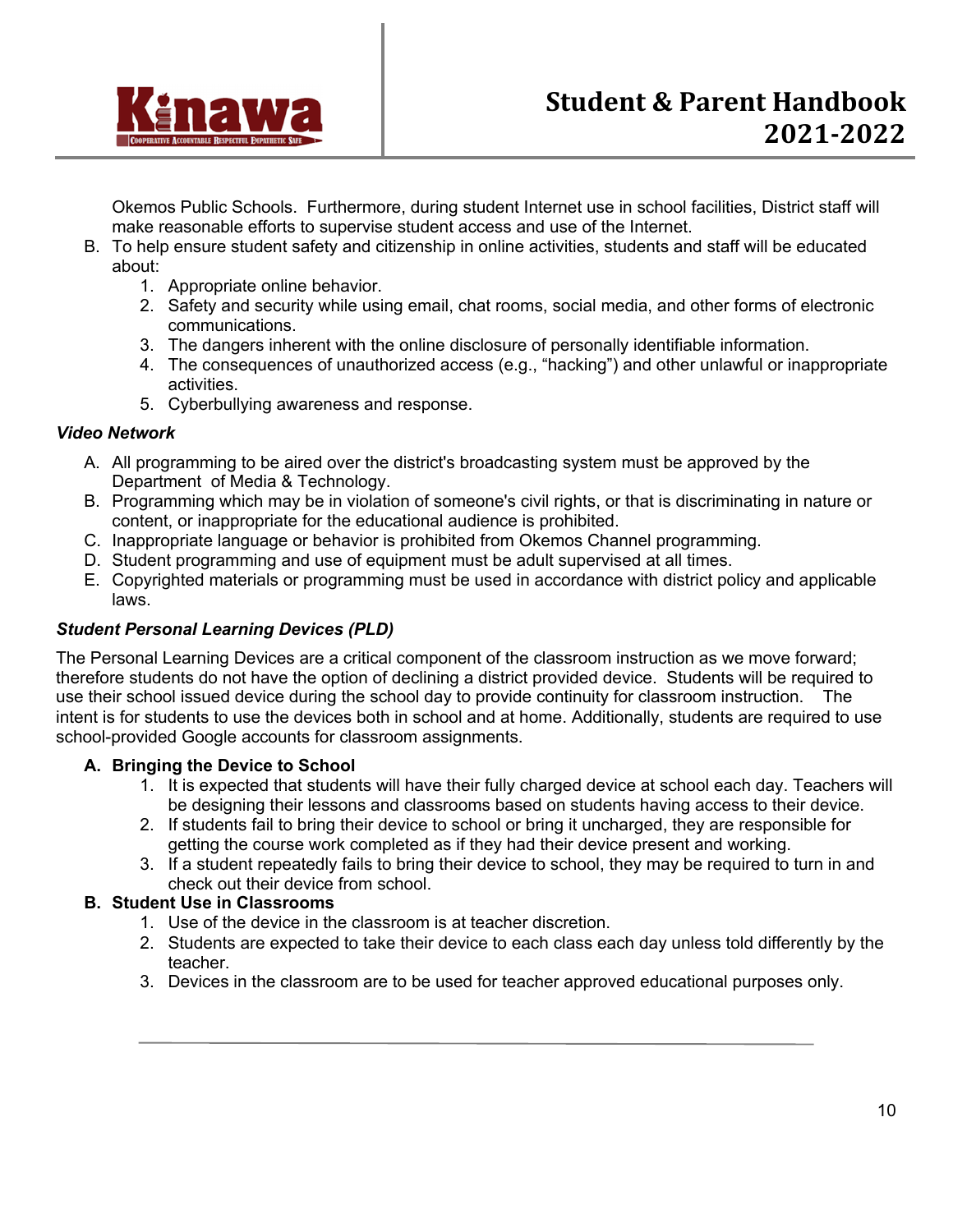

4. The use of earbuds/headphones and other accessories in class are at teacher discretion. Earbuds/headphones will not be provided by OPS.

#### **C. General Care**

- 1. Treat this equipment with as much care as if it were your own property. Students may be assigned the same device for multiple years.
- 2. Do not attempt to alter, modify or upgrade the device in any way. Doing so may void the warranty.
- 3. Any and all support or repair will be handled through the district. PLEASE DO NOT CONTACT ANY OUTSIDE VENDOR (i.e., Geek Squad, device manufacturer) FOR REPAIR OR SUPPORT ISSUES.
- 4. Do not remove or interfere with the serial number or any identification placed on the device.
- 5. Keep the equipment clean. For example, don't eat or drink while using the device. \*It should be noted that liquids cause immediate damage to electronics.
- 6. Do not put stickers or use any type of markers on the device.
- 7. District issued carrying cases and/or device covers must be used at all times.
- 8. Close the device when it is not in use or it is being transported.
- 9. Never use a chemical to clean the screen or keyboard (i.e. Windex, bleach wipes). Use a soft, dry, lint-free cloth when cleaning the device.
- 10. Do not lean on the top of the device or put excessive pressure on the screen.
- 11. Devices should always be stored in a safe, secure location. Avoid extreme temperatures.
- 12. Unattended devices found by staff will be moved to a designated location in the building.

#### **D. Student Printer Use**

- 1. Use of a school printer is for educational purposes only and will be at the discretion of the teacher.
- 2. Installing a printer for home use is allowed.
- E. **Prohibited Areas**. Use of the device is prohibited in the following areas/situations:
	- 1. Locker Rooms
	- 2. Bathrooms
	- 3. Cafeteria
	- 4. Areas used for the purpose of changing clothes
	- 5. Any other areas as designated by administration

#### **F. Device Camera/Recording**

- 1. Users shall not capture, record, transmit or post images, audio, or video of a person or persons unless provided with authorization by a teacher or administrator in compliance with OPS policies and procedures. This applies both in and out of the school setting.
- 2. Use of any recording, video or camera functions without a subject's consent is strictly prohibited.

#### **G. Device Problems**

- 1. It is the student's responsibility to report device issues as soon as they occur.
- 2. The student must take the device to the designated technical support location as soon as possible.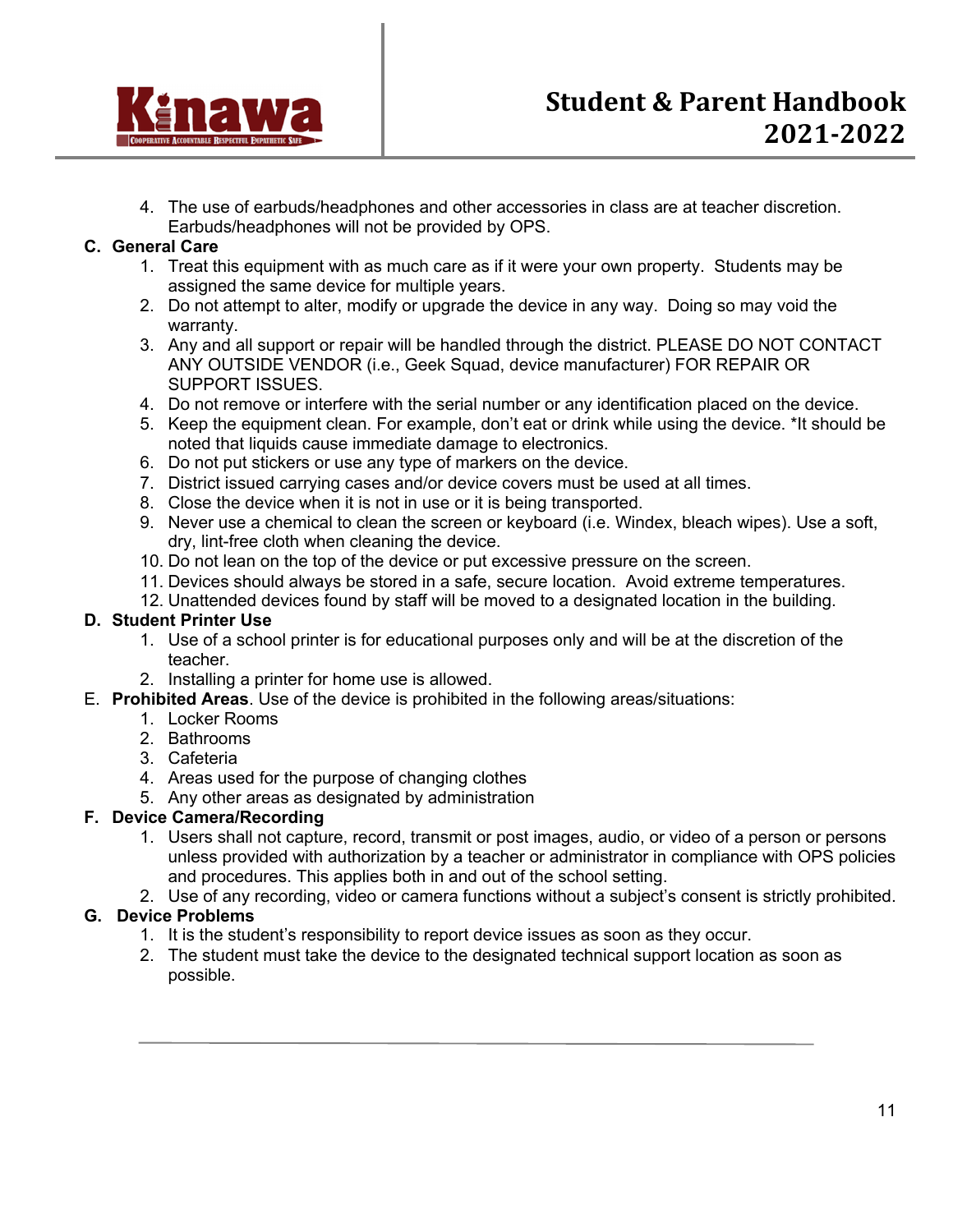

3. If the device cannot be fixed immediately, the student may be issued a different device to use on a temporary basis.

#### **H. Discipline**

- 1. Violations of the Student Code of Conduct (i.e., cheating, harassment, illegal activity, inappropriate images and content, etc.) that involve the use of any electronic device will be handled by administration as outlined in the Student Handbook. Loss of electronic device privileges up to and including confiscation of the device may accompany discipline for the offense. Failure to surrender and allow access to any electronic device upon request from a staff member is considered insubordination and will be handled by administration as outlined in the Student Handbook.
- 2. Please refer to district Code of Conduct Policy #5144 for further details regarding electronic communications and student expectations.

#### **I. Device Damages and Care/Loss or Theft of Devices**

- 1. In the event of damage to the device not covered by the warranty, the student and parent/legal guardian may be billed for the damages.
- 2. Repeated damage offenses may result in the parent/legal guardian being billed for the damages and/or loss of the device for the remainder of the year (a daily check out device will be provided).
- 3. The administration has the authority to waive or modify charges if the cause of damage is judged to be beyond the student's control.
- 4. Devices that are lost or stolen need to be reported to the school's main office immediately.
- 5. If a device is stolen or vandalized while not at an OPS sponsored event, the parent/or legal guardian shall file a police report and notify the school's main office as soon as possible.
- 6. If a device is lost or stolen, the student may be financially responsible for its replacement.
- 7. The student may also lose the right to take future devices home.
- 8. Lost, damaged, or stolen devices in the care, custody, and control of a student may be covered by the homeowners'/renters' policy of the parent/guardian. Most homeowner/renter policies will provide some limit of coverage for the "damage to the property of others" under the comprehensive personal liability coverage part of the policy and is not normally subject to any deductible. Please consult your insurance agent for details about your homeowners'/renters' coverage.

#### **J. Checking Out and Returning a Device at the End of the Year**

- 1. Students will be expected to attend an orientation session to receive their equipment. Each student will receive a device, case and AC charger.
- 2. Devices will be returned at a specified time at the end of the school year so they can be checked for serviceability.
- 3. It is the student's responsibility to maintain the power adapter and cable.
- 4. The student or parent/or legal guardian will replace lost or damaged power adapters or cables with the same model. It is recommended that students NOT use the prongs on the charger to wrap the power cord, as over time, this has proven to damage the cord.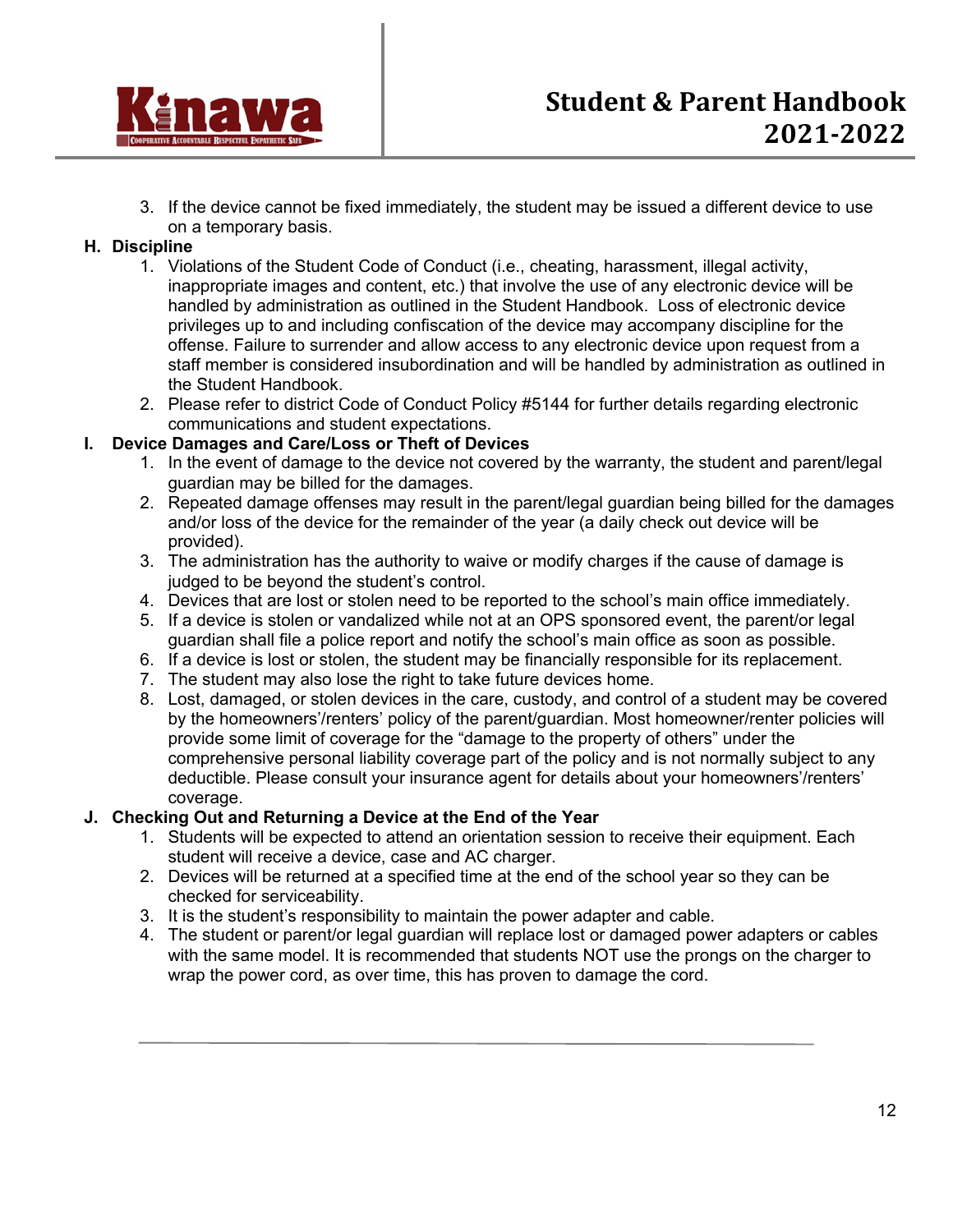

- 5. If a student transfers out of the OPS during the school year, the device must be returned at that time.
- 6. This equipment is, and at all times remains, the property of OPS and is herewith loaned to the student for educational purposes only for the Academic School Year. The student may not deface or destroy this property in any way. Inappropriate use of the machine may result in the student losing their right to use the device and may lead to disciplinary action.
- K. **Disclaimer**. The Okemos Public Schools makes no guarantees of any kind, whether expressed or implied, for the District Network Resources or the device. The Okemos Public Schools specifically denies any responsibility for the accuracy or quality of information obtained through its services. OPS staff and Board of Education members are released and indemnified from:
	- 1. Any damages users may suffer including, but not limited to, loss of data resulting from delays, non-deliveries, mis-deliveries, interruptions in service, or other reasons.
	- 2. Any fees, expenses or damages a user incurs as a result of use, or misuse, of the District Network Resources. The district retains the right to seek monetary restitution from the user.
	- 3. Any claims, causes of action and damages of any nature arising from the use, or inability to use, the District Network Resources.
	- 4. Unauthorized financial obligations, identity theft or fraud resulting from District-provided access to the Internet and/or email.
- L. **Terms and Conditions**. All Terms and Conditions as stated in this document are applicable to the Okemos Public School District. These Terms and Conditions reflect the entire agreement of the parties and supersede all prior oral or written agreements and understandings of the parties. These Terms and Conditions shall be governed and interpreted in accordance with the laws of the State of Michigan, and the United States of America. These Terms and Conditions are subject to change with proper notification to the registered users.

Regulations: July 29, 2014

#### **AFTER SCHOOL/EVENING ACTIVITIES**

Students should remember that they represent Kinawa 5/6 and are to exhibit positive behavior during after school and evening activities, field trips, athletic events, music programs and other related trips or activities. School rules and procedures apply to after-hours school-sponsored activities where staff supervision is provided. In addition, school rules apply to all activities on school property at all times (i.e., playgrounds, athletic fields, etc.) A violation of school rules and procedures at these events may result in a warning, a parent-administrator conference, a detention, suspension or expulsion. Specific action taken may vary on a case by case basis depending on the nature of the offense, previous offenses, and the gravity of the situation.

The interest and support of students for each other at school and district events is greatly appreciated. To keep these events safe and orderly for everyone, parents are expected to provide adult supervision for their children at evening events.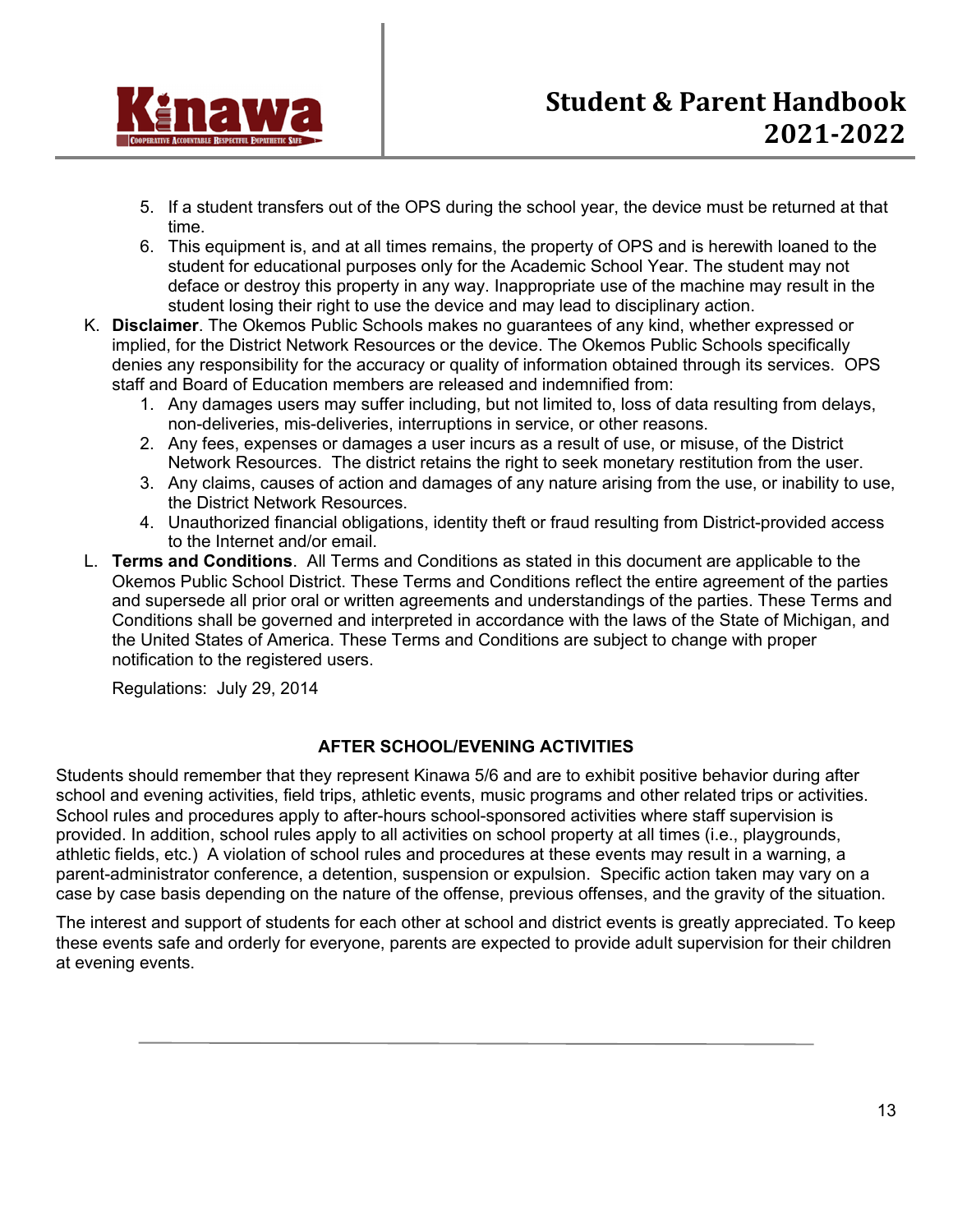

Most activities are scheduled after school or in the evening. Students must make prior arrangements for transportation.

#### *Student Rules for School Activities*

- 1. Appropriate school behavior, as outlined in the student handbook, will be expected at all times.
- 2. Respect for adult supervisors will be required at all times.
- 3. You will not be readmitted once you leave a function
- 4. Only the food and beverage provided by the activity sponsors will be allowed at the activity.
- 5. Admittance will be denied to anyone who is suspected of being under the influence of any illegal substance.
- 6. Students who are suspended from school that day may not attend evening or after school activities.
- 7. Failure to comply with the rules may result in:
	- a. Notification of parent or guardian
	- b. Suspension from the next activity
	- c. Habitual offenders will be excluded from future activities
	- d. Possible loss of participation in field trips, school activities, or end of the year trips

#### **ANIMALS/PETS**

Animals with feathers and fur are not allowed at Kinawa 5-6. With advanced permission from the classroom teacher or administrator, family pets with feathers or fur can still be brought in on special occasions. Pets allowed in school must be confined in the appropriate cage/container or be leashed.

#### **ATTENDANCE**

#### *Absences – Call 706-4706*

The parent/guardian must call the guidance office and give the following information when a student is absent. You may leave a message on 706-4706 24/7.

- 1. Student's first and last name, teacher and grade
- 2. Reason for absence

If the school does not receive a call by 9:30 a.m. The parent/guardian will receive an automated phone message stating their child has been marked absent. Leaving your child's classroom teacher a message regarding their absence is not sufficient for reporting an absence. Please call the guidance office, 706-4706.

If a phone is not available, the student must bring a note from home explaining the absence when the student returns to school.

To promote a positive learning environment, we expect all families to have their students in school and on-time in the morning. The administration may require a note from a doctor for excusing prolonged absences.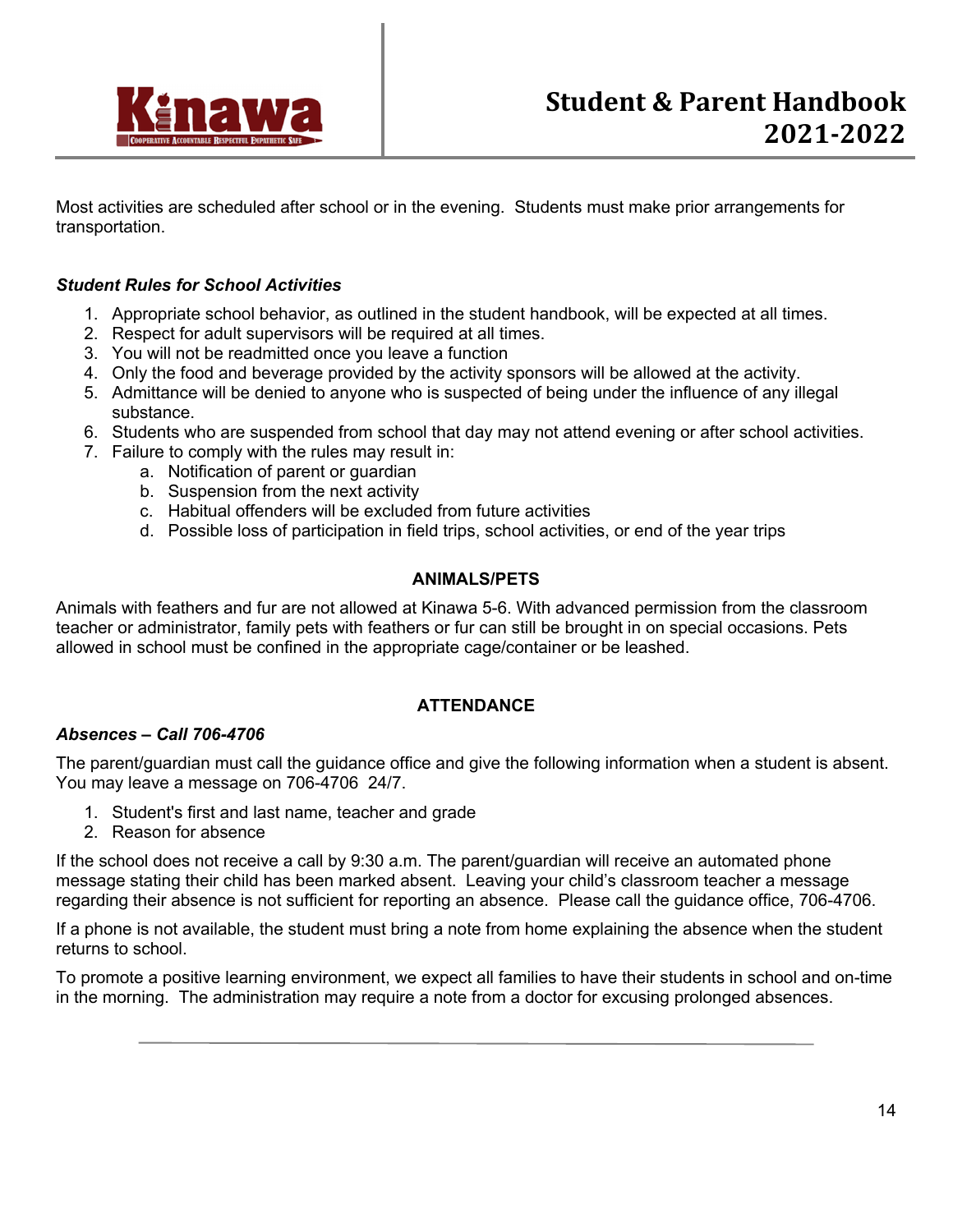

Parents should excuse 1st hour absences only for appointments and emergencies. Oversleeping may be considered an absence. Twelve absences may result in referral to the Ingham County Truancy Court.

#### *Arriving Late (Sign In Procedure)*

When a student arrives at school after 8:45 a.m the student must go to the guidance office to sign in. The student must be marked tardy unless a parent or guardian signs the student in, sends a note or calls the guidance office excusing the tardy.

#### *Leaving Early (Sign Out Procedures)*

In order for a student to leave school early a parent/guardian must sign out the student in the guidance office. You must give the guidance office at least 5 minutes to locate your child upon arrival to check them out. Kinawa has over 700 students so it is not possible to call ahead and have your child waiting.

#### *Missed Assignments/Work*

If your child has been absent from school for more than two days, call the guidance office before 9 a.m. on the third day to arrange for assignment pick-up. Twenty-four hour notice, to gather assignments, is necessary since staff is teaching during the school day. Assignments can be picked up in the guidance office after school.

#### *Extended Absence Policy*

Students leaving school for more than one week will not be provided with assignments. Parents may request textbooks; however, the responsibility for learning lies with the parents.

#### **BEHAVIOR OF STUDENTS**

Students at Kinawa are expected to follow the Kinawa Cares guidelines. C.A.R.E.S. is an acronym that we want all of our students to be able to explain:

- (**C**) Cooperative
- (**A**) Accountable
- (**R**) Respectful
- (**E**) Empathetic
- (**S**) Safe

We strive for these five words to help us create the kind of school in which all students can do their best to learn.

We will make our expectations clear by teaching the kids how to reach them and celebrating successes when we catch them doing things right.

As a part of the process, we will gather data on student disciplinary issues so we can better address causes and areas of concern school wide.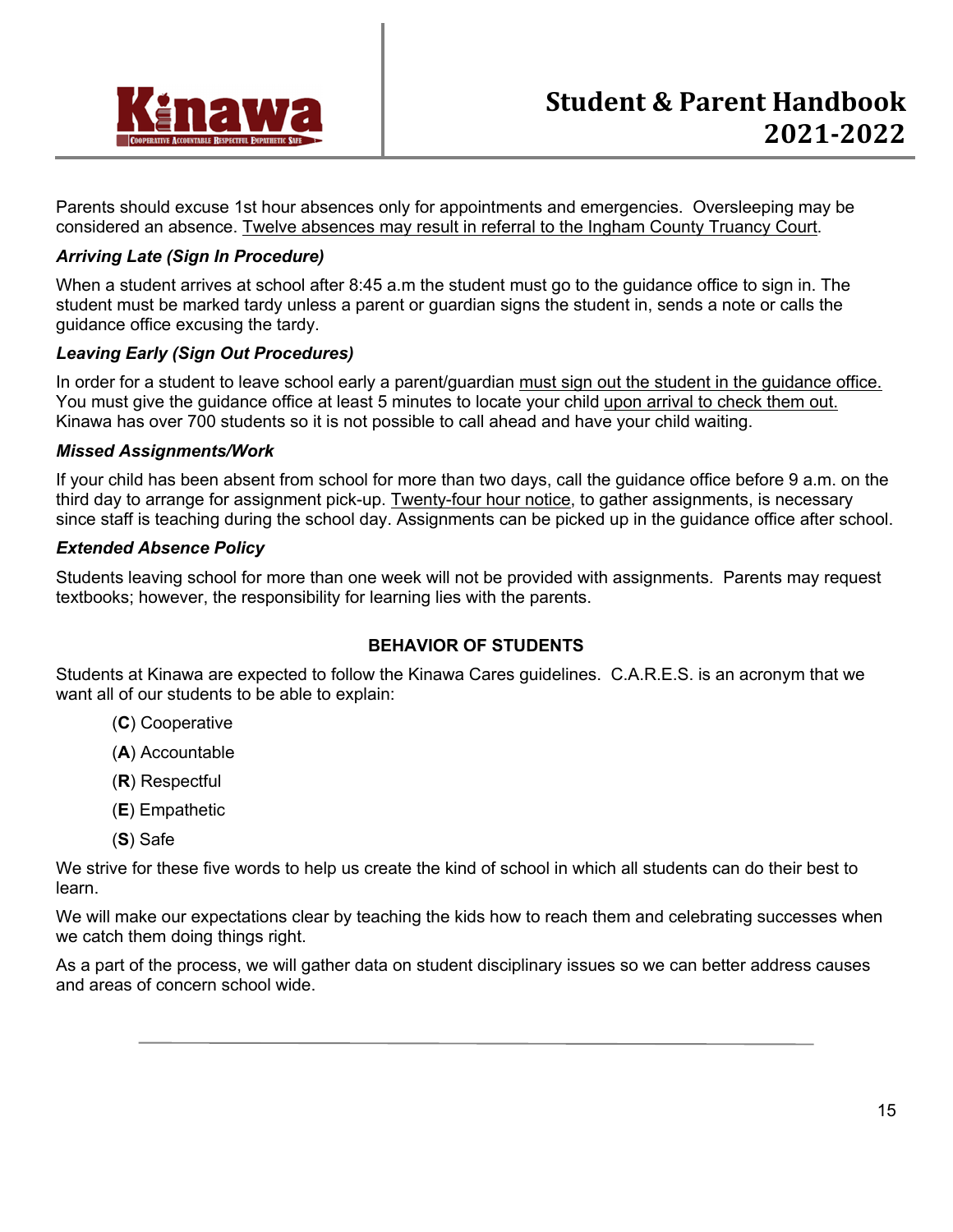

We want our students and parents to know that "Kinawa Cares."

#### *In the Building*

Behavior in the building must provide for the safety of everyone and should not interrupt the classes in session. Students are expected to:

- 1. Walk, not run
- 2. Maintain a reasonable tone of voice
- 3. Avoid disturbing classes in session
- 4. Keep the restrooms clean and safe
- 5. Refrain from throwing and kicking objects in the building
- 6. Keep all areas clean and free of litter
- 7. Refrain from marking on walls, lockers, furniture and other people
- 8. Refrain from having food or drink in the halls at any time
- 9. Obey any reasonable request from any staff member
- 10. Use appropriate language, which excludes racist, sexist, or obscene words
- 11. Use hall passes at all times

#### *In the Classroom*

Kinawa students are expected to:

- 1. Come to class prepared
- 2. Be in the classroom on time
- 3. Stay in class until dismissed by the teacher
- 4. Use appropriate language
- 5. Be respectful

In each class, the teacher is the educational leader and is there to help you learn through a variety of activities. Each teacher and class is somewhat different, but each of your teachers will let you know what they expect you to do and how they expect you to behave.

Students should maintain expected behaviors when they are with a substitute teacher, aide, or other adults.

To leave the classroom, ask permission from your teacher, stating the reason you need to leave the room and the place you are going. The teacher will give you a pass if the reason for leaving is considered necessary. Go directly there and return directly to class without other stops that were not agreed to by your teacher. Failure to follow the teacher's specific directions may result in loss of this privilege.

#### *During Lunch*

Students are not allowed to leave school grounds during lunch period unless a parent or guardian signs them out at the guidance office.

Students are expected to abide by all school rules in the cafeteria, otherwise loss of cafeteria privileges, or other disciplinary consequences may be assigned.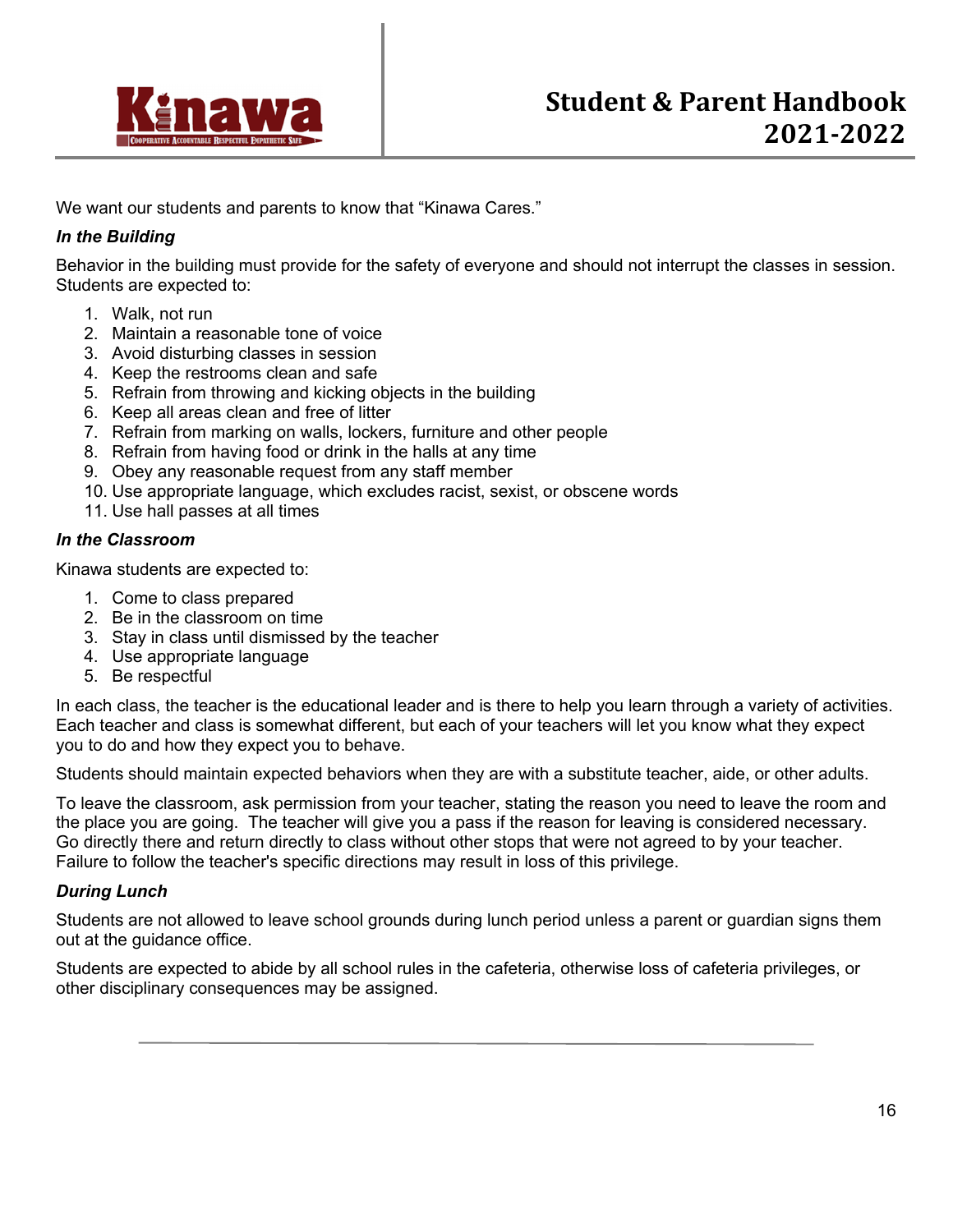

- 1. Walk at all times
- 2. Use a normal tone of voice. Screaming, shouting, crude and profane language or actions are not permitted
- 3. Cutting in line, pushing, shoving, grabbing, hitting, and wrestling are not permitted
- 4. Purchase food only for yourself
- 5. Eat only while seated at a table. Sitting on tables is not permitted.
- 6. Do not overcrowd tables
- 7. Throwing or playing with food or containers is not permitted.
- 8. Clean off tables when finished. Neatly dispose of garbage in the containers provided. Pick up food or containers dropped on the floor.
- 9. Do not block doorways or walkways.
- 10. Keep all food and drink in the cafeteria.
- 11. Follow emergency procedures when directed, including keeping quiet when the lights in the cafeteria are turned off.
- 12. Follow directions of supervising personnel. Provide supervising personnel with your identity when requested.
- 13. Get permission from supervising personnel to leave the cafeteria.
- 14. Lunch recess rules are to be observed. Students who do not obey these rules may lose the privilege of eating in the cafeteria, playing games in the hallway, using the library or using the gym.

#### *Outside the Building*

The area around the building is designed for students to enjoy during supervised times, such as gym class, lunch and recess.

- 1. Students may use the mowed area on the north side of the building or the recess area on the west side of the building.
- 2. The woods, railroad tracks, pond, creek, and other areas are off limits unless you are supervised by a staff member.
- 3. Bicycles must be kept locked in the rack during school hours. Students are not allowed near the bike racks during school hours.
- 4. Snow/ice are not allowed to be thrown on school property. Pupils found throwing snow/ice will be subject to disciplinary action and liable for any damages caused by doing so.

#### *At Assemblies and Performances*

Behavior expectations for students at performances and assemblies are:

- 1. Students should sit with their accompanying teacher in assigned areas and remain seated at all times.
- 2. Remember to respond appropriately. Be quiet before, during, and after the performance. Whistling, booing, and yelling are not acceptable behavior. Use appropriate and positive language.
- 3. Students will be respectful of others, including but not limited to their peers, staff, and guest presenters.
- 4. Remember to be safe. Students should sit in auditorium seats safely and in a manner that respects the personal space of others.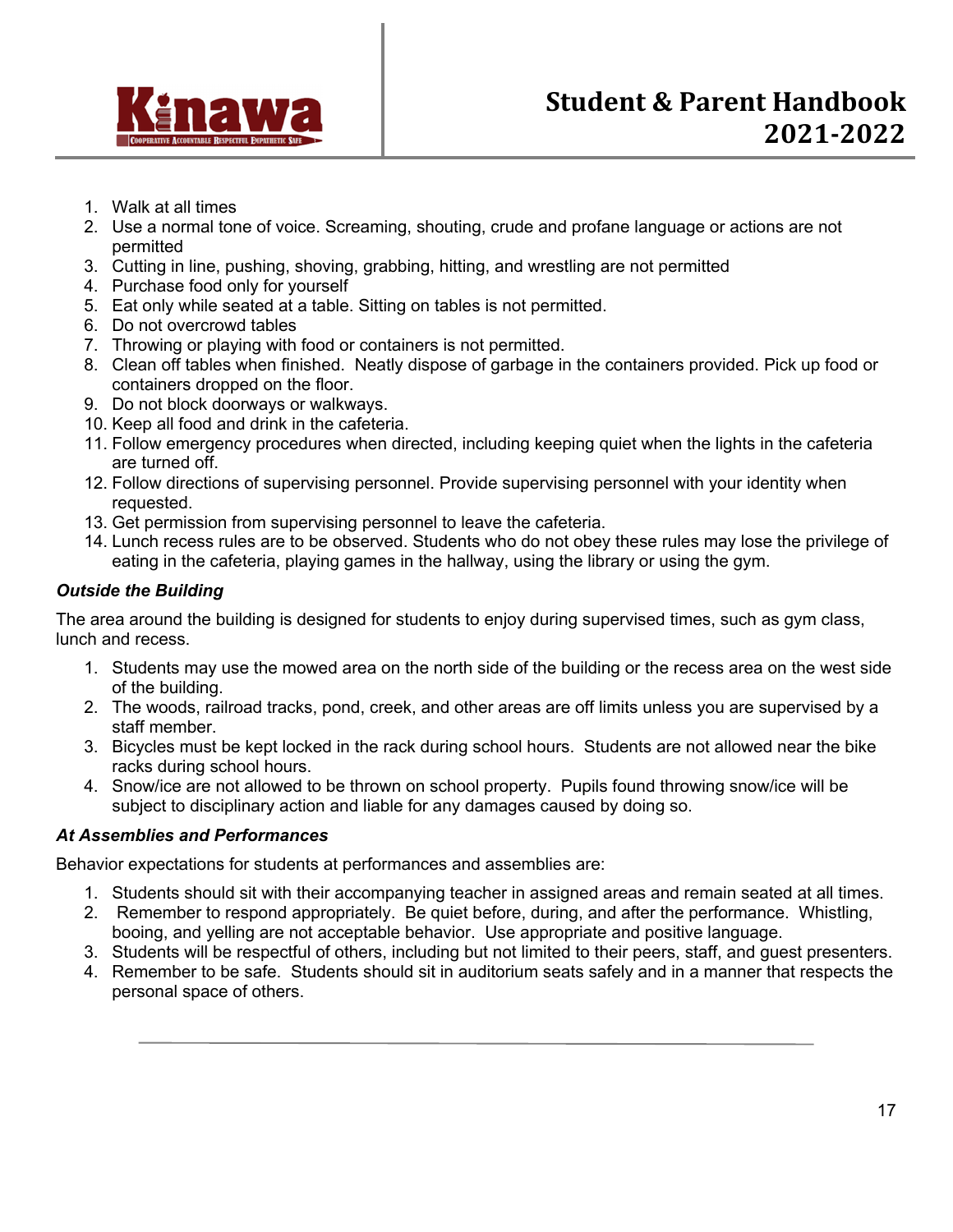

- 5. Students should not bring food, drinks, or any items that could result in a disruption into the auditorium.
- 6. Enjoy the event! Be safe! Represent KMS with pride!

In addition to the expectations listed above, all Code of Conduct rules apply.

#### **CODE OF CONDUCT**

Students have the right to an education in a safe and orderly learning environment, free from substantial disruption. Recognizing the importance of maintaining a positive learning environment, an atmosphere of mutual respect will be provided for students and staff. When self-discipline fails, regulations for management of school behavior must be enforced.

The superintendent shall develop and regularly update administrative regulations to implement the student code of conduct. The code of conduct must: (1) identify offenses that may result in discipline; (2) identify the possible disciplinary consequences; (3) and be consistent with board policy and applicable state and federal laws, including laws requiring mandatory suspension or expulsion.

Discipline may, but need not, include suspension or expulsion from school. Students should rarely be suspended or expelled from school and steps should be taken to minimize occurrences of suspension and expulsion. Provisions that require consideration of specific factors and the possibility of utilizing restorative practices before suspending or expelling a student, will reduce the number of out-of-school suspensions that exceed 10 days and the number of expulsions.

The school administrators shall have the authority to suspend students for up to ten (10) school days per incident. The superintendent or assistant superintendent shall have the authority to suspend a student for up to 59 consecutive school days. The Board of Education will provide a disciplinary hearing for alleged student misconduct that requires consideration of expulsion (exclusion from school for 60 or more school days) or permanent expulsion per the Revised School Code.

Once per year, the superintendent shall submit a summary report of suspensions exceeding three (3) consecutive days to the Board of Education. The report will include the following information: infraction, length of suspension or expulsion, student demographics, as well as the implementation of restorative practices and an academic plan (if applicable).

#### *Appeal Process*

The superintendent will develop an appropriate appeal process for suspensions of three (3) consecutive days or greater. Students will be provided with information regarding their rights of appeal. The student's records will be adjusted to reflect the result of the appeal hearing.

#### *Discipline of Students with Disabilities*

For students with disabilities, all disciplinary consequences under this policy shall be applied in a manner consistent with applicable student discipline procedures, as well as federal and state law. The superintendent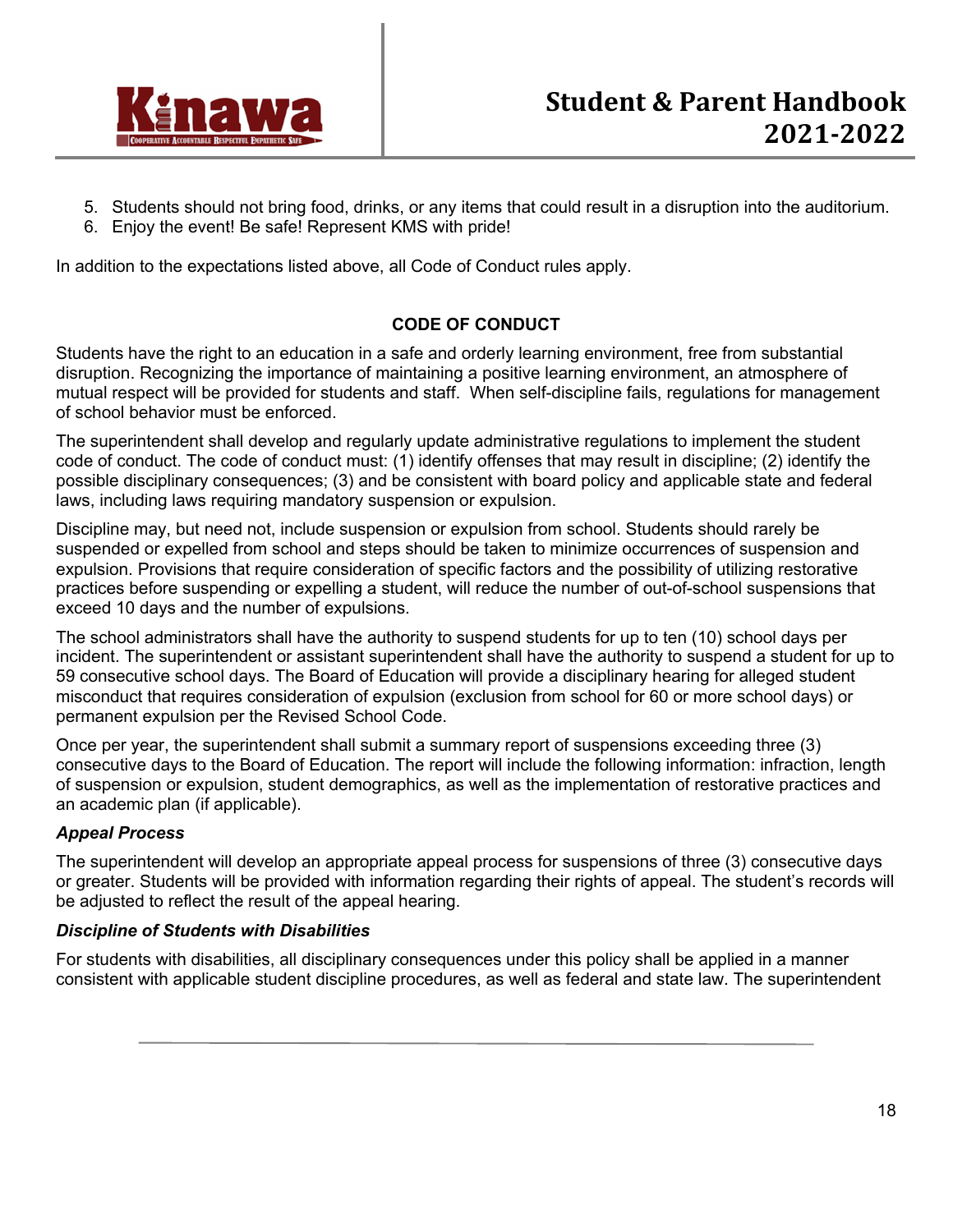

or designee shall establish administrative guidelines to inform the discipline of students with disabilities and ensure those guidelines are properly used when disciplining any student with a disability. See Appendix A

#### *References*

Michigan Compiled Law:

MCL 380.1309-1311a (School Code) MCL 750.520 (b-g)

Michigan Penal C

#### *Board Policies*

1331: Use of Tobacco 5116.2 Sexual Harassment

5131.6 Substance Abuse

5114 Snap Suspensions

5146 Weapon-Free School Zone

5122.2 Individuals with Disabilities-Section 504 Compliance

5122.3 Individuals with Disabilities IDEA Compliance

#### *Policy*

| Adopted: | 09-17-90       |  |
|----------|----------------|--|
| Amended: | $01 - 14 - 19$ |  |

#### *Code of Conduct Regulations R5144*

Students have a right to an education in a safe and orderly environment that provides an atmosphere of mutual respect. A basic responsibility of those who enjoy the rights of citizenship is to respect school rules. Therefore, students have certain responsibilities and rules to follow. These rules apply to any student who is on school property; traveling to and from school, including at a school bus stop; on a school-related vehicle; at a schoolsponsored or school-related event; or whose conduct at any time or place directly interferes with the operations, discipline, or general welfare of the school.

These basic rules and consequences are integrated with existing student handbooks. The examples of misconduct listed are not the only acts or conditions for which disciplinary action is warranted, nor do they in any way limit the application of school rules and administrative regulations. The offenses and penalties listed herein are only guidelines. Actual circumstances, and the severity of those circumstances, may dictate disciplinary actions not specifically outlined.

#### **STUDENT EXPECTATIONS**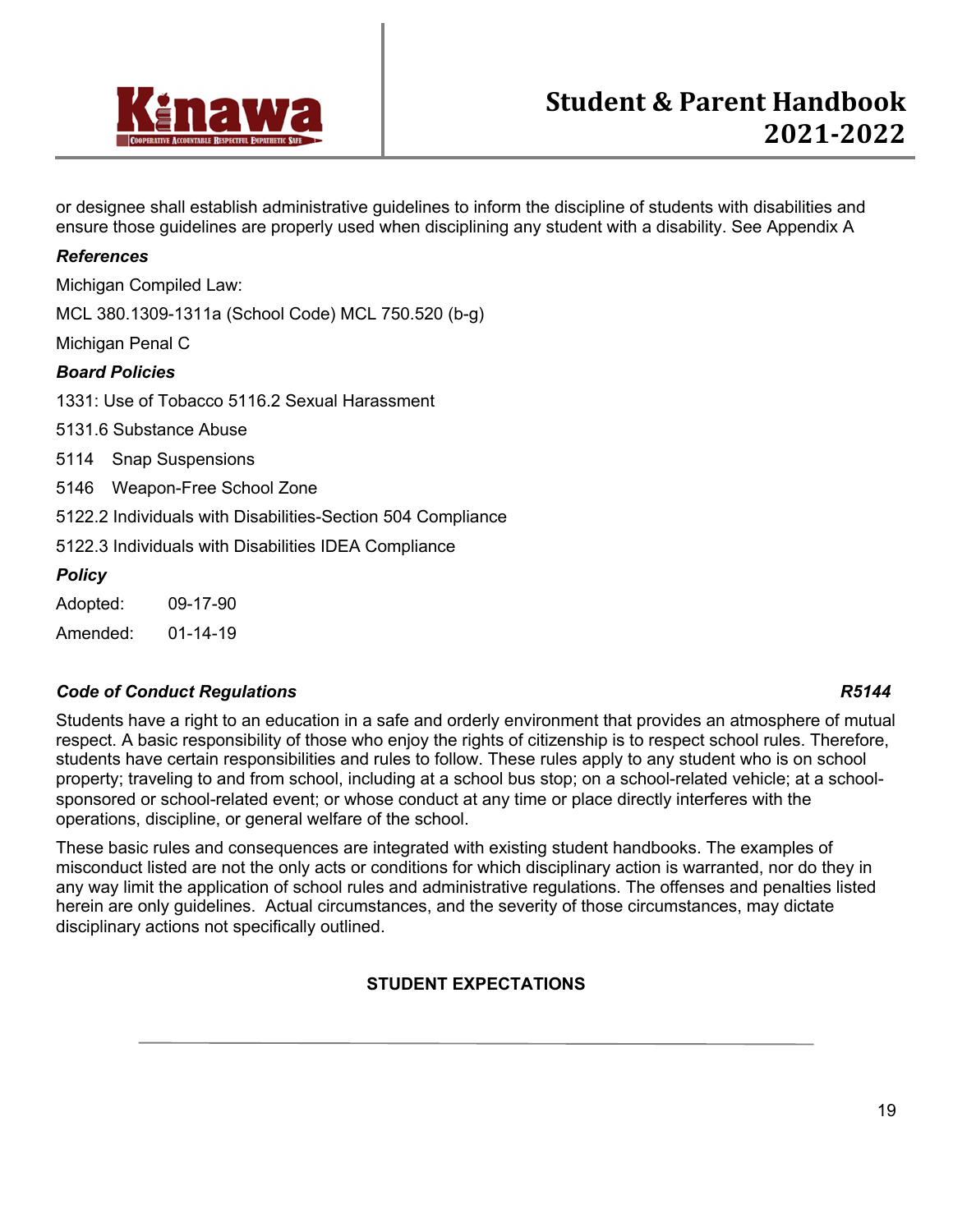

The administration, in its discretion, may employ restorative practices involving students, parents/guardians, and administration in an attempt to acquire a firm commitment for cessation of the inappropriate behavior.

In all disciplinary cases, the administration may elect to employ after school detention, suspension, restorative practices and/or other disciplinary measures deemed appropriate and not specifically outlined here, in lieu of or in addition to other discipline.

The following list of student expectations is not all-inclusive, but provides the basic code of student conduct. Violation of any of the following expectations may result in student discipline, up to and including permanent expulsion from school:

- 1. Students are required to obey local, state, and federal laws. Unlawful behavior of any kind on school property or at a school activity is prohibited.
- 2. Upon Request, students are required to identify themselves to school personnel.
- 3. Students are required to cooperate with school personnel, including responding to questions or inquiries in a truthful, respectful manner.
- 4. Students are required to obey established school rules, regulations, policies, and procedures as well as obey reasonable directions or instructions of school personnel.
- 5. Students are required to adhere to behavior appropriate to the educational setting. Disruptive and inappropriate behavior (including the inappropriate display of affection) in the classroom, cafeteria, halls, school property, and on school vehicles, interferes significantly with the educational climate.
- 6. Students are required to use appropriate language in school. Abusive and offensive language as well as harassment and humiliation of others are prohibited.
- 7. Students are required to respect the individual rights of others.
- 8. Students are required to respect the property of others. Theft and damage to property will not be tolerated.
- 9. Students are required to respect authorship. Cheating, forgery, plagiarism and violations of copyright laws are not permitted.
- 10. Students are required to obtain permission before conducting sales in the buildings or on school property.
- 11. Students are required to follow school rules as outlined in the student-parent handbook for using vehicles on school property.

#### *Prohibited Activities*

Involvement or participation in the following prohibited activities will result in disciplinary penalty, up to and including permanent expulsion from school. Other misconduct may also give rise to discipline, up to and including permanent expulsion from school. As used in these regulations, "At school" means "in a classroom, elsewhere on school property, on a school bus or other school-related vehicle, or at a school-sponsored activity or event whether or not it is held on school property." See MCL 380.1310, MCL 380.1311, and MCL 380.1311a.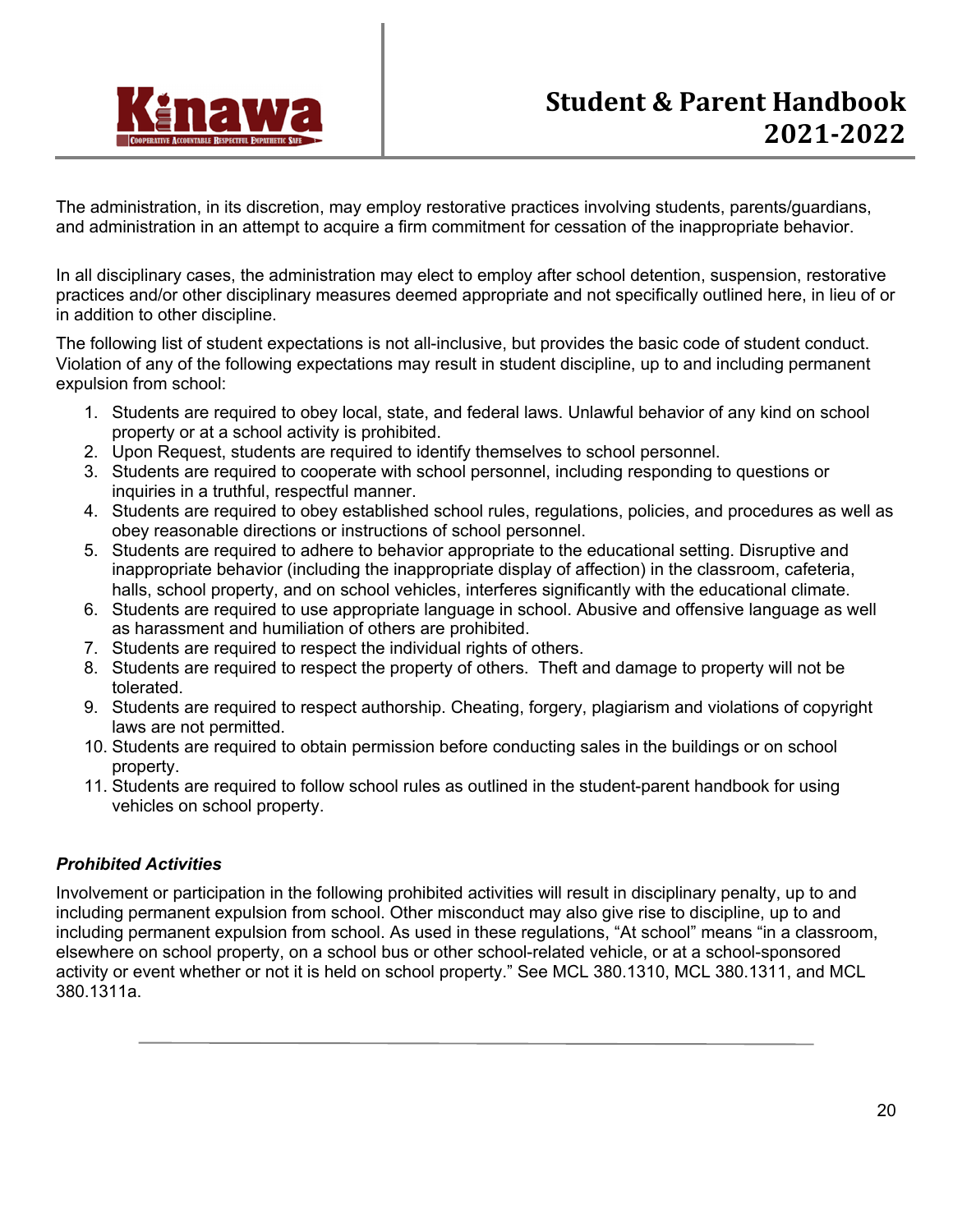

- 1. **Abusive/Obscene Language or Materials.** The use of abusive and/or obscene language or materials, including but not limited to the possession of pornographic or otherwise sexually offensive material.
- 2. **Possession of Substances.** The possession, sale, delivery, distribution, use of, and/or being under the influence of alcohol, inhalants, look-alikes, and other drugs, including the possession of paraphernalia or devices associated with the use of controlled substances. Vaporizers, e-cigarettes, and pipes will be considered drug paraphernalia. (See Board Policy 5131.6: Substance Abuse.)
- 3. **Arson**. Intentionally setting fire or attempting to set a fire or doing any act that results in the starting of a fire, or aiding, counseling, inducing, persuading, or procuring another to do such an act. The Michigan Revised School Code requires schools to permanently expel a student who commits arson on school property.
- 4. **Assault (Physical).** The Revised School Code defines "physical assault" as intentionally causing or attempting to cause physical harm to another through force or violence. The Michigan Revised School Code requires school districts to suspend or expel a student enrolled in grades 6 or above who commits a physical assault at school against another student. School districts are required to permanently expel a student enrolled in grades 6 and above who commits a physical assault at school against an employee, volunteer, or contractor.
- 5. **Assault (Verbal/Written).** Includes any intentional spoken or written threat or offer to do bodily injury to another by force, under circumstances that create a well-founded fear of actual harm. Suspension or expulsion, as determined by the board or its designees, is also required when a student in grades 6 or above commits a verbal assault at school against an employee, volunteer, or contractor.
- 6. **Blackmail, Coercion or Extortion.** Forcing someone to do something against her or his will.
- 7. **Threats of Violence**. Including but not limited to, bomb threats, shootings, suggestions of bringing or having weapons on school property, etc. directed at students, staff, a school building, school property, or a school-related event. Includes threats communicated verbally, electronically (such as social media, text, etc.), written, and all other forms of communication. Threats will be taken seriously and are not considered jokes. See appendix for full statement from the Ingham County Prosecuting Attorney.
- 8. **Bomb Threat.** Section 1311a(2) of the Revised School Code states: "if a pupil enrolled in grade 6 or above makes a bomb threat or similar threat directed at a school building, other school property, or a school-related event, then the school board, or the designee of the school board as described in section 1311(1) on behalf of the school board, shall suspend or expel the pupil from the school district for a period of time as determined in the discretion of the school board or its designee." MCL 380.1311a (2).
- 9. **Bullying**. Bullying shall be defined as any written, verbal, or physical act, or any electronic communication, that is intended or that a reasonable person would know is likely to harm one or more students either directly or indirectly. This includes "relational" bullying, defined as persuading others to reject another student. (Policy 5193) Bullying may also constitute harassment and intimidation (see definition below).
- 10. **Academic Integrity.** Cheating (Academic Integrity), forgery, plagiarism, and violations of copyright laws, including but not limited to copying assignments, tests, or exams; misrepresentation of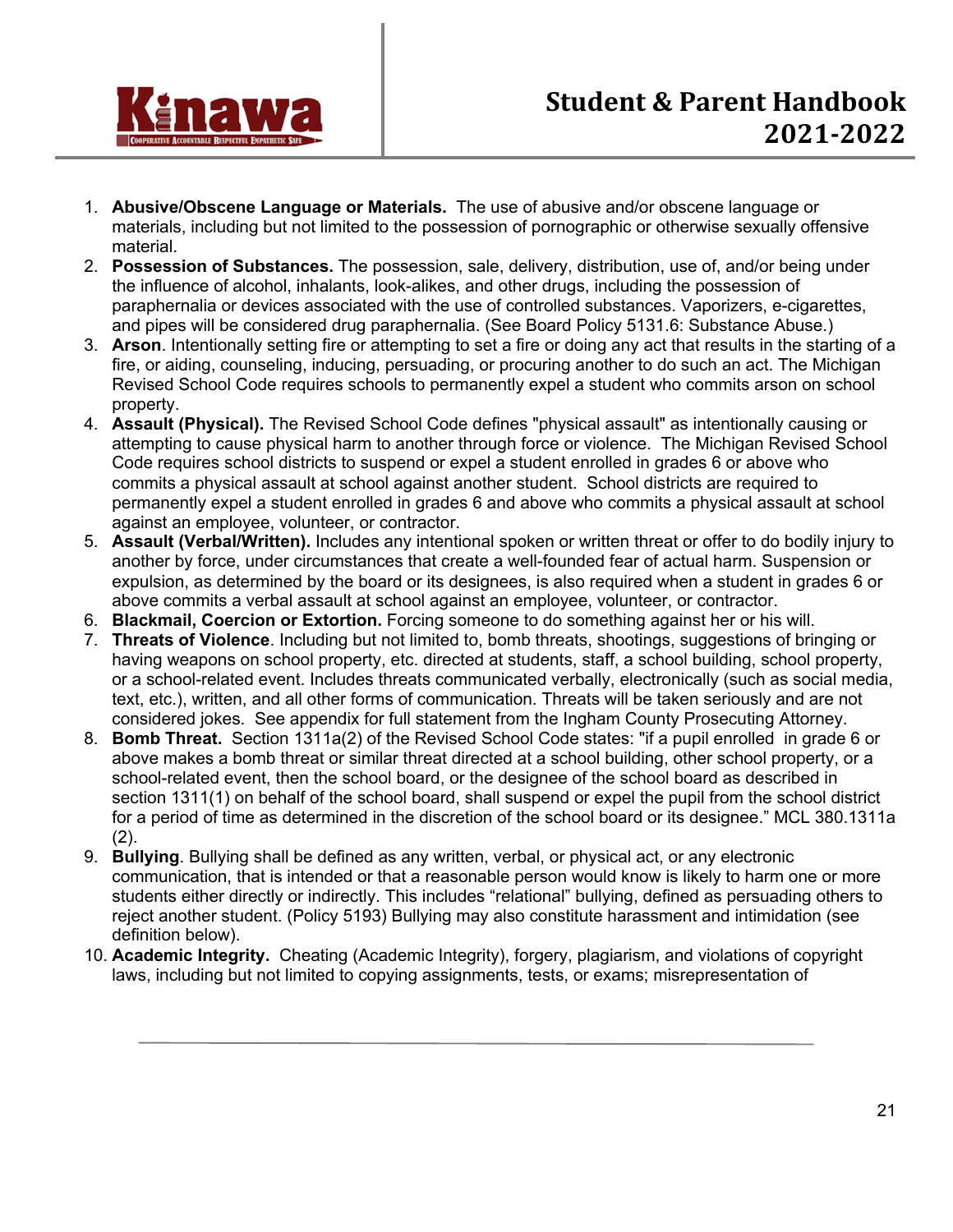

authorship; unauthorized possession of school forms, test material, or teacher records; altering teacher records; falsifying phone calls.

- 11. **Technology Violations.** Violation of the district's policies and regulations overseeing the use of computer equipment and computer networks. This includes such a gesture or written, verbal, or physical act that is reasonably perceived as motivated by a student's religion, race, color, national origin, age, gender, sexual orientation, gender identity and expression, disability, height, weight, socioeconomic status, or by any other distinguishing characteristic. (See Board Policies 6300: Integrated Computer Network; 6301: District Video Network, and 6302: District Web Server and Web Page Development.
- 12. **Use of Personal Electronic Devices (PEDS)**. The use of PEDS is not allowed unless permission has been granted in advance by the building administration. These items include, but are not limited to cell phones, smart phones, personal laptops/tablets, music players, personal digital assistants or any other device with inbound/outbound communication capabilities. Also, laser pointers, which can cause harm to a person and are not permitted on school property.
- 13. **Criminal Sexual Conduct.** Criminal sexual conduct as defined by Michigan law (MCL 750.520 b-g), including but not limited to unwelcome sexual touching or sexual penetration by force or coercion. The Michigan Revised School Code requires school districts to permanently expel students from all Michigan public schools who commit criminal sexual conduct at school (See Board Policy 5116.2: Sexual Harassment).
- 14. **Disruptive Conduct** (ie. chanting, inappropriate verbal or physical actions, etc.) that interferes with the educational process, the normal operation and functioning of the school, and/or school or schoolrelated activities. This includes but is not limited to classroom behavior, hallway behavior, cafeteria behavior, behavior at recess, and unsportsmanlike behavior at any athletic event, whether home or away.
- 15. **False Alarm**. Intentionally setting a false alarm/making false emergency calls or alerts to Law Enforcement and 911.
- 16. **Fighting**. This involves two or more individuals who are involved in physical contact with the intent to do bodily harm.
- 17. **Explosives**. Possession, use or threat to use fireworks, explosives, bombs or bomb-like devices.
- 18. **Harassment and intimidation**. Any gesture or verbal, written graphic or physical act (including electronically transmitted acts) that a reasonable person, should know may have the effect of harming a student or damaging the student's property, placing a student in reasonable fear of harm to the student's person or damage to the student's property, insulting or demeaning any student or group of students in such a way as to disrupt or interfere with the school's educational mission or the education of any student. Harassment or intimidation includes, but is not limited to, such a gesture or written, verbal, or physical act that is reasonably perceived as motivated by a student's religion, race, color, national origin, age, gender, sexual orientation, gender identity and expression, disability, height, weight, socioeconomic status, or by any other distinguishing characteristic. This includes racial and ethnic slurs.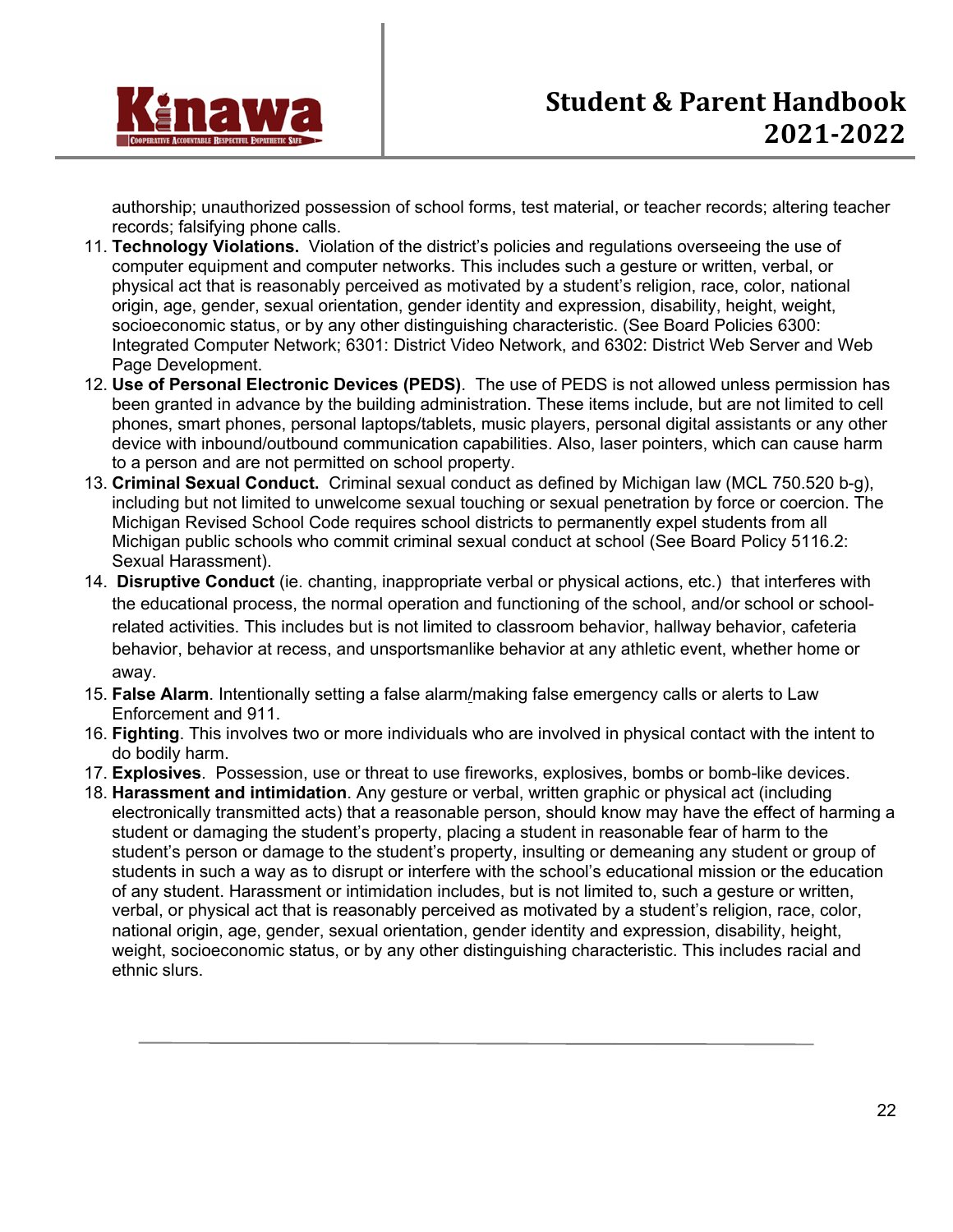

- 19. **Hazing**. The intentional, knowing or reckless act by a person acting alone or acting with others that is directed against an individual and that the person knew or should have known endangers the emotional or physical health or safety of the individual and that is done for the purpose of pledging, being initiated into, affiliating with, participating in, holding office in, or maintaining membership in any organization (fraternity, sorority, association, corporation, order, society, corps, cooperative, club, service group, social group, athletic team, or similar group whose members are primarily students at an educational institution). Hazing includes any of the following that is done for such a purpose:
	- a. Physical brutality, such as whipping, beating, striking, branding, electronic shocking, placing of a harmful substance on the body, or similar activity.
	- b. Physical activity such as sleep deprivation, exposure to the elements, confinement in a small space or calisthenics that subjects the other person to an unreasonable risk of harm or that adversely affects the physical health or safety of the individual.
	- c. Activity involving consumption of a food, liquid, alcoholic beverage, liquor, drug, or other substance that subjects the individual to an unreasonable risk of harm or that adversely affects the physical health or safety of the individual.
	- d. Activity that induces, causes, or requires an individual to perform a duty or task that involves the commission of a crime or an act of hazing.
- 20. **Insubordination**. Refusal to obey established and well-defined rules and regulations; refusal to obey reasonable directions or instructions of school personnel; refusal to identify self to school personnel; refusal to leave school property at the request of authorized personnel; and/or any failure to cooperate with school personnel in the reasonable exercise of their duties.
- 21. **Sexual Harassment**. Including but not limited to unwelcome sexual advances, unwelcome requests for sexual favors or intimidating, hostile or offensive verbal, non- verbal or physical conduct of a sexual nature. (See Board Policy 5116.2: Sexual Harassment.)
- 22. **Theft**. Theft of or damage to an individual's property or school property. This includes breaking and entering, theft (stealing of school or personal property), robbery (stealing from an individual with force), and/or possession of stolen property.
- 23. **Possession**. The possession of and/or use of tobacco in any form, on school property or at schoolrelated activities. This includes cigarettes, cigars, and chewing tobacco. (See Board Policy 1331: Use of Tobacco Products.)
- 24. **Trespassing**. Trespassing being in an unauthorized area and/or refusing to leave school property at the request of authorized personnel. (See also "Insubordination.")
- 25. **Unauthorized Distribution or Sale**. Unauthorized distribution or sale of materials on school property, including printed or written matter which, either by its content or the manner of distribution, will interfere with the proper and orderly operation and discipline of the school, cause violence or disorder, or constitute an invasion of the rights of others. (See Board Policy 6145.3: Distribution of Printed or Written Matter.)
- 26. **Unlawful Behavior**. Unlawful behavior of any kind at a school activity or on school property.
- 27. **Weapons**. The possession and/or use of dangerous weapons. (See Board Policy 5146: Weapon- Free School Zone.) Michigan law requires the Board of Education to permanently expel a student who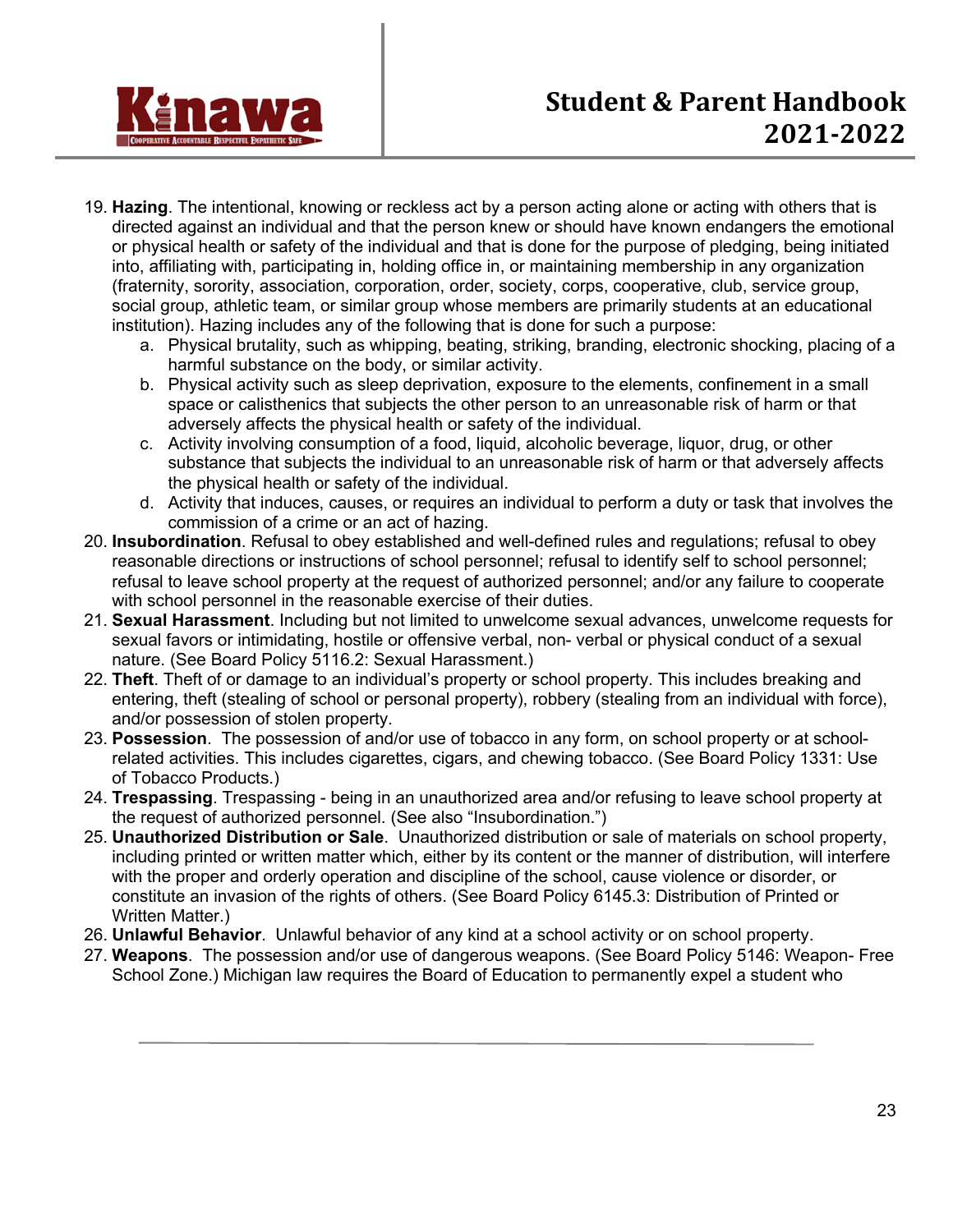

possesses a dangerous weapon in a weapon free school zone, which includes school property, and/or any vehicle used by a school to transport students to and from school property.

#### *Threats of Violence Letter from Ingham County Prosecuting Attorney*



#### *Law Enforcement*

Administrators will contact law enforcement any time a student engages in suspected illegal conduct that jeopardizes the health or safety of other students at school or a school-related activity or en route to or from school.

Administrators will notify law enforcement when required by the Statewide School Safety Information Policy and to make all other reports and provide all other notifications required by the School Safety Information Policy or any state or federal law.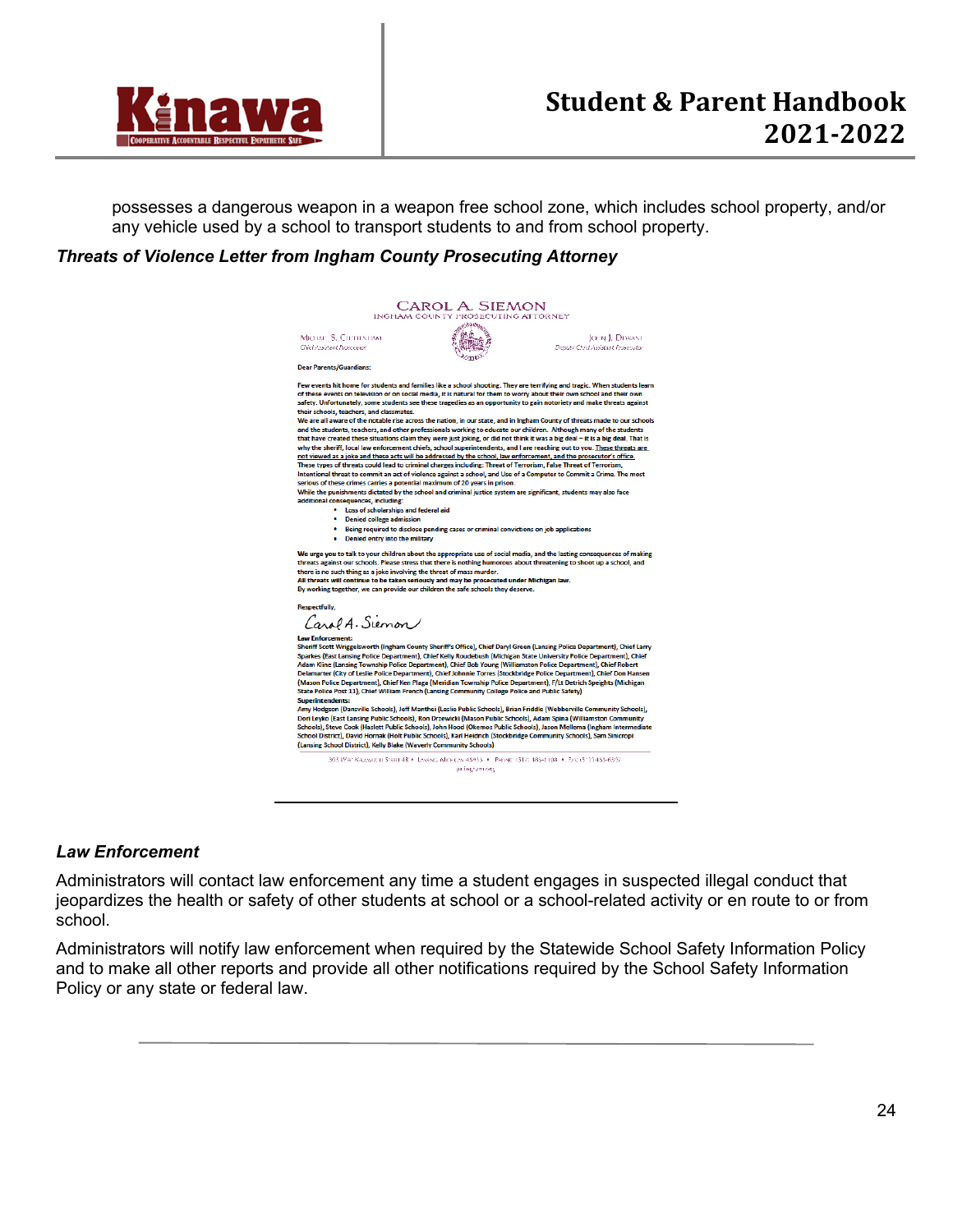

In addition, administrators will refer a student who is expelled for (1) possession of a dangerous weapon; (2) arson; (3) criminal sexual conduct; or (4) physically assaulting an employee, volunteer, or contractor to the county department of social services or the county community mental health agency and to notify the student's parent/guardian (or the student if the student is at least age 18 or is an emancipated minor) of the referral within 3 calendar days of the expulsion.

#### **POSITIVE BEHAVIOR SUPPORTS**

The school district strives to provide a system that will support students' efforts to manage their own behavior and to promote academic achievement. An effective behavior support system is a proactive, positive, skillbuilding approach for the teaching and learning of successful student behavior. Positive behavior support systems ensure effective strategies that promote prosocial behavior and respectful learning environments.

#### *Disciplinary Procedures*

Discipline that involves the levels of consequence defined in Section V below– loss of privilege, detention, suspension, and/or expulsion - will be instituted when a student engages in or is involved in misconduct. Most often, discipline procedures begin in the classroom and are then referred to the administration.

#### *Classroom Progressive Discipline*

Classroom teachers are expected to use a progressive discipline plan and upon request provide a written copy of this plan to the building administrator (provided in OEA teacher contract: "Student Discipline and Teacher Protection"). Components of such a plan include:

- 1. Explanation of established classroom rules, disciplinary procedures, and consequences.
- 2. Teaching, modeling, and practicing appropriate behavior.
- 3. Parent/guardian contact where a pattern of misbehavior exists or where there is extreme misbehavior.
- 4. Detention, at the secondary level, assignment of a before or after school session or loss of a privilege at the elementary level.

Specific classroom progressive discipline is outlined in the elementary, middle, and high school student parent handbooks. Attachment B to these regulations is the Discipline Referral to Administrator form.

#### *Administrative Progressive Discipline*

Progressive discipline will ordinarily be utilized when students misbehave or engage in prohibited activities outlined earlier in these regulations. Serious misconduct, however, may subject a student to discipline, up to and including permanent expulsion, for a first offense. Progressive discipline will involve, but not be limited to, the following consequences:

A. **First referral:** Conference with the student. May include administrative contact with parent or guardian; restorative practices, and/or conflict resolution strategies such as detention; suspension; or expulsion.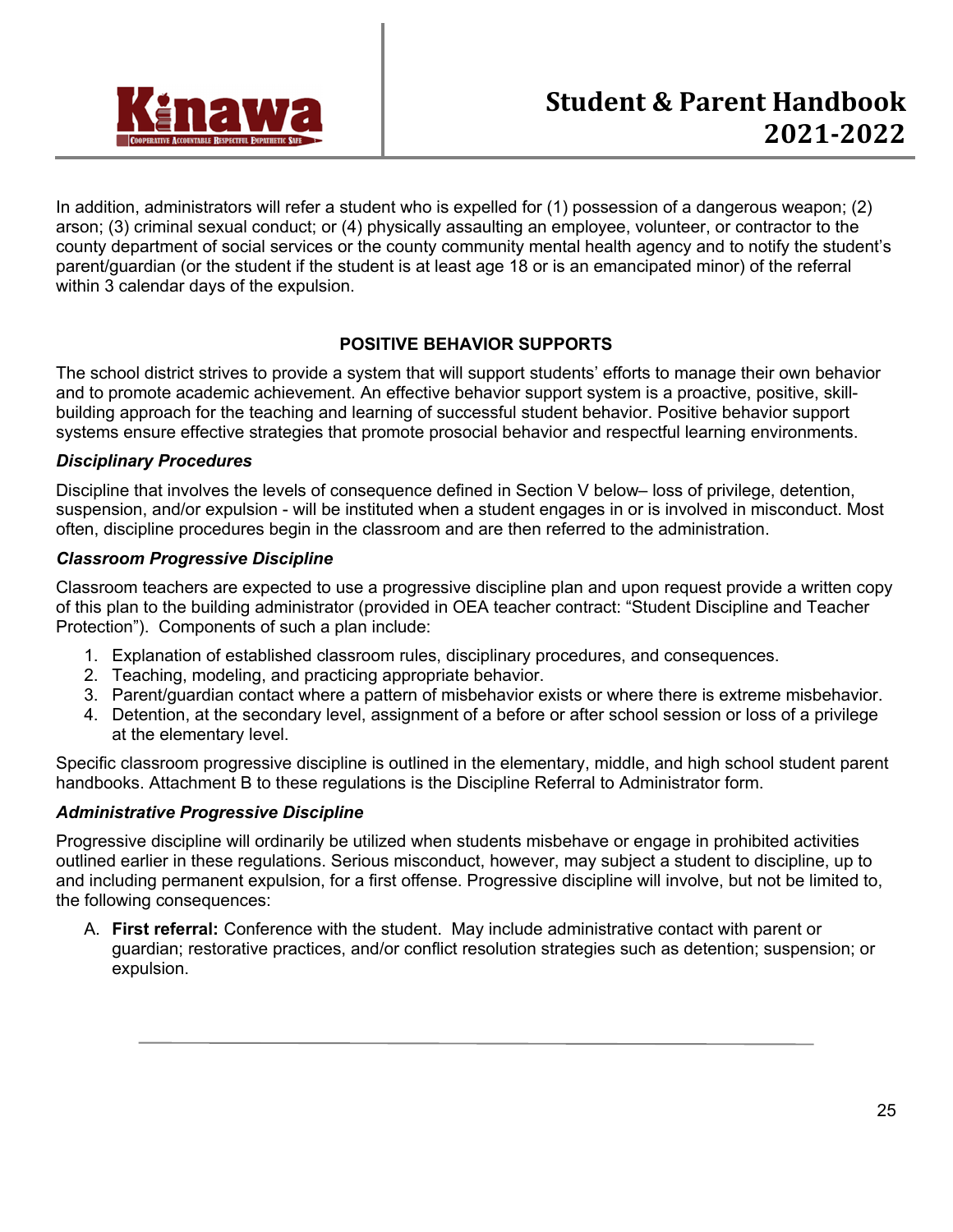

- B. **Second referral:** Conference with the student. May include administrative contact with parent or guardian AND Saturday school or suspension (in- school; out-of-school); may include expulsion.
- C. **Succeeding offenses:** (considered persistent disobedience) Consequences may involve progressive suspension or expulsion.

The progressive discipline for each of the prohibited activities identified in these regulations is outlined in the attached table, ADMINISTRATIVE PROGRESSIVE DISCIPLINE (Attachment A). The information contained in the district's student-parent handbooks correlate to this policy and regulations.

#### **CONSEQUENCES FOR MISCONDUCT**

The school district has a responsibility to protect the rights of individuals and fulfill its functions under state and federal law. Therefore, when, in the judgment of a school district administrator or designee, a student engages in serious misconduct such as described above, the administration may impose discipline, move to suspend or, depending on the seriousness of the matter, request the superintendent or Board of Education move to suspend or to expel a student. Following are potential consequences of student misconduct.

#### *RESTORATIVE PRACTICES*

#### **A. Definition and Explanation**

- 1. In an attempt to change behavior, students who engage in misconduct may be required to participate in restorative practices in lieu of, or in addition to, suspension or expulsion. Restorative practices will typically be the first consideration to remediate offenses such as interpersonal conflicts, bullying, verbal and physical conflicts, theft, damage to property, class disruption, harassment, and cyberbullying.
- 2. This includes conversations facilitated by an administrator, counselor, or teacher that focus on building a common understanding of a conflict/situation through face to face dialogue in order to restore relationships and a sense of community.
- 3. No person who claims to be the victim of unlawful or unwelcome harassment may be compelled to meet with the alleged perpetrator of the harassment as part of a restorative practice.
- 4. Before suspending or expelling any student (except a student who possesses a firearm in a weapon-free school zone), teachers, administrators, and the Board must first determine whether restorative practices would better address the student's misconduct, recognizing the Board's policy to minimize out-of-school suspensions and expulsions. Likewise, when suspending or expelling a student, teachers, administrators, and the Board must consider whether restorative practices should be used in addition to the suspension or expulsion.
- 5. Restorative practices, which may include a victim-offender conference, should be the first consideration to remediate offenses such as interpersonal conflicts, bullying, verbal and physical conflicts, theft, damage to property, class disruption, and harassment and cyberbullying.
- 6. A victim-offender restorative circle is one type of restorative practice. Although not mandatory, a victim-offender circle allows the offender to repair harm caused to the victim through a formal,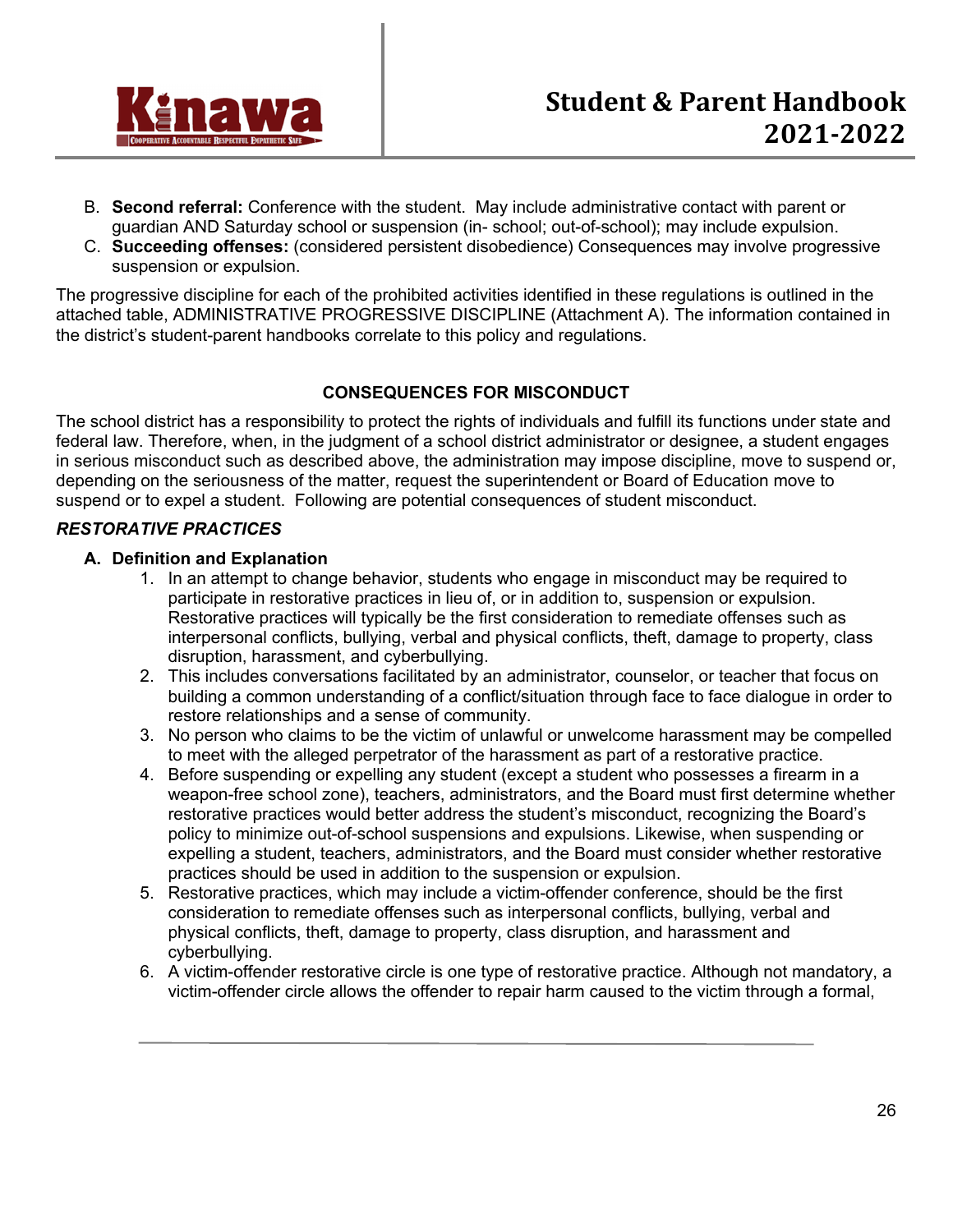

safe conference that includes: as applicable the victim, a victim advocate, supporters of the victim, the offender, supporters of the offender, and other relevant members of the school community. A victim-offender circle must be initiated by the victim and, if the victim is under 15, must be approved by the victim's parent/guardian. The selected consequences will be described in a written agreement signed by all attendees and must identify the time frame for the offender to complete the consequences. (Appendix B)

- 7. Restorative practices include conversations facilitated by an administrator, counselor or teacher that focus on building common understanding of a conflict/situation through face to face dialogue in order to restore relationships and a sense of community.
- 8. No person who claims to be the victim of unlawful or unwelcome harassment may be compelled to meet with the alleged perpetrator of the harassment as part of a restorative practice.

#### **B. Procedures**

- 1. A meeting is established for the students and the adult facilitator. (Depending on the severity of the incident, parents may or may not be notified.)
- 2. Three (3) key questions that guide the process are:
	- a. What happened?
	- b. Who was affected and how?
	- c. How do we make things right?
- 3. The level of success and personal accountability achieved through steps a and b, as well as the seriousness of the misconduct will determine if further disciplinary action is warranted.

#### **C. Loss of Privilege**

- 1. Definition: In an attempt to change behavior, removing student privileges prior to more significant disciplinary actions may be used.
- 2. These privileges may include, but are not limited to loss of recess, after-school athletic and/or extracurricular activities, in-house student activities, student field trips, and/or bus transportation.

#### *DETENTIONS*

#### **A. Definition and Explanation**

- 1. Temporary placement of a student in a time-out area away from the classroom for varied amounts of time; or
- 2. Assignment of a before-school or an after-school session for misbehavior in the classroom or other infraction of school regulations.

#### **B. Procedures**

- 1. The student shall be informed of the specific misconduct that led to the action being taken.
- 2. The parent or guardian shall be informed of the type, length, and reasons for the detention.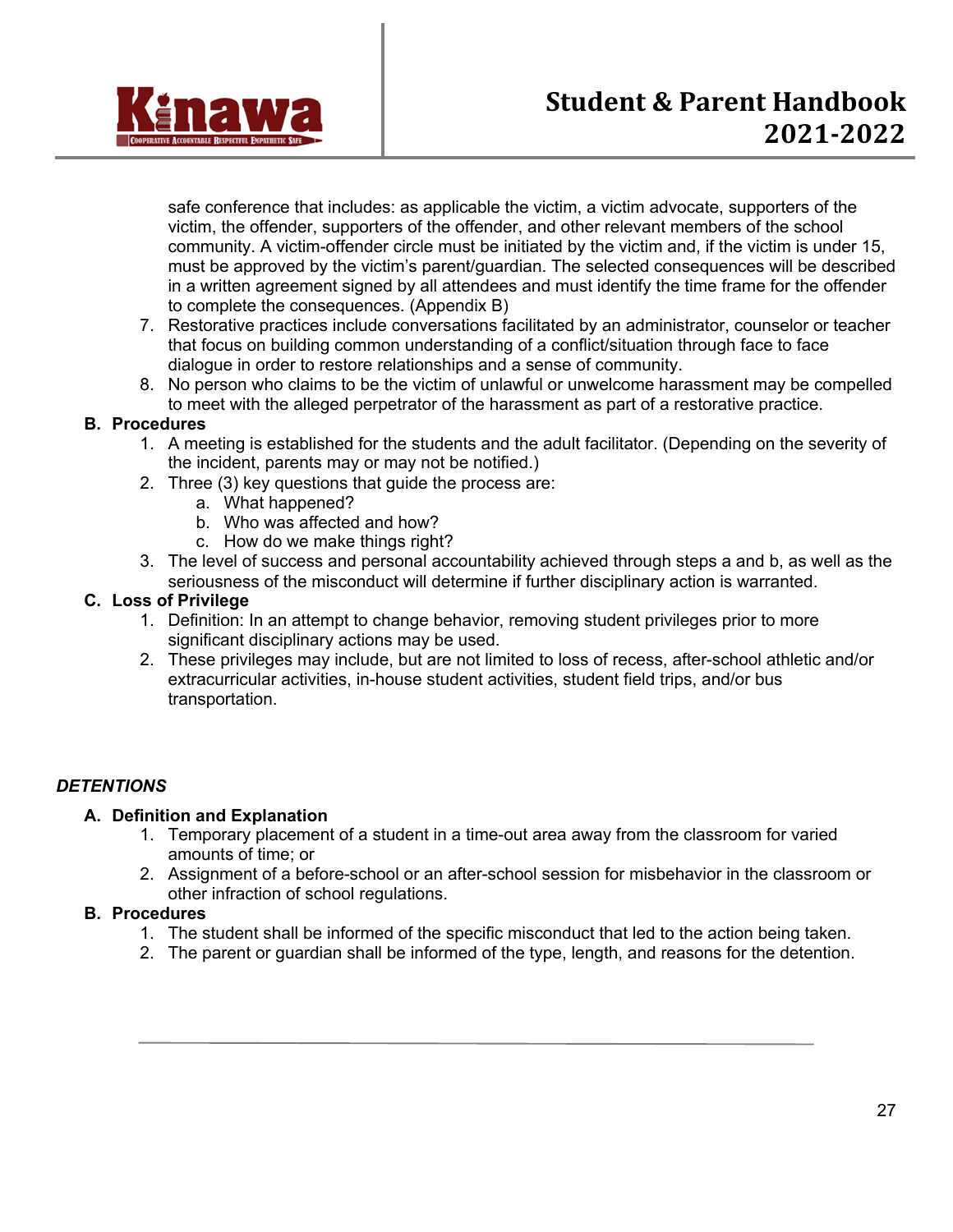

- 3. When the teacher or administrator assigns a before or after school session as detention, the student will be presented with a detention notice which will state the nature of the offense and the number of sessions assigned. A copy of this notice will be sent to the parent/guardian.
- 4. The student will serve before or after school detention within ten (10) school days of being presented the detention notice. If the detention is not served within the ten days allotted, additional detention will be assigned according to the student parent handbook. The school district will not be responsible for transporting a student home following an after school detention.

#### *SUSPENSIONS*

#### **A. Definition and Explanation**

- 1. The temporary removal of a student from a class(es), school, and/or school- sponsored activities when, in the judgment of the building principal, the welfare of the student and/or student body and staff would best be served by keeping the student out of the class(es), school, or school-sponsored activities for less than 60 school days.
- 2. Such removal from school shall occur only after school personnel have followed the steps listed in Procedures for Suspension Students under suspension are not allowed on any school property, in a school building, or admitted to any school function.

#### **B. Factors to Consider before Suspending a Student**

- 1. Pursuant to state law, a teacher, an administrator, or the Board of Education, as appropriate, will consider the various factors before suspending a student from a class, subject, activity, or before suspending a student from school.
- 2. Factors for considering suspension include:
	- a. The student's age;
	- b. The student's disciplinary history;
	- c. Whether the student has a disability;
	- d. The seriousness of the behavior;
	- e. Whether the behavior posed a safety risk;
	- f. Whether restorative practices are a better option; and
	- g. Whether lesser interventions would address the behavior

#### **C. Types of Suspensions**

- 1. **Short Term**. Suspension imposed by a building administrator for the remainder of the school day and/or up to one (1) to ten (10) days which may include extra and/or co-curricular activities.
- 2. **Long Term.** Suspension from school attendance imposed by the superintendent or assistant superintendent for eleven (11) to fifty-nine (59) school days, which may include extra and/or cocurricular activities.
- 3. **Extra/Co-curricular.** Suspension from participation in school-sponsored activities outside the normal school day. This consequence is generally to be used only when misconduct is related to extra or co-curricular activities.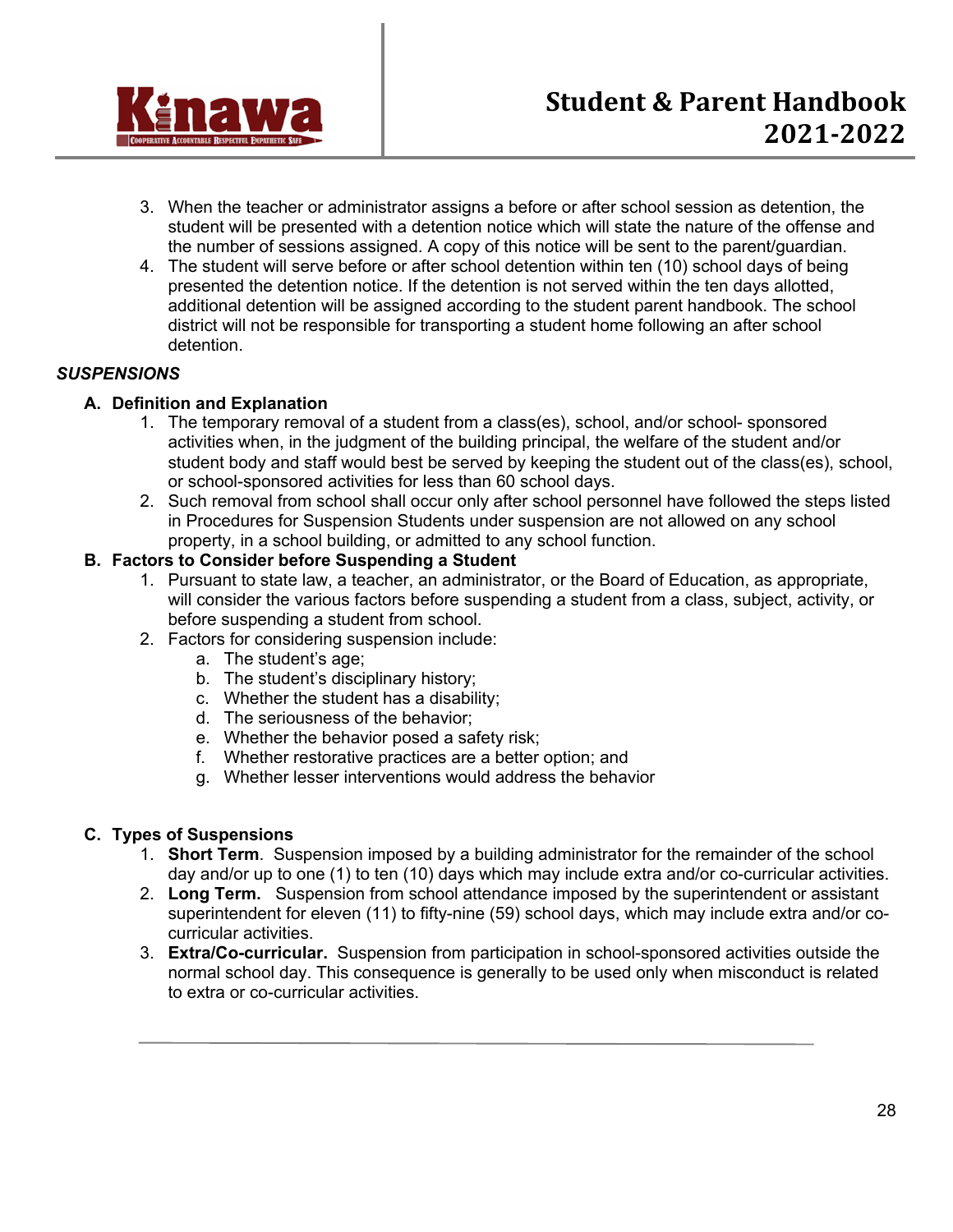

- 4. **In School.** Suspension from class(es) but attending school; student spends the time in a detention room/area.
- 5. **Saturday School**. In-school program for secondary students consisting of supervised study time on a Saturday from 8:00 a.m. to 12:00 noon.
- 6. **Snap Suspension.** Removal from a class, subject or activity up to one school day. (See board policy 5114: Snap Suspension.)

#### *Short Term Suspension*

#### **A. Procedures for Short Term Suspension**

- 1. The student shall be informed of the specific charges that have led to the action being considered.
- 2. The student shall have the opportunity to present any relevant information that will support the defense.
- 3. The parent or guardian shall be contacted as soon as possible and informed of the type, length, and reasons for the suspension. Arrangements should also be made concerning the steps necessary and the conditions to affect the student's return.
- 4. The appeal process will be documented in the Student/Parent Handbook. For short term suspensions less than three (3) days, if a parent/guardian is not satisfied with the disciplinary outcome (1-2 day), a conference with the building administrator may be requested.

#### **B. Appeal Process**

- 1. The student shall be informed of the specific charges that have led to the action being considered.
- 2. The student shall have the opportunity to present any relevant information that will support the defense.
- 3. The parent or guardian shall be contacted as soon as possible and informed of the type, length, and reasons for the suspension. Arrangements should also be made concerning the steps necessary and the conditions to affect the student's return.
- 4. The appeal process will be documented in the Student/Parent Handbook. For short term suspensions less than three (3) days, if a parent/guardian is not satisfied with the disciplinary outcome (1-2 day), a conference with the building administrator may be requested.
- 5. Short term suspensions of three to ten (3-10) school days) may be appealed following the procedures below:
	- a. Level of Review (principal or designee) A conference shall be scheduled with parent/guardian within two (2) school days of the request for appeal.
	- b. Decisions will be rendered within two (2) school days of the conference.
	- c. The principal or designee may uphold the suspension, establish an alternate suspension of lesser severity, or reverse the suspension in its entirety.
	- d. The decision of the principal or designee shall be considered final.
	- e. During a suspension appeal, the suspension or that portion of the suspension remaining shall be held in abeyance until the appeal is completed. If the student and/or parent/guardian cannot meet within the timelines, then the suspension shall be re-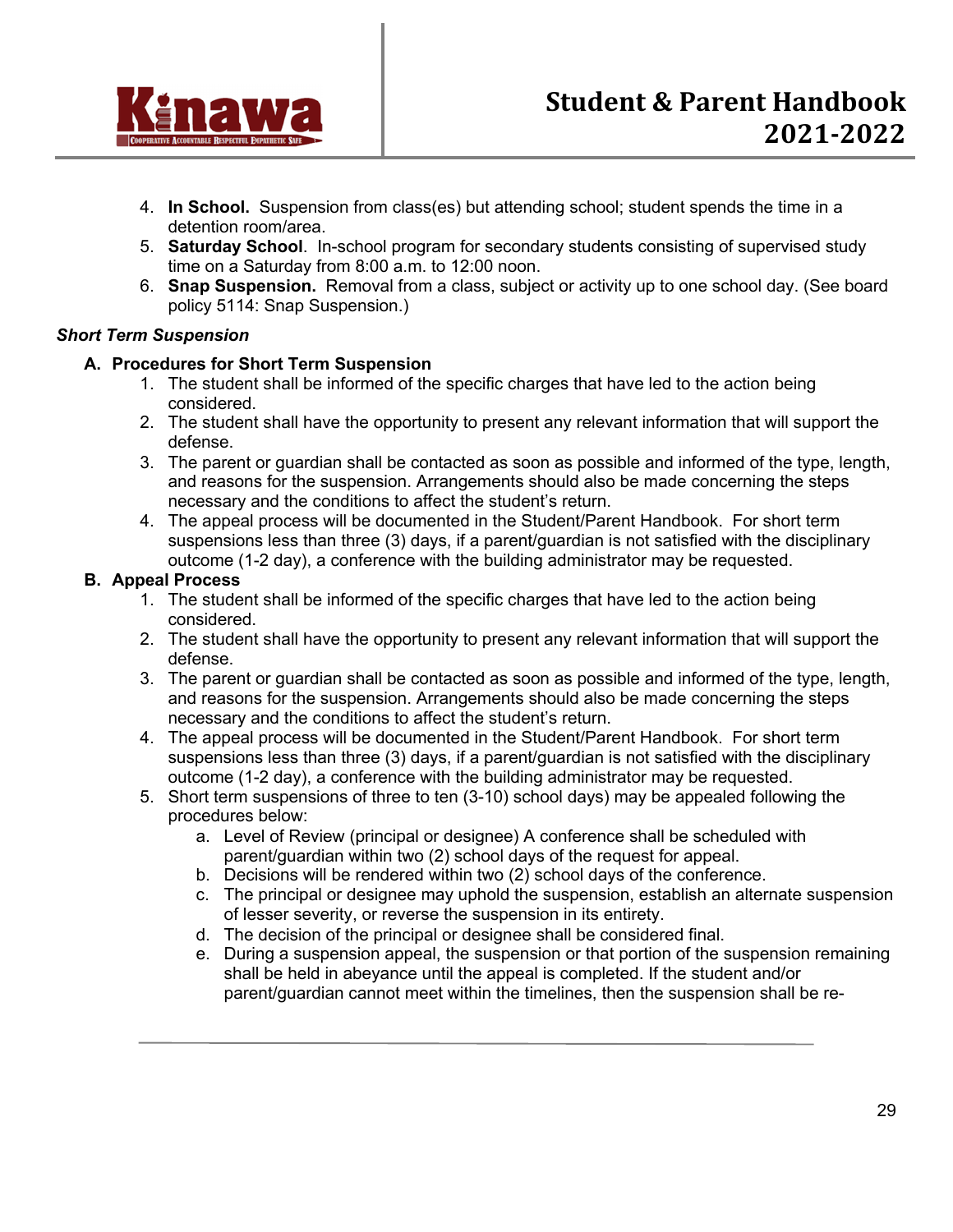

instituted unless this provision is waived by the person or committee hearing the appeal. In unusual cases, where in the opinion of the principal or designee, the student or school personnel's safety, or school property would be endangered by returning the suspended student during the appeal, the principal may prohibit the student's return. In such a case, a meeting with the student and/or parents or guardian shall be held at the earliest possible time.

- 6. A suspended student is allowed full make-up privileges homework assignments, quizzes, chapter, unit, quarter, and final exams.
- 7. A record shall be kept of the specific misconduct, any witnesses to the misconduct, and the action taken.

#### *Long Term Suspension*

#### **A. Procedures for Long Term Suspension**

- 1. Long term suspension (11-59 school days) shall occur only in accordance with the procedures set forth below.
- 2. Written notice shall be given to the student and parent or guardian of the charges of misconduct and of a long term suspension hearing before the superintendent or assistant superintendent.
- 3. The principal or designee may suspend a student pending the long term suspension hearing, in which case the hearing shall be held at the earliest possible time.
- 4. For 11-20 day suspensions the assistant superintendent will conduct a hearing scheduled with the parent/guardian and school administration.
- 5. For 21-59 day suspensions, the superintendent or assistant superintendent shall conduct a hearing scheduled with the parent/guardian and school administration.
- 6. The student and parent or guardian may, at their own expense, be represented by legal counsel and shall have the right to bring relevant fact or character witnesses.

#### **B. Disciplinary Hearings**

- 1. At the disciplinary hearing, an opportunity for all sides to be heard in detail shall be provided according to the following outline:
	- a. Opening statement by the superintendent or deputy superintendent
	- b. Opening statement by the school
	- c. Opening statement by the student or representative (usually the parent or guardian)
	- d. Presentation of school's position
	- e. Opportunity for student to ask questions, clarify issues brought forth by school and/or board members
	- f. Presentation of student's position
	- g. Opportunity for school and/or superintendent or deputy superintendent to ask questions, clarify issues brought forth by student
	- h. Final statement by school
	- i. Final statement by student
	- j. Final questions by superintendent or deputy superintendent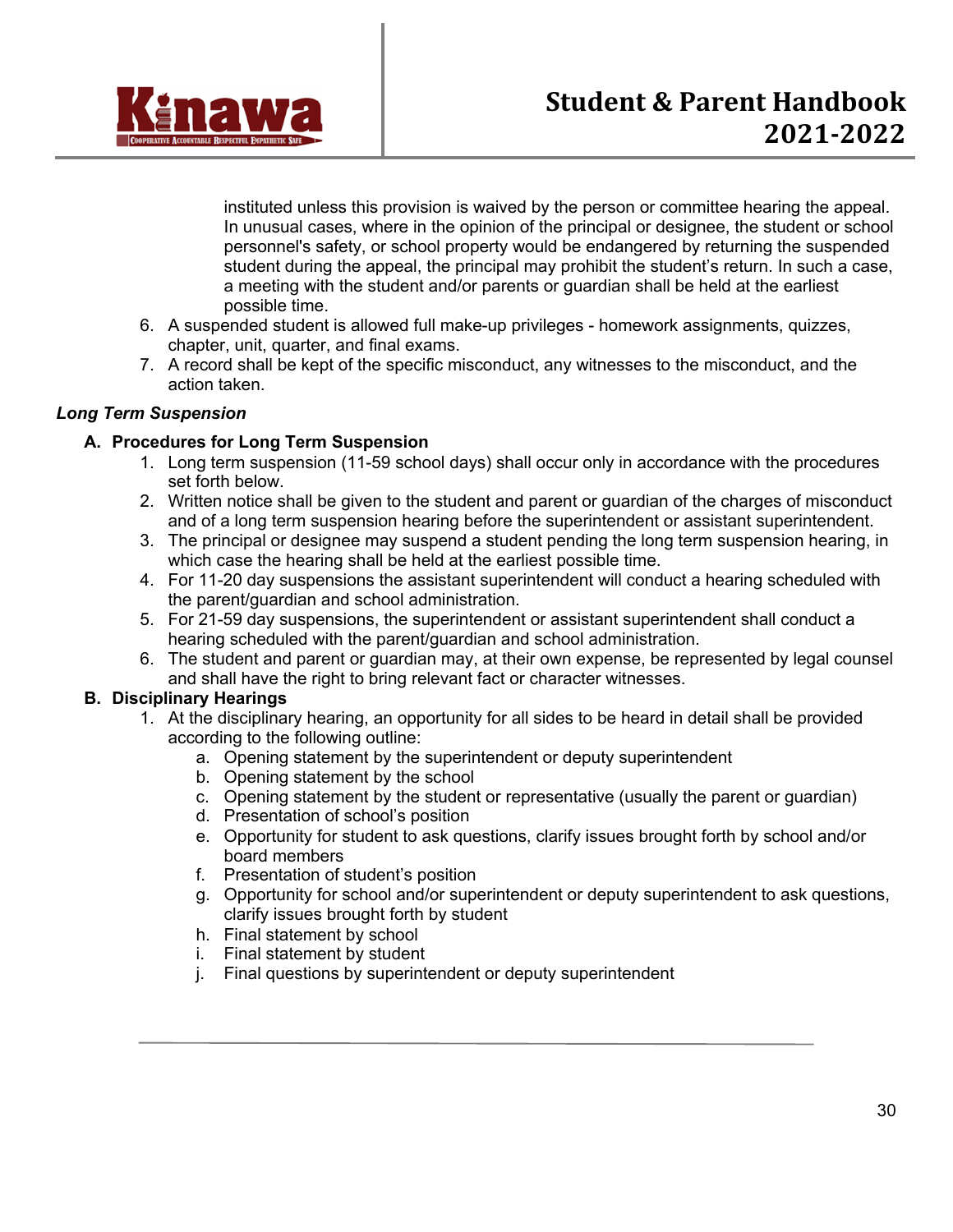

- 2. The superintendent or assistant superintendent will deliberate upon the evidence and determine the outcome. The superintendent or deputy superintendent shall make a determination solely upon the evidence presented during the hearing.
- 3. The superintendent or assistant superintendent shall make a written report to the concerned parties within five (5) school days containing the findings and the decision concerning long term suspension. The report shall also include the student's appeal rights.
- 4. For suspensions greater than twenty (20) days, administration will develop an academic plan to promote the continued education of the student. It is the student's responsibility to participate and engage in the programming set forth in the plan to ensure academic progress
- 5. The parent/guardian may, within three (3) school days of receipt of the disciplinary decision, file a notice to appeal with the superintendent for the appropriate level of review.

#### **C. Appeal Process**

- 1. Long term suspensions of 11-20 school days may be appealed following the procedures below:
	- a. Level of Review (Superintendent). A conference shall be scheduled with parent/guardian within three (3) school days of the request for appeal.
	- b. Decisions will be rendered within two (2) school days of the conference. For suspensions of 11 to 20 days, the decision of the superintendent is final.
- 2. Long term suspensions of 21-59 school days may be appealed following the procedure below:
	- a. Level of Review (Board of Education). A hearing will be scheduled with the parent/guardian within ten (10) school days following the request for appeal.
	- b. Decisions will be rendered within three (3) school days of the conference. The board or subcommittee of the board may uphold the suspension, establish an alternate suspension of lesser severity, or reverse the suspension in its entirety. The decision of the board or subcommittee of the board shall be considered final.

### *EXPLOSIONS*

#### **A. Definition and Explanation**

- 1. Termination of enrollment for an extended period of time of sixty (60) or more consecutive school days. A student may be expelled only by action of the Board of Education following recommendation by the building principal or designee.
- 2. If a student possesses a firearm or dangerous weapon in a weapon free school zone, the board will permanently expel the student unless the student demonstrates, in a clear and convincing manner, at least one of the following:
	- a. The student was not possessing the instrument or object to use as a weapon or to deliver, either directly or indirectly, to another person to use as a weapon;
	- b. The student did not knowingly possess the weapon;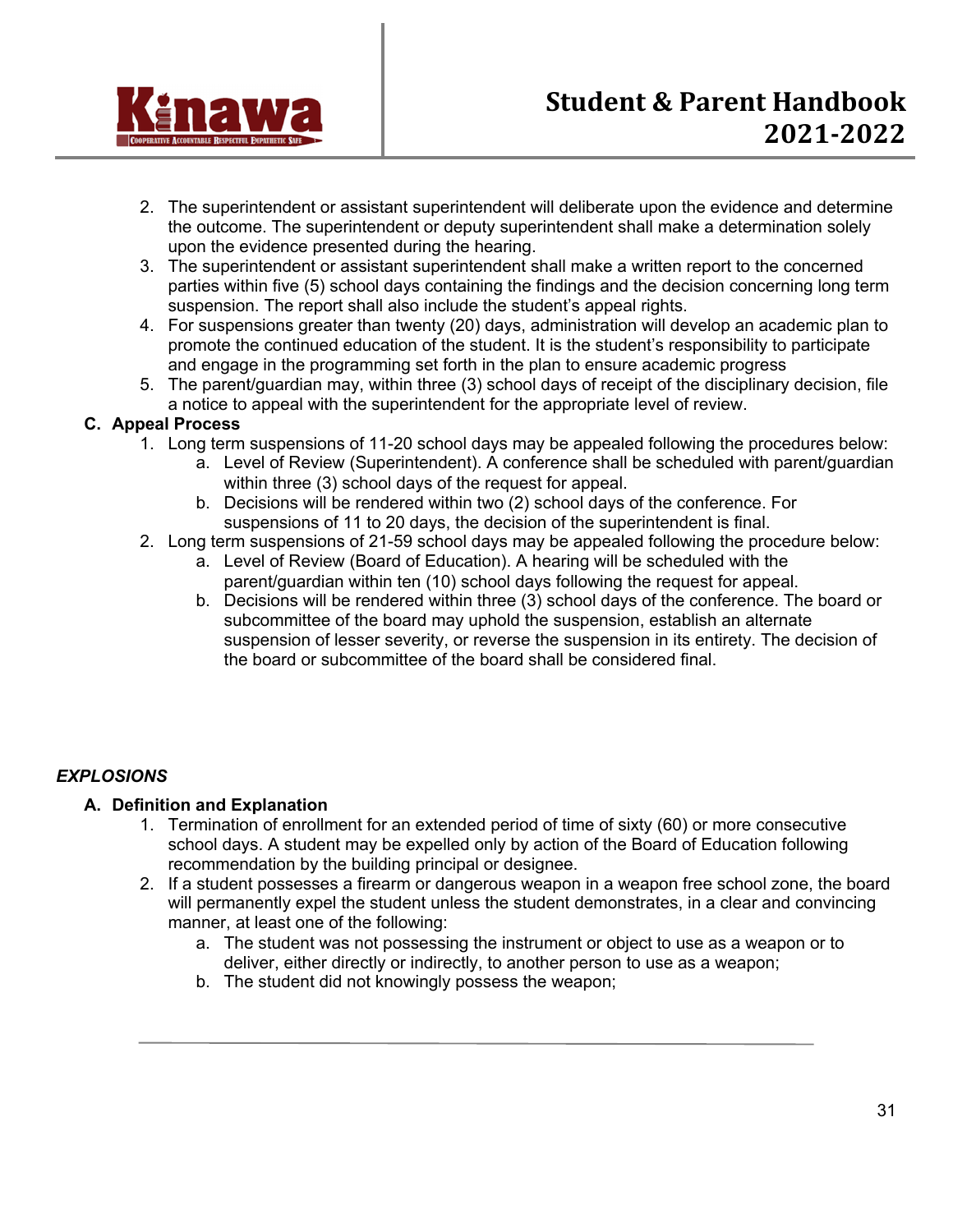

- c. The student did not know or have reason to know that the instrument or object constituted a "dangerous weapon"; or
- d. The student possessed the weapon at the suggestion, request, or direction of, or with the express permission of, school or police authorities.
- 3. If a student demonstrates one of the above circumstances in a clear and convincing manner and the student has not been previously suspended or expelled from school, the Board will not expel the student unless the Board finds that, based on the circumstances, expulsion is warranted.

#### *Permanent Expulsion (State Mandated)*

#### **A. Definition and Explanation**

- 1. Termination of enrollment permanently, subject to possible reinstatement as prescribed by the Revised School Code. A student may be permanently expelled only by action of the Board of Education following recommendation by the building principal or designee. This action shall occur only in accordance with these procedures for expulsion:
	- a. Matters which will result in a recommendation for permanent expulsion to the Board of Education include arson (intentional setting of fires), criminal sexual conduct, physical assault against a school employee or student (grade 6 and above), and possession of a dangerous weapon.
	- b. Reasonable and deliberate decisions will be made cooperatively by the administration and faculty in cases where serious extenuating circumstances exist.
- 2. If a student possesses a firearm or dangerous weapon in a weapon free school zone, the board will permanently expel the student unless the student demonstrates, in a clear and convincing manner, at least one of the following:
	- a. The student was not possessing the instrument or object to use as a weapon or to deliver, either directly or indirectly, to another person to use as a weapon;
	- b. The student did not knowingly possess the weapon;
	- c. The student did not know or have reason to know that the instrument or object constituted a "dangerous weapon"; or
	- d. The student possessed the weapon at the suggestion, request, or direction of, or with the express permission of, school or police authorities.
- 3. If a student demonstrates one of the above circumstances in a clear and convincing manner and the student has not been previously suspended or expelled from school, the Board will not expel the student unless the Board finds that, based on the circumstances, expulsion is warranted.

#### **B. Factors to Consider before Expelling a Student**

- 1. Pursuant to state law, the Board of Education will consider the various factors before expelling a student from school, unless the student is being expelled for possessing a firearm on school property.
- 2. Factors for consideration include:
	- a. The student's age;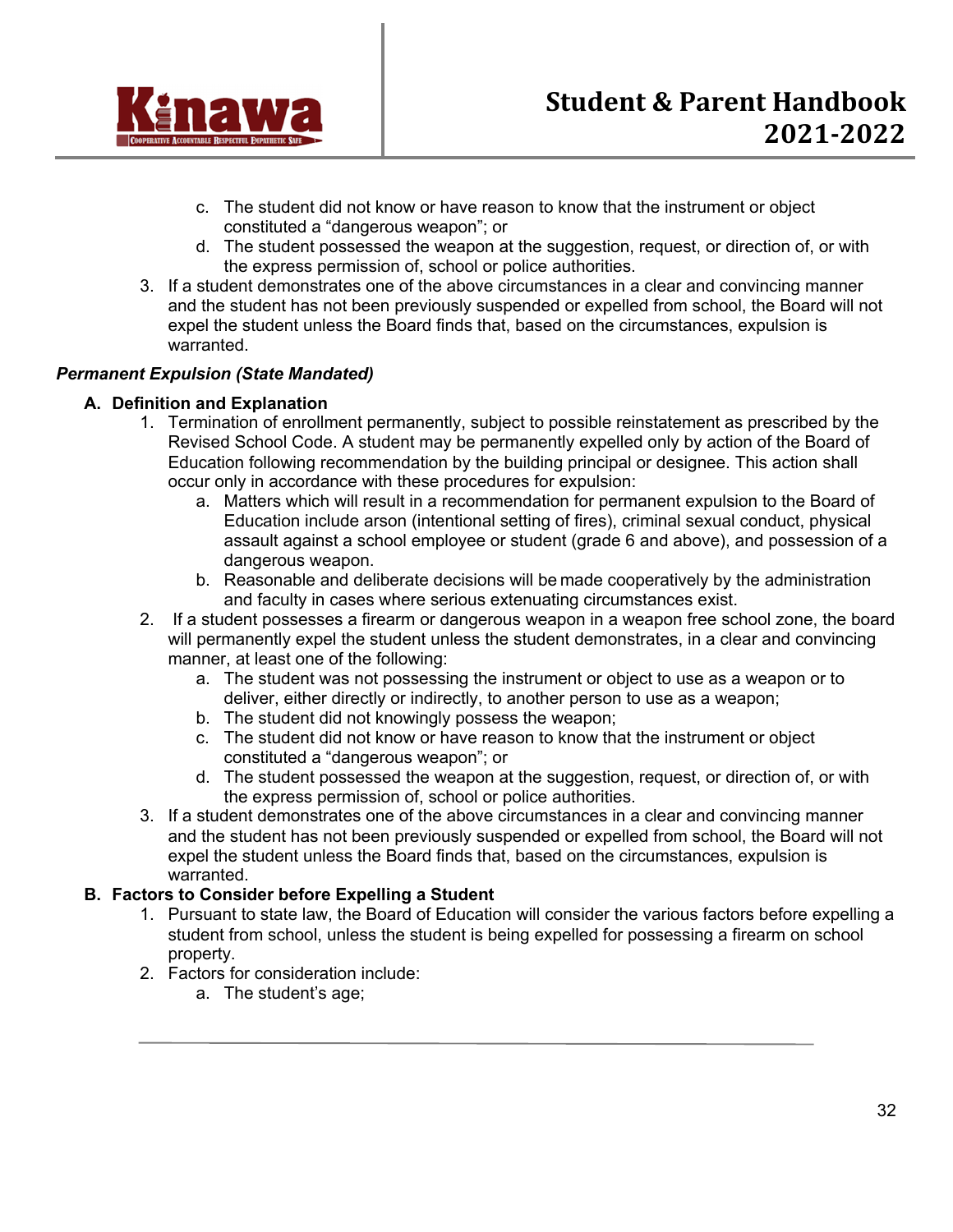

- b. The student's disciplinary history;
- c. Whether the student has a disability;
- d. The seriousness of the behavior;
- e. Whether the behavior posed a safety risk;
- f. Whether restorative practices are a better option; and
- g. Whether lesser interventions would address the behavior.

#### **C. Procedures for Expulsion**

- 1. Written notice shall be given to the student and parent or guardian of the charges of misconduct and of a hearing before the Board of Education.
- 2. The principal or designee may suspend a student pending the hearing, in which case the hearing shall be held at the earliest possible time.
- 3. The Board of Education shall conduct a hearing scheduled with the parent/guardian and school administration.
- 4. The hearing will be conducted as a special meeting of the Board of Education in accordance with the Open Meetings Act.
- 5. The parents/guardians may request in writing that the hearing be conducted in a closed session meeting of the Board of Education as permitted by Section 8(b) of the Open Meetings Act.
- 6. The student and parent or guardian may, at their own expense, be represented by legal counsel and shall have the right to bring relevant fact or character witnesses.
- 7. At the hearing, an opportunity for all sides to be heard in detail shall be provided according to the following outline:
	- a. Opening statement by the board
	- b. Opening statement by the school
	- c. Opening statement by the student or representative (usually the parent or guardian)
	- d. Presentation of school's position
	- e. Opportunity for student to ask questions, clarify issues brought forth by school and/or board members
	- f. Presentation of student's position
	- g. Opportunity for school and/or board members to ask questions, clarify issues brought forth by student
	- h. Final statement by school
	- i. Final statement by student
	- j. Final questions by board members
- 8. The board will deliberate the evidence and determine the outcome. The board shall make its determination solely upon evidence presented during the hearing. In accordance with the Open Meetings Act, the vote on the Board's decision will take place in open session.
- 9. The Board of Education shall make a written report to concerned parties within five (5) school days containing the findings and the decision concerning expulsion. (Michigan law does provide for possible reinstatement and enrollment in alternative education programs and strict discipline academies.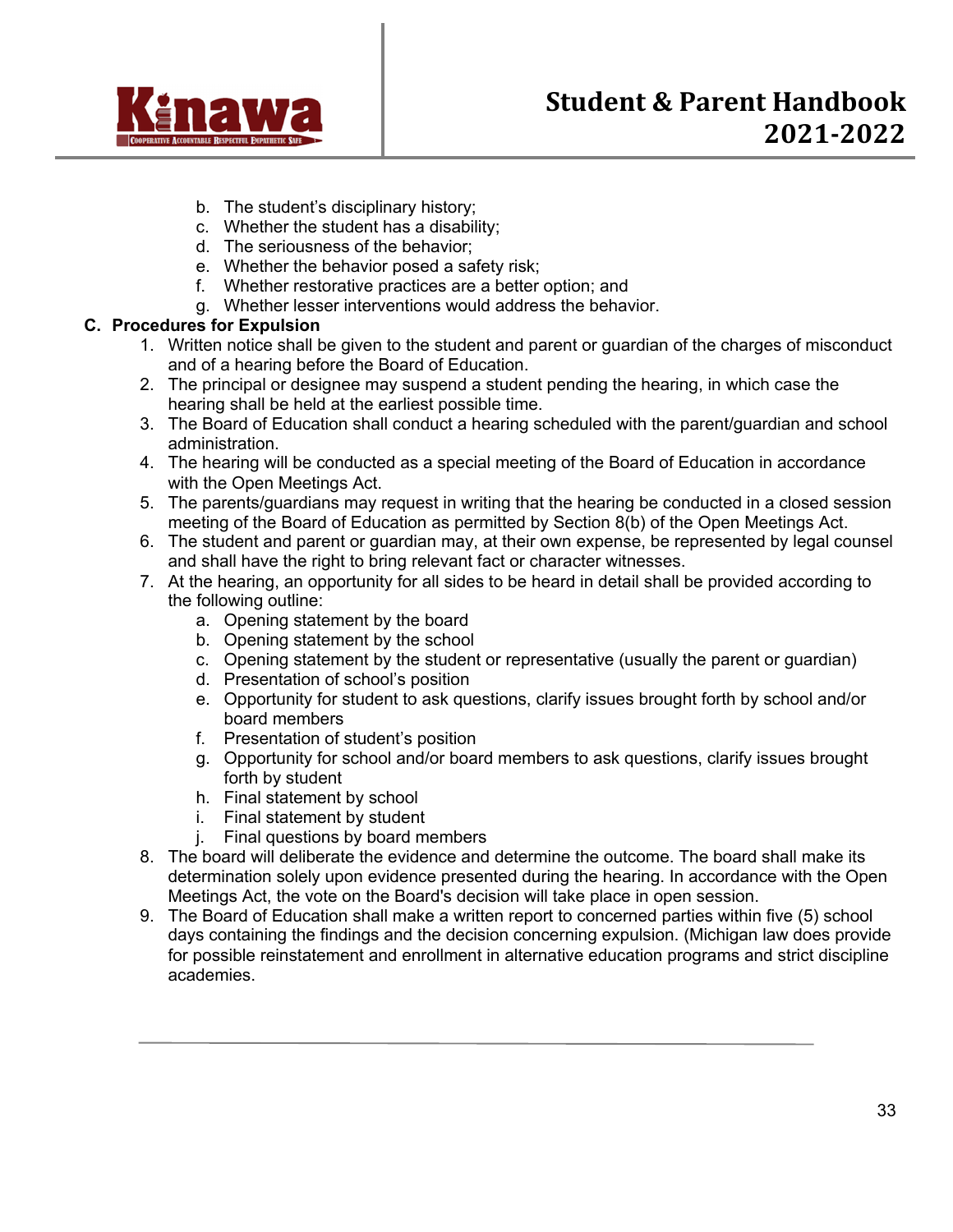

10. A record shall be kept of the Board of Education hearing in accordance with the Open Meetings Act; however, in accordance with Michigan law, student name(s) and student personal representatives will not appear in the official minutes of the meeting.

#### **REINSTATEMENT PROCEDURES**

#### *Reinstatement Procedures following Expulsion*

It is the policy of the Board to consider a petition for reinstatement from an expelled student and the parent/guardian and to follow the requirements of sections 1311 and 1311a of the Revised School Code.

#### *Reinstatement Following Mandatory Permanent Expulsion*

The parent/guardian (or the student if emancipated or at least 18 years old) of a student who was in grade 5 or below at the time of expulsion and who was expelled for possessing a firearm or threatening another person with a dangerous weapon may file a petition for reinstatement 60 school days or later from the date of the expulsion. The Board, in its discretion, may reinstate a student who was in grade 5 or below at the time of expulsion and who was expelled for possessing a firearm or threatening another person with a dangerous weapon no sooner than 90 school days after the date of the expulsion.

The parent/guardian (or student if emancipated or at least 18 years old) of a student who was in grade 5 or below at the time of expulsion and who was expelled for possessing a dangerous weapon but not for possessing a firearm or threatening another person with a dangerous weapon, or who was expelled for committing arson or criminal sexual conduct, may file a petition for reinstatement at any time. The Board, in its discretion, may reinstate a student who was in grade 5 or below at the time of expulsion and who was expelled for possessing a dangerous weapon (unless the possession was of a firearm or involved threatening another person with a dangerous weapon) or for committing arson or criminal sexual conduct no sooner than 10 school days after the date of the expulsion.

The parent/guardian (or student if emancipated or at least 18 years old) of a student who was in grade 6 or above at the time of expulsion and who was expelled for (1) possessing a dangerous weapon; (2) committing arson; (3) committing criminal sexual conduct; or (4) physically assaulting an employee, volunteer, or contractor, may file a petition for reinstatement 150 school days or later from the date of the expulsion. The Board, in its discretion, may reinstate a student who was in grade 6 or above at the time of expulsion and who was expelled for (1) possessing a dangerous weapon; (2) committing arson; (3) committing criminal sexual conduct; or (4) physically assaulting an employee, volunteer, or contractor, no sooner than 180 school days after the date of the expulsion.

It is the responsibility of the parent/guardian (or the student if emancipated or at least 18 years old) to prepare and submit the reinstatement petition. The Board will, however, provide a reinstatement petition form, upon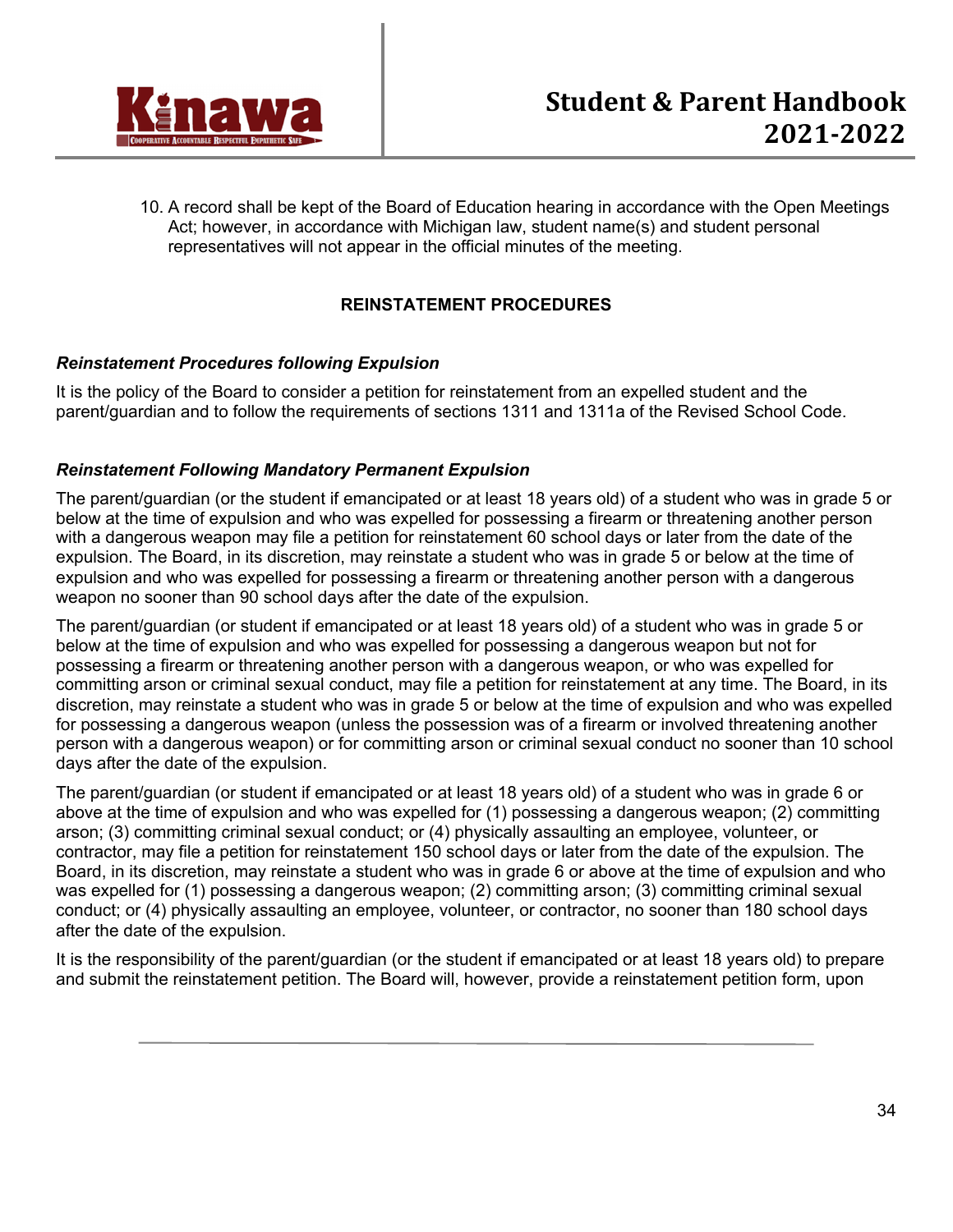

request, for the parent/guardian or student to use. The Board may request that the parent/guardian or the student attach additional relevant information to the reinstatement petition.

The Board will appoint a reinstatement committee, consisting of 2 board members, 1 administrator, 1 teacher, and 1 parent of a current d district student, to consider a reinstatement petition. The Board will appoint the reinstatement committee no more than 10 school days after receiving a reinstatement petition. The Superintendent is directed to prepare and submit information to the reinstatement committee related to the circumstances surrounding the student's expulsion and any factors supporting and not supporting reinstatement.

The reinstatement committee must convene not later than 10 school days following its appointment to: (1) review the reinstatement petition and supporting documentation submitted by the parent/guardian or the student; (2) review the information submitted by the superintendent; and (3) submit to the Board a written recommendation on whether the Board should unconditionally reinstate the student, conditionally reinstate the student, or deny reinstatement to the student, based on consideration of all of the following factors:

- 1. The extent to which reinstatement would create a risk of harm to other students or personnel;
- 2. The extent to which reinstatement would create a risk of school liability or individual liability for the board or school personnel;
- 3. The age and maturity of the student;
- 4. The student's school record before the incident that caused the expulsion;
- 5. The student's attitude concerning the incident that caused the expulsion;
- 6. The student's behavior since the expulsion and the student's prospects for remediation; and
- 7. If the petition was filed by a parent or guardian, the degree of cooperation that the parent or guardian has provided the student and the degree of cooperation that the parent or guardian can be expected to provide the student if the student is reinstated.

Before making its recommendation, the reinstatement committee may request that the student and his or her parent/guardian appear in person to answer questions. If the committee recommends that the student be conditionally reinstated, the committee must include in its written recommendation to the Board a list of recommended conditions.

At or before its next regularly scheduled meeting following receipt of the reinstatement committee's recommendation, the Board will consider the recommendation and make a final decision to unconditionally reinstate the student, conditionally reinstate the student, or deny reinstatement. The Board may require a student, and if the petition was filed by a parent/guardian, the parent/guardian, to agree in writing to specific conditions to reinstatement, including, without limitation, a behavior contract, completion of an anger management program, a "last-chance" agreement, counseling, drug treatment, or a psychological evaluation. The Board's decision to unconditionally grant, conditionally grant, or deny the reinstatement petition is final. Unless otherwise expressly authorized by the Board at the time of denial, if the Board denies reinstatement, the parent, guardian, or student may not file another petition for reinstatement until 180 school days after the date of the denial.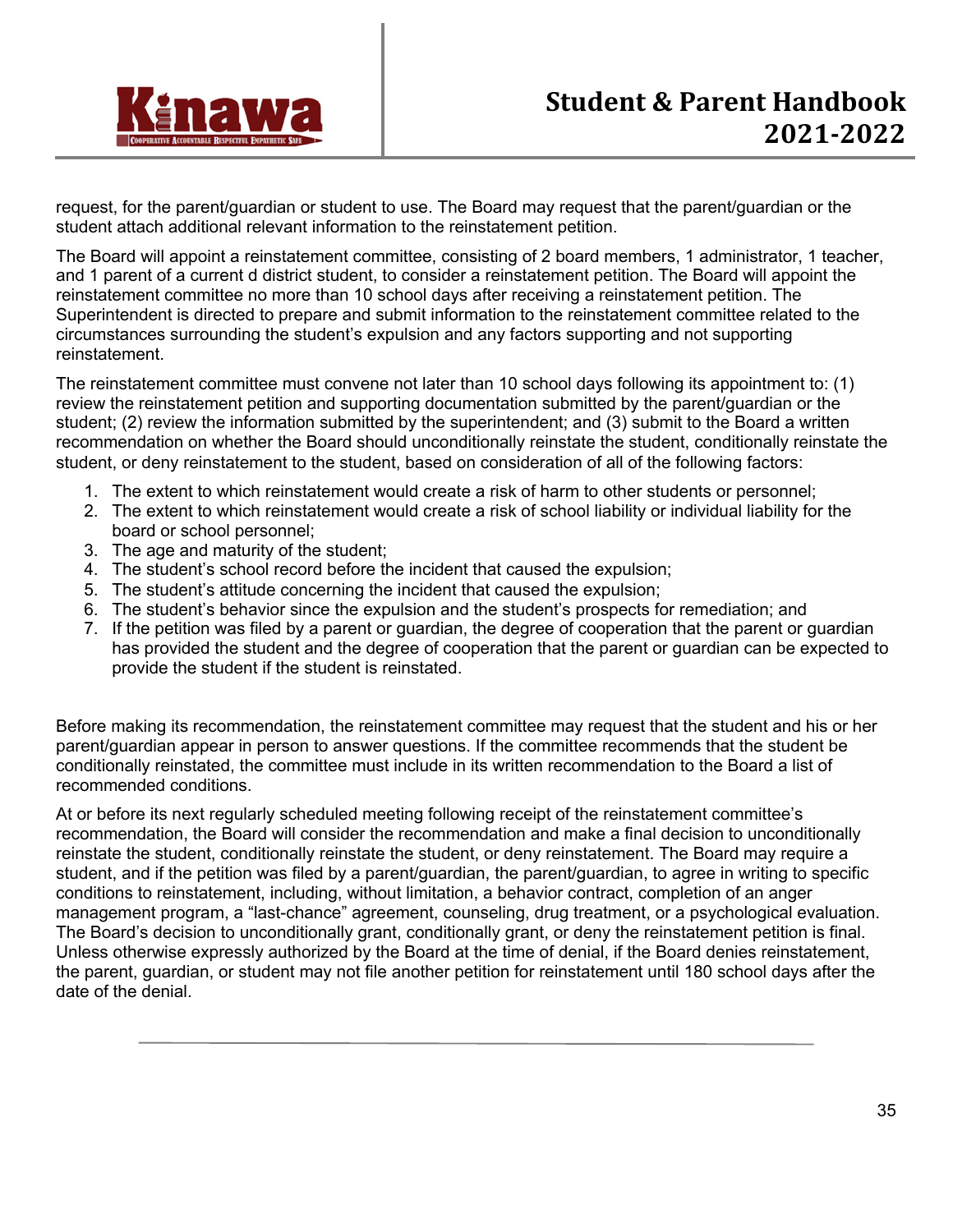

#### *Reinstatement Following Discretionary Permanent Expulsion*

Unless otherwise expressly authorized by the Board at the time of a permanent expulsion, a student expelled for reasons other than those resulting in a mandatory permanent expulsion may not petition the Board for reinstatement until at least 150 school days after the date of the expulsion, and the student may not be reinstated until at least 180 school days after the date of the permanent expulsion. Upon receipt of a timely reinstatement petition, the Board will hold a hearing at its next regularly scheduled meeting to consider the petition and any information submitted by the student or his or her parent/guardian and the Superintendent in either support of or opposition to the petition. The Board may unconditionally grant, conditionally grant, or deny the reinstatement petition. The Board's decision is final. Unless otherwise expressly authorized by the Board, if the Board denies reinstatement, the parent, guardian, or student may not file another petition for reinstatement until at least 180 school days after the date of the denial.

#### *Enrollment Following Misconduct at Another District*

To the extent permitted by law, the district may deny enrollment to a student who engaged in misconduct in another school and who seeks to enroll in the district either: (1) before the previous school imposes disciplinary consequences for the misconduct, or (2) while the student is suspended or expelled from the previous school. The superintendent is directed to refer any such student to the Board if, under the district's student code of conduct, the student's misconduct in the previous school would result in a long-term suspension or expulsion from the district and, in the superintendent's opinion, the student's enrollment in the District would jeopardize the safety, welfare, or good order of the district. The Board will hold a pre-enrollment hearing following the superintendent's referral to consider whether the student may enroll and, if so, any conditions on enrollment. The hearing will be structured like a discipline hearing to determine if the student will be allowed to enroll. The Board will consider any information submitted by the student or his or her parent/guardian and the superintendent in either support of or opposition to the student's enrollment.

Regulations: January, 2019

The following list of student expectations is not all-inclusive, but provides the basic code of student conduct:

- 1. Students are required to obey local, state, and federal laws. Unlawful behavior of any kind on school property or at a school activity is prohibited.
- 2. Upon Request, students are required to identify themselves to school personnel.
- 3. Students are required to cooperate with school personnel, including responding to questions or inquiries in a truthful, respectful manner.
- 4. Students are required to obey established school rules, regulations, policies, and procedures as well as obey reasonable directions or instructions of school personnel.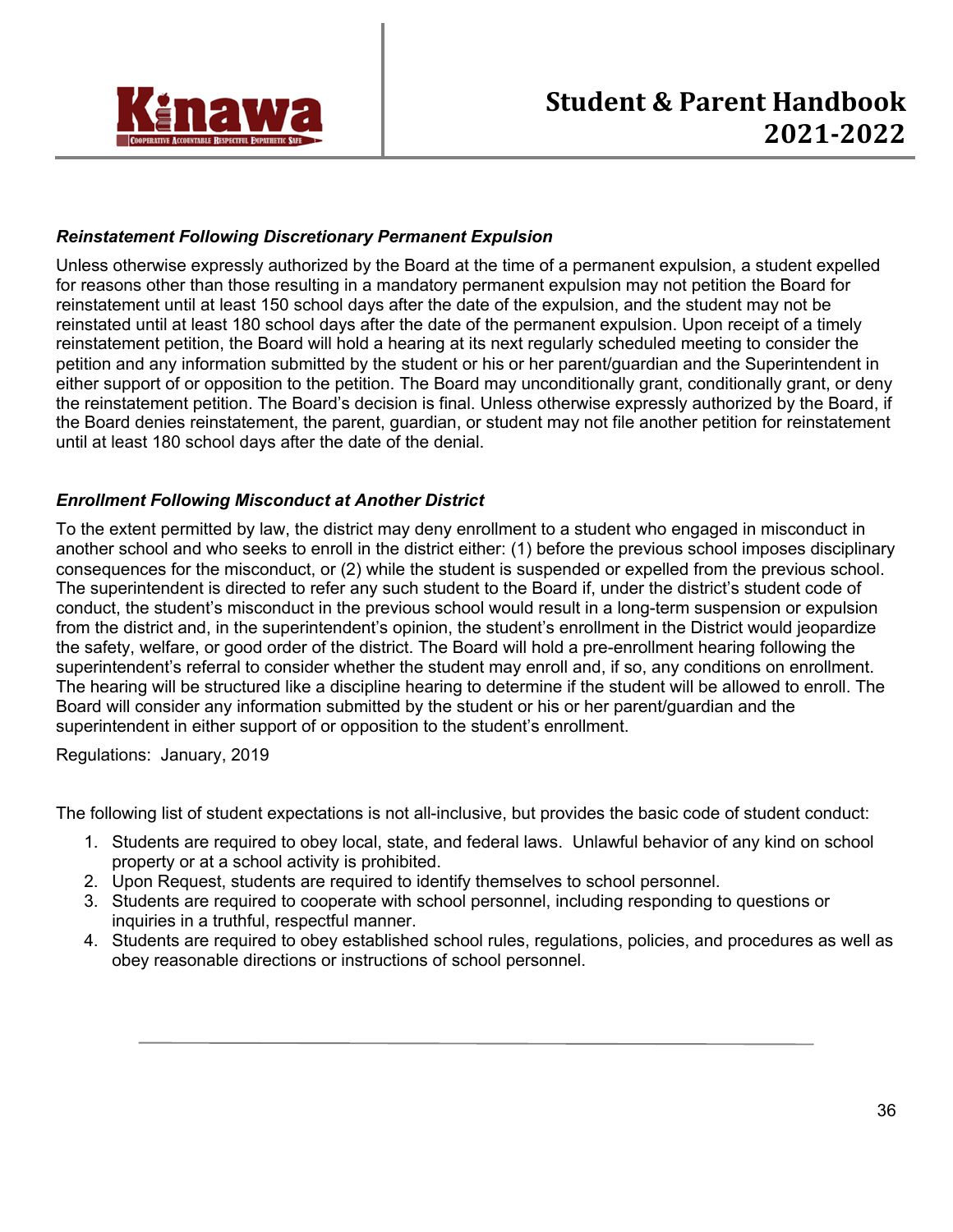

- 5. Students are required to adhere to behavior appropriate to the educational setting. Disruptive and inappropriate behavior (including the inappropriate display of affection) in the classroom, cafeteria, halls, school property, and on school vehicles, interferes significantly with the educational climate.
- 6. Students are required to use appropriate language in school. Abusive and offensive language as well as harassment and humiliation of others are prohibited.
- 7. Students are required to respect the individual rights of others.
- 8. Students are required to respect the property of others. Theft and damage to property will not be tolerated.
- 9. Students are required to respect authorship. Cheating, forgery, plagiarism and violations of copyright laws are not permitted.
- 10. Students are required to obtain permission before conducting sales in the buildings or on school property.
- 11. Students are required to follow school rules as outlined in the student-parent handbook for using vehicles on school property.

#### **CALENDAR**

The Okemos Public Schools calendar is published on the district website at: http://www.okemosk12.net

Events specific to Kinawa are posted on our website at: http://www.okemosk12.net/kms

#### **CLOSING/DELAY OF SCHOOL**

The Alert Now system will call all listed phone numbers for students if there is an emergency or school closing. The information for this system is taken from student emergency cards. In addition, the Okemos Public School district homepage will be updated to reflect school closures and other emergency information.

Local radio stations WJIM, WVIC, WITL, WKAR, WILS, WFMK, WHMI, WIBM, Q106, or TV channels WILX-TV, or WLNS-TV will indicate school closing information. Parents and guardians are responsible for knowing about emergency closings and delays.

If school must be closed during the day due to an emergency, all students will be released when the buses arrive to insure student safety.

#### **COMMUNICATION**

Kinawa understands the important role of communication between the school and families. We encourage parents to call or contact staff members when a concern or question arises.

Kinawa communicates with families by:

#### ● **Kinawa 5/6 School Messenger Broadcast Emails**

Parents may share their email addresses with the school and receive Monday email updates and other periodic email reminders and information.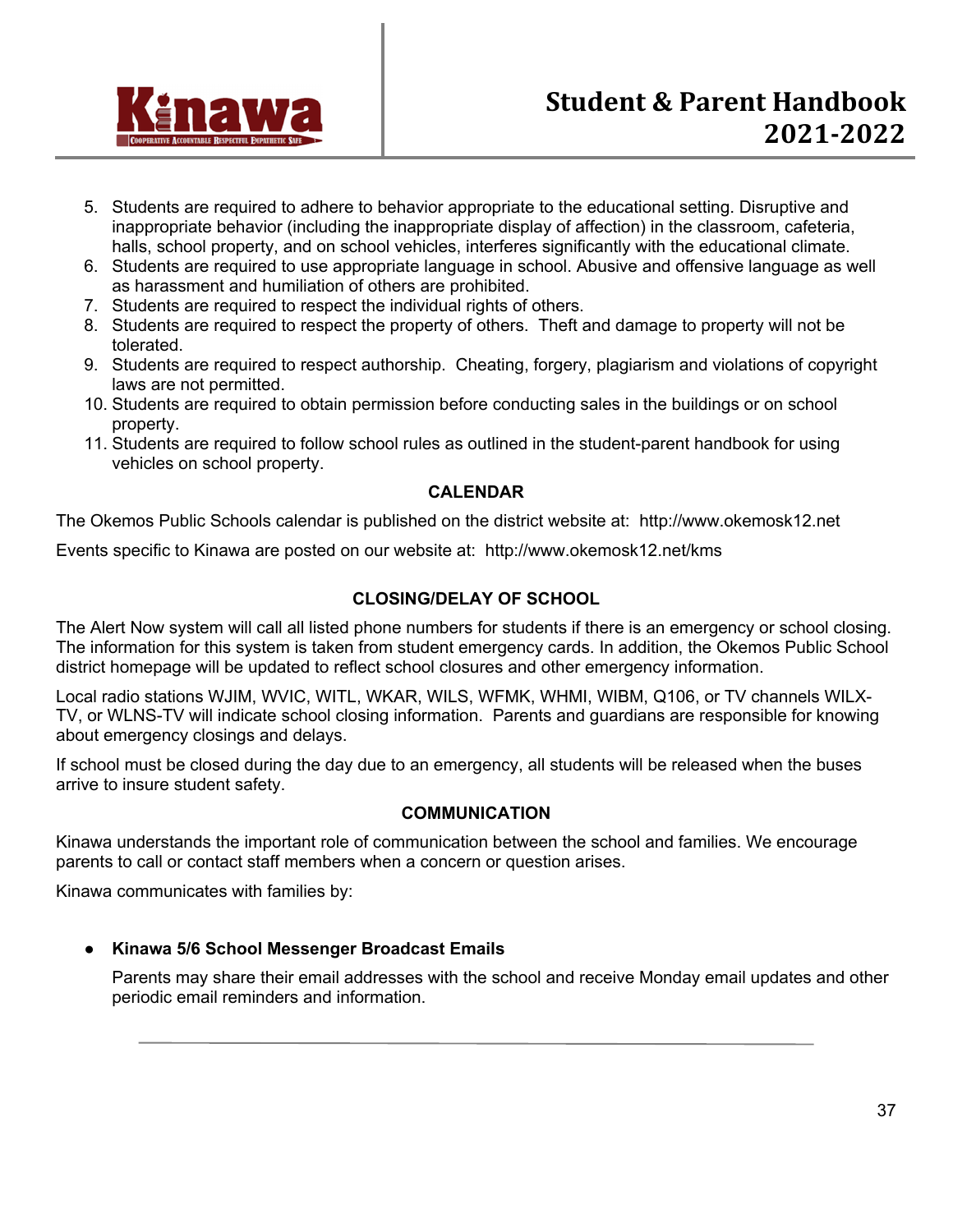

#### ● **Kinawa Website**: http://www.okemosk12.net/kms

Teacher phone extensions, email addresses, websites and other valuable information may be found by visiting our site.

#### ● **PowerSchool (Online Gradebook)**

Parents may access a student's grades and attendance at any time by establishing a Parent Portal account through PowerSchool. Information for establishing an account is shared with incoming families in the fall through the guidance office.

#### **PARENT TEACHER CONFERENCES**

- Kinawa conferences are held two times per school year (November and March).
- Conferences will be scheduled using My Conference Time (https://www.myconferencetime.com/kinawa/) which will be sent out to families prior to conference week
- Families are asked to please only take one time slot per student, per teacher
- The following resources are available to support this conference sign-up process:
	- Scheduling a Conference with a Single Teacher
	- Scheduling Conferences for Multiple Students or with Multiple Teachers
- If you have additional questions about the scheduling of parent/teacher conferences, please contact the main office at 517-706-4702.

#### **REPORT CARDS**

Report Cards are mailed home three times per year at the end of each trimester (November, March and June).

#### **CURRICULUM NIGHT**

During the first few weeks of school, Kinawa will hold an evening event for **parents** to receive a basic overview of grade level programs and curricula.

#### **COUNSELOR**

The Kinawa guidance and counseling program is designed to enhance our students' academic, social and emotional development. We want to provide services which will ensure a successful educational experience for all students. Our program is delivered through individual counseling, small and large group lessons, consultations and referrals.

The counselors aid students, parents, and teachers by:

- Sharing information with you and your teachers, which will help you in your classes.
- Listening to any concerns which you may have and discussing alternatives with you.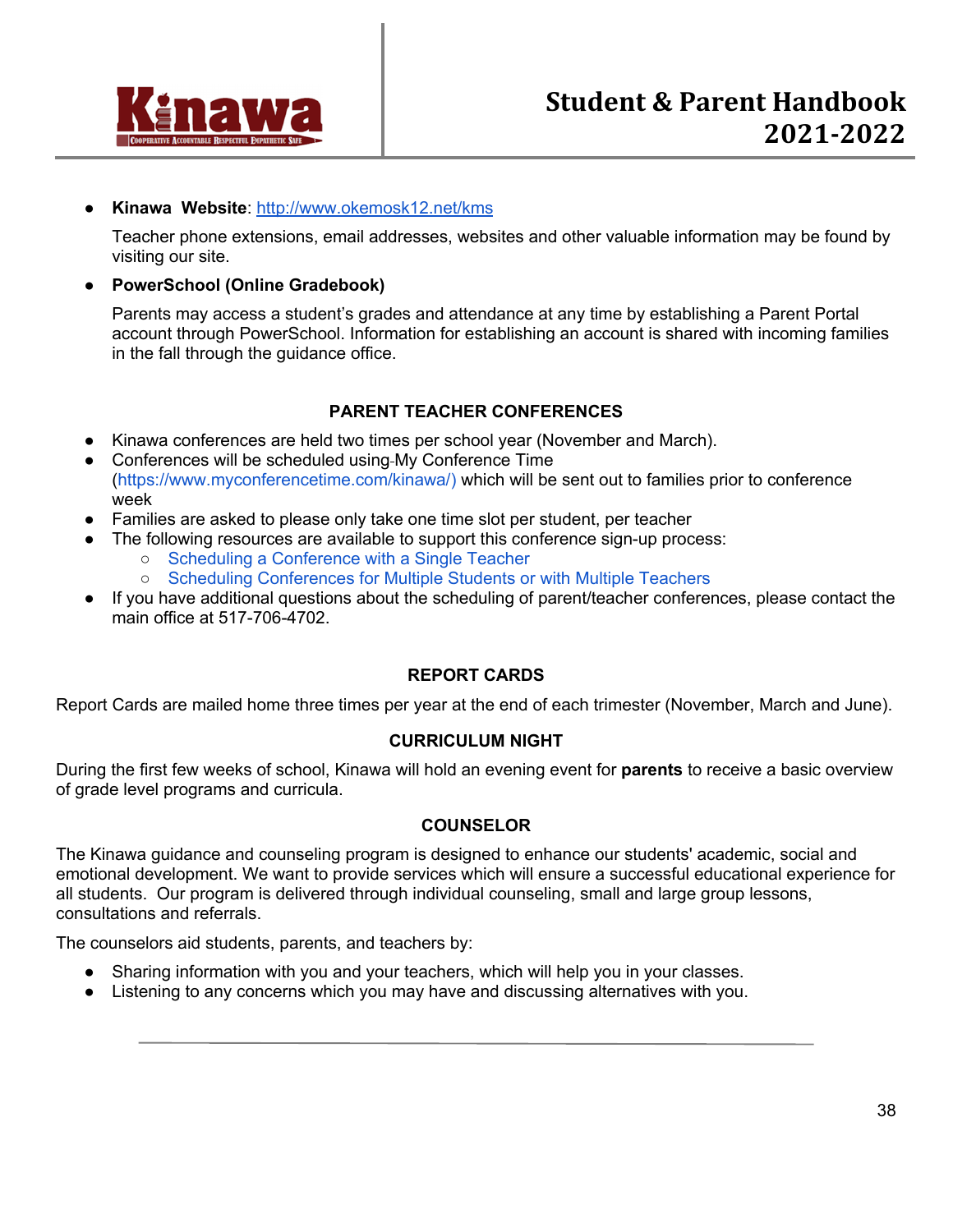

- Administering a testing program so that you, your parents/guardians and your teachers have a better understanding of your abilities and achievements.
- Providing class lessons and/or small group experiences to examine school issues.

#### **BULLYING/CYBER-BULLYING (See Board Policy #5143)**

Intimidation and/or threats to students or property, including but not limited to verbal abuse, physical abuse (written or artistic depictions of) or hurtful actions towards others. Abusive, obscene and threatening language as well as harassment and humiliation of others are prohibited.

Cyber-bullying is defined as the use of information and communications technologies such as, but not limited to email, cell phone, instant messaging, defamatory personal websites, and defamatory online personal polling websites, to support deliberate, repeated, and hostile behavior by an individual or group, that is intended to harm others.

#### **DELIVERIES/MESSAGES TO STUDENTS**

Efforts to prepare your child for school by organizing all items and information needed in advance of the school day will help eliminate messages/deliveries as they are interruptions to instructional time. If there is an **emergency** and you must bring an item to school that needs to be delivered to your child, please:

- Bring the item to the table in the hall in front of the main office.
- Have your child's full name and homeroom teacher printed clearly on the item.
- Call the guidance office 706-4706 if you need a message relayed to your child.
- Students will be notified to pick up non-emergency messages via the TV monitors at various locations around the building.

#### **DISPLAYS OF AFFECTION**

Student demonstration of affection between each other is personal and not meant for public display. This includes kissing, touching or any other contact that may be considered sexual in nature, or such conduct that is a distraction to the educational environment. Such behavior may result in disciplinary action.

#### **DRESS CODE**

#### **Dress Code Philosophy**

The dress code for students attending Okemos Public Schools supports equitable educational access and is intentionally written in a manner that does not reinforce stereotypes or increase marginalization or oppression of any group based on race, sex, gender identity, gender expression, sexual orientation, ethnicity, religion, cultural observance, household income or body type/size.

#### **We Believe . . .**

Students should be able to dress comfortably for school and engage in the educational environment without fear of discipline or body shaming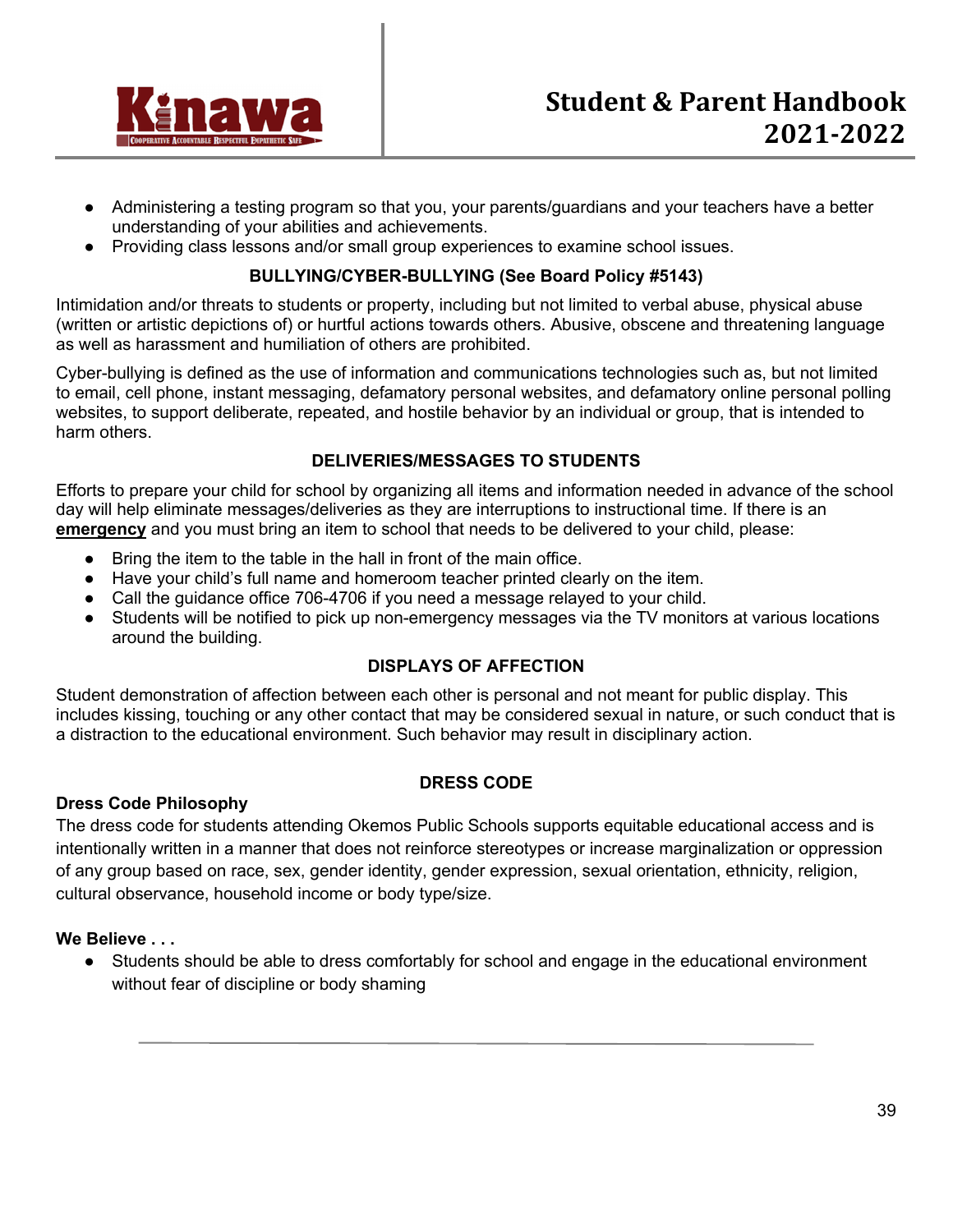

- School staff should support a positive school environment that focuses on the development of the whole child without the additional and often uncomfortable burden of dress code enforcement
- The primary responsibility for a student's attire resides with the student and their parent(s) or guardian(s)
- All students and staff should understand that they are responsible for managing their own personal "distractions" without regulating individual students' clothing/self-expression

**Basic Principle:** Certain body parts must be covered for all students at all times. Clothes must be worn in a way such that genitals, buttocks, breasts, and nipples are fully covered with opaque fabric. However, cleavage should not have coverage requirements.

#### **Students MUST wear while following the** *basic principle***:**

- **A Shirt** (with fabric in the front, back, and on the sides under the arms), **AND**
- **Pants/Jeans or the equivalent** (for example, a skirt, sweatpants, leggings, a dress or shorts), **AND**
- **Shoes**

#### **Examples that SUPPORT our** *basic principle***:**

- Head coverings must allow the face to be visible to staff and must not interfere with the line of sight of any student or staff
- Religious headwear
- Hoodie sweatshirts
- Leggings, yoga pants and "skinny jeans"
- Pajamas
- Ripped jeans
- Tank tops, including spaghetti straps; halter tops
- Athletic attire
- Visible waistbands on undergarments or visible straps on undergarments worn under other clothing

#### **Examples that DO NOT support our** *basic principle***:**

- Racist messaging, images, or symbols (e.g., swastika, Confederate flag, etc.) on all clothing and accessories
- Violent language, weapons or images
- Images or language depicting/suggesting drugs, alcohol, vaping or paraphernalia (or any illegal item or activity)
- Bullet proof vest, body armour, tactical gear, or facsimile
- Hate speech, profanity, pornography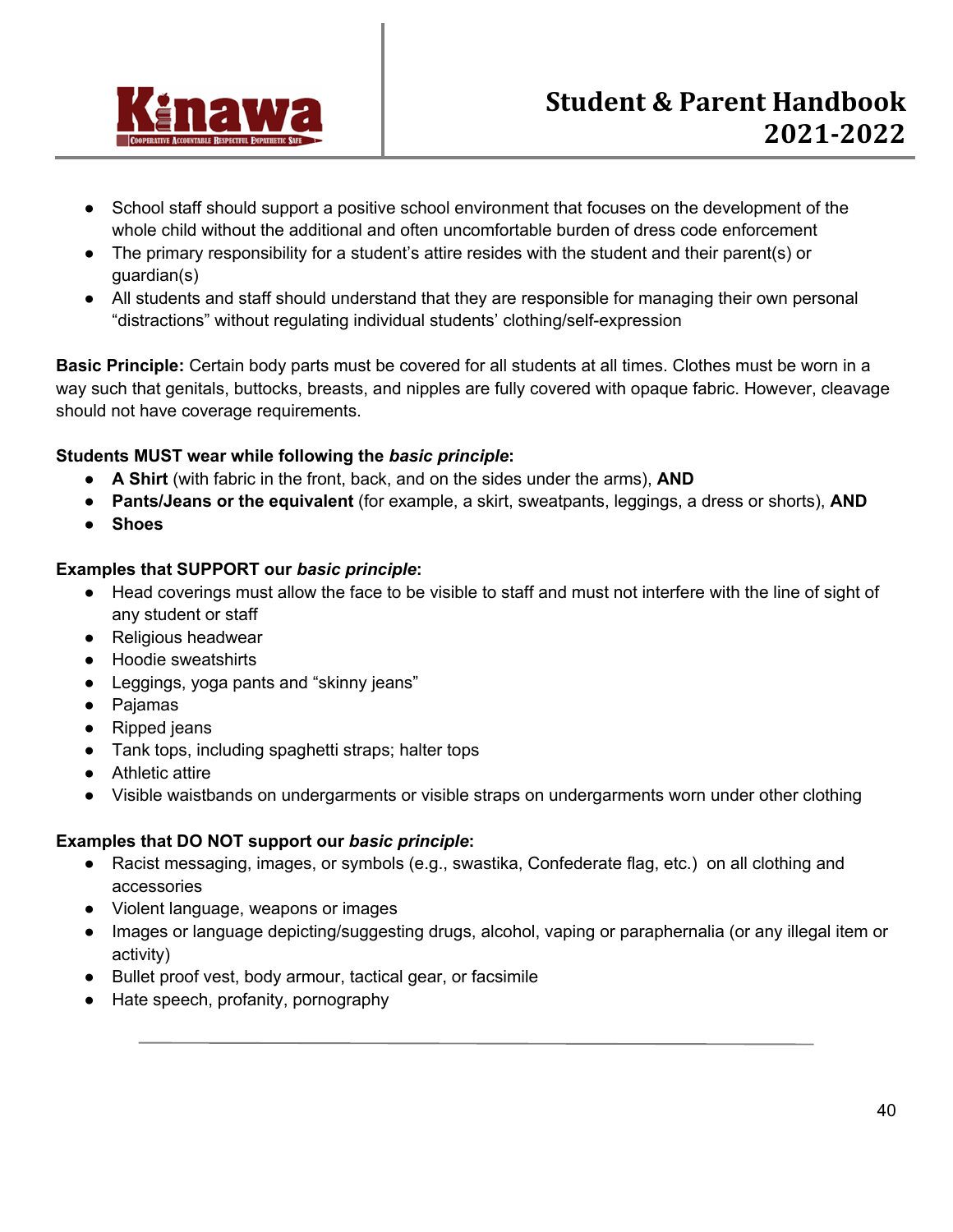

- Images or language that creates a hostile or intimidating environment based on any protected class or consistently marginalized groups
- Any clothing that reveals visible undergarments (visible waistbands and visible straps are allowed)
- Swimsuits (except as required in class or athletic practice)
- Accessories that could be considered dangerous or could be used as a weapon
- Any item that obscures the face (except as personal protective equipment (PPE) or as a religious observance)

#### **Dress Code Implementation**

School staff will have conversation with the student who is not adhering to the dress code to discuss the standards. The conversation with the student will be restorative in nature. School administration may direct students to change clothing or contact home for a change of clothes.

These dress codes shall apply to regular school days and summer school days, as well as any school-related events and activities, such as graduation ceremonies, dances and prom.

#### **EARLY RELEASE DAY**

The Okemos Schools has established a calendar of early release days that allow for teachers to meet in professional learning communities to reflect upon and refine teaching practices. These times are structured for teachers to meet in teams to study best practices, look at student data and work to improve student learning.

#### *Early Release Calendar*

The required professional development time for our teachers is structured into two-hour blocks. School hours at Kinawa 5-6 for Early Release are:

#### 8:45 A.M.- 1:35 P.M.

Students will be released two hours early and you can find those dates on the Okemos Public Schools website.

Students must not be in the building after school hours unless accompanied by a teacher, coach or parent/ guardian.

### **ELECTRONIC DEVICES**

#### *Use of Personal Electronic Devices*

Personal Electronic Devices (PEDs) are defined as any student owned laptop, smartphone, cell phone, tablet, music player, personal digital assistant or any other device with inbound/outbound communication capabilities.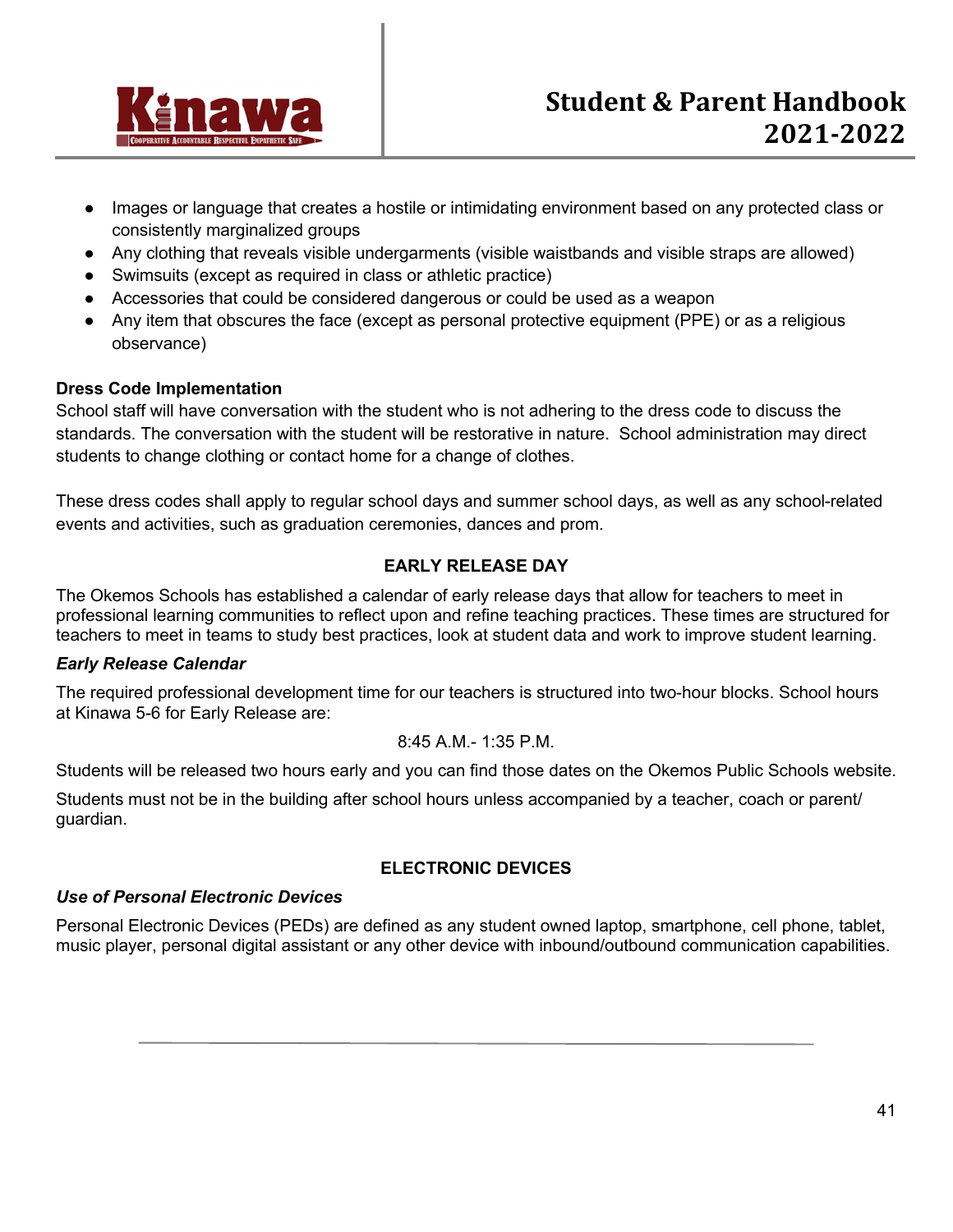

PEDs can be valuable tools/resources for staff and students. The intent is to allow teacher directed usage of PEDs for educational, time management and communication purposes, while also providing opportunities to educate stakeholders on appropriate use of electronic devices in an educational setting.

This policy allows students to bring their own device to school and use it within the educational setting **at the teacher's discretion.** Use of PEDs will remain a privilege when used responsibly and properly, and can be revoked at any time per administrative discretion.

Cell phones and pagers, and other communication devices are to be turned off and placed in the locker upon entering the building. They are not to be used during the school day unless a teacher has given permission for use in their classroom. They may be used after school for purposes of contacting parents for pick up.

Texting, videotaping, recording or taking pictures with cell phones or other electronic devices is prohibited.

Failure to adhere to these rules will involve progressive discipline that may include parent contact, detention, suspension, and the confiscation of the device.

#### **EMERGENCY CARDS**

Parents will be provided a link via School Messenger to electronically verify and update student information at the beginning of each year. You will no longer be required to fill out a hardcopy emergency card. This link will include pertinent information used for our school emergency cards such as who the school should contact in the event of an accident or injury, student medical needs, and residency information. In addition, it may authorize designed individuals to pick up your child in case of illness or an emergency school closing. Please notify the guidance office of any changes to phone numbers, email addresses or individuals listed on the card. The information provided is used to contact parents both electronically and through the mail.

If your child has a medical condition (diabetes, asthma, allergies, etc.) or physical disability, please inform the guidance secretary and special education department so we can be sure we have a plan on file to meet your child's health and safety needs. This plan may require a written medical protocol by your family doctor. All non-prescription medication requires a medication form filled out by a parent/guardian and for a prescription medication the guidance office needs a medication form filled out by your child's family physician. You may find this form on Kinawa's web page under forms. All medications are stored and administered by the guidance office.

#### **EMERGENCY PROCEDURES**

#### *Tornado, Fire and Lockdown Drills*

Information sheets are posted in each classroom stating directions to follow in case of an emergency. The fire alarm is a special horn. The tornado alarm is made by a P.A. or hallway announcement.

Cooperation and alertness are necessary during all drills. Students who misbehave during drills may have disciplinary consequences.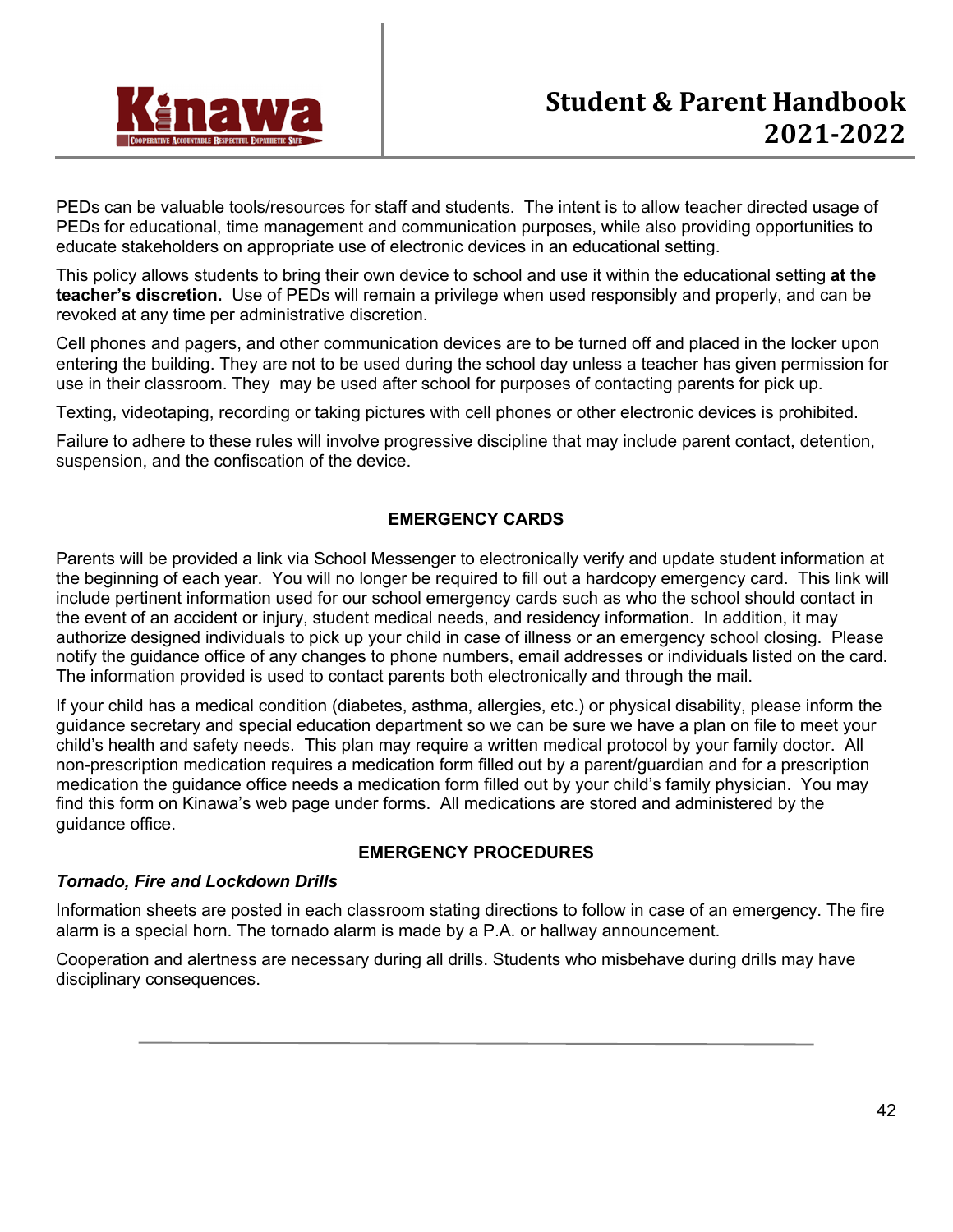

In case of an emergency, students are expected to:

- Remain quiet. There is no talking except when necessary to make the drill safe.
- Walk. Running or rushing may create unsafe conditions.
- Listen and remain alert.

Teachers will give further instructions about leaving the building in case of emergencies. In any drill or emergency, it pays to be calm so the most intelligent and safest course of action can be followed if it becomes impossible to follow the instructions as originally given.

In a shelter in place emergency, teachers will move classes to designated areas, take attendance, and then remain with the students. At Kinawa all  $5<sup>th</sup>$  grade and Montessori students will report to the auditorium. All  $6<sup>th</sup>$ grade students will report to the library. All students and teachers will remain in their shelter in place locations until dismissed by the office.

The Okemos Public Schools have established procedures to follow in the case of an internal or external threat that results in a lockdown situation. These procedures will be practiced and reviewed annually.

#### **ENROLLMENT**

Students who are new to the Okemos Public Schools are required to enroll with a parent or legal guardian. Please call the guidance office to schedule a time to enroll your child. When enrolling, the following must be provided:

- Birth certificate or passport (if not a US Citizen)
- Two proofs of residency (Ex. lease, utility bills, mortgage)
- Proof of government mandated immunizations
- Custody papers (if appropriate)

#### **EXTRA CURRICULAR FEES**

A fee of \$50 may be charged for extracurricular activities that are not specifically tied to a class and do not influence a grade. A confidential call to the counselor or school administrator by a student's parent or guardian is requested if families cannot afford to pay the extra curricular fee. Individual students pay the fee once per year, regardless of the number of activities in which the student participates. (Some examples of activities include: Archery, Musicals, Science Olympiad, Drama, etc.)

#### **FIELD TRIPS**

Field trips are an extension of learning for students. Parent/guardian permission is required for students to participate. A universal permission form is included on the back of the emergency card. To help offset the costs for such experiences, parents may be asked to pay a trip fee. A confidential call to the counselor is requested if families need assistance with field trip costs. We always welcome donations to help assist families in need.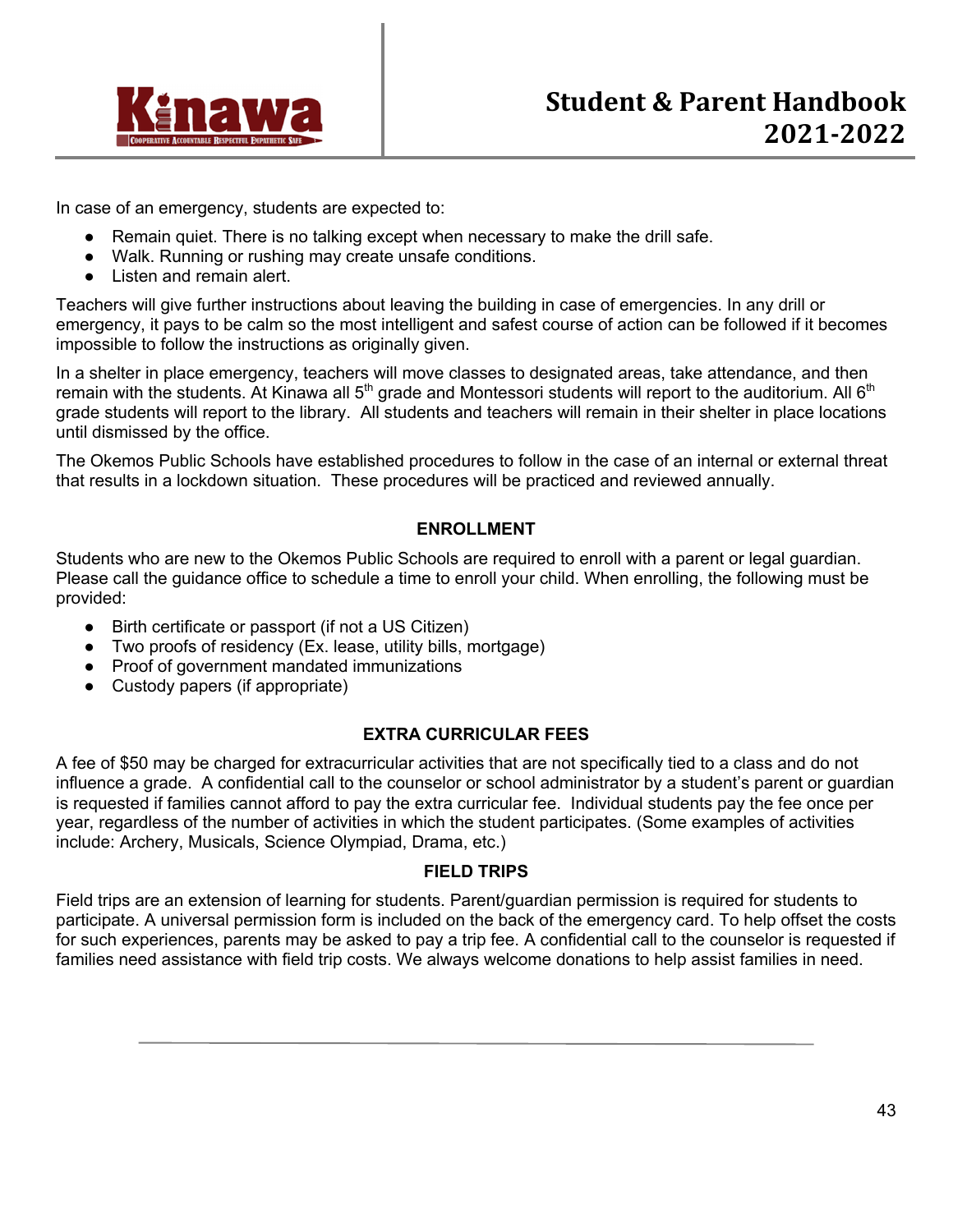

When misconduct or a pattern of inappropriate behavior exists, students may be denied the privilege of a field trip or a parent may be required to accompany their child.

End of the year activities and trips are a privilege for students who exhibit appropriate behavior during the year. (Good attendance, academic effort, positive behavior).

#### **FINES**

Parents may be fined replacement costs for lost or misplaced school property, including but not limited to:

- Lost/damaged textbooks
- Lost/damaged library books
- Lost/damaged musical instruments
- Lost/damaged combination locks
- Damage to school equipment/facilities
- Lost or damaged student personal learning devices and accessories

Damages to school property, beyond normal wear and tear, may result in fines so the district may ensure it has for use for all students in subsequent years.

#### **FOOD AND BEVERAGES**

To provide for a safe and clean environment, food and beverages should be consumed in the cafeteria or other areas designated by the administration.

All **glass containers** are prohibited. Clear plastic water bottles with sports tops may be allowed at the discretion of the teacher/administration.

#### **FOOD SERVICES**

Hot breakfast and lunch are provided at a reasonable cost for students to purchase daily. Kinawa 5-6 uses a debit card system as well as cash/checks for purchases. **Students can bring lunch money to school and give it directly to the lunch cashier when they go to lunch**. Parents can also make deposits online using Meal Magic. To access Meal Magic, visit the food service link on the district home page. A copy of the monthly food menu is also available on the website.

A free and reduced price meal program is available for students that qualify. Information about the program is sent home with students each fall, is available in the main office and on the food service webpage.

Monies left over in your child's account at the end of the school year will be carried over to the following school year, unless a parent request is made to the Food Service department.

#### **GRADE LEVEL INFORMATION**

Kinawa houses all of the fifth and sixth grade classes for the district. In addition to traditional instruction, Kinawa houses the  $5/6<sup>th</sup>$  grade sections of the Okemos Public Schools Montessori program.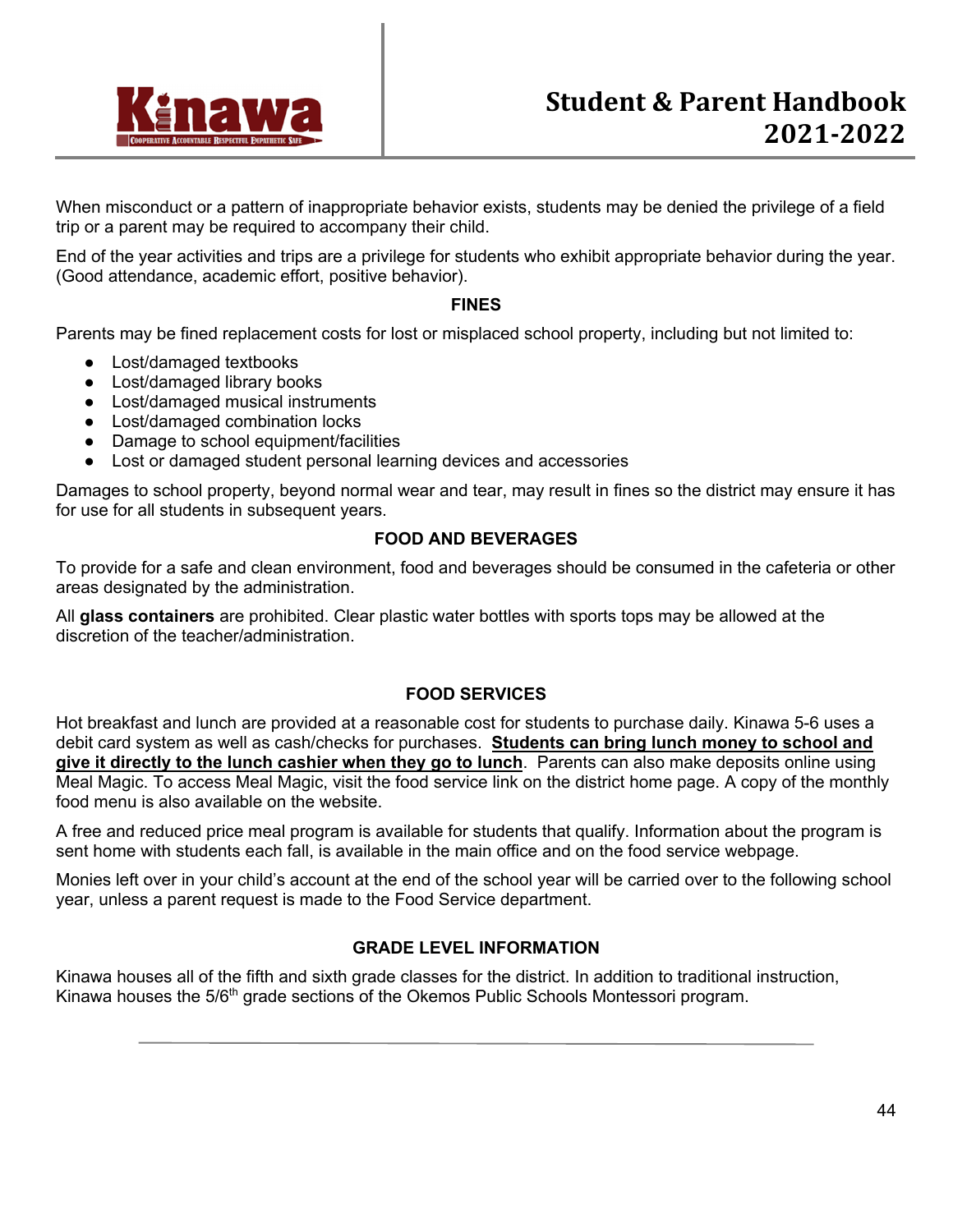

Scheduling packets, that provide an overview of grade level programming and class enrollments, are shared with families each spring or when they enroll. In addition, specific grade level programming information will be shared at curriculum night and is also available on the district website.

#### **HEALTH**

#### *Illness and Injury*

We encourage parents to share with us any information they feel would be helpful so we can plan for the safety of their child. This can include chronic illnesses or conditions or temporary events like concussions. Students should inform their teacher if they are ill or injured to get permission to go to the guidance office. The guidance secretary or other school staff will help students contact a parent/guardian if they need to go home. We encourage students to bring all injuries to our attention. We like to inform parents of any injuries that occur at school so they can follow up at home or with their family doctor.

Our building has three AEDs, located in the main hallway near the  $5<sup>th</sup>$  grade wing, in the hallway between the cafeteria and gymnasium, and in the clinic located between the main office and guidance office.

To provide for a safe environment for all, we ask parents to keep students with fevers or other contagious illnesses home from school for at least 24 hours. The Guidance Office does not monitor students for fevers.

#### *Medication*

We cannot give any medication, including aspirin, unless we have a completed authorization form on file in the guidance office. No over the counter or prescription medications of any kind, including vitamins and supplements, are allowed on school premises without a signed authorization form on file in the office. Forms can be found on the website for each school.

In the event that a student displays signs of a severe and potentially life threatening allergic reaction, anaphylaxis, trained school personnel will respond by administering an epinephrine auto-injector, calling 911, and notifying the student's parent/guardian. Staff will receive yearly training in administration of epinephrine auto-injector by medical personnel.

#### *Head Lice*

Head lice are a common condition that can be transmitted where any group assembles regularly, especially among students whose hats and jackets hang close together. Itching or scratching may be a sign of lice, but sometimes there are no signs until you look closely. Please check your student's head frequently. Look around the ears and back of the neck. Be sure you have good light; stand near a window or use a lamp. Nits (lice eggs) look like little white spots hanging on a shaft of the hair. They are difficult to move or pull off the hair. Dandruff or scalp flakes move very easily. Nits do not. If there are lice, notify the attendance office and start treatment immediately. A student may not return to class until your student has been determined to be nit and lice free.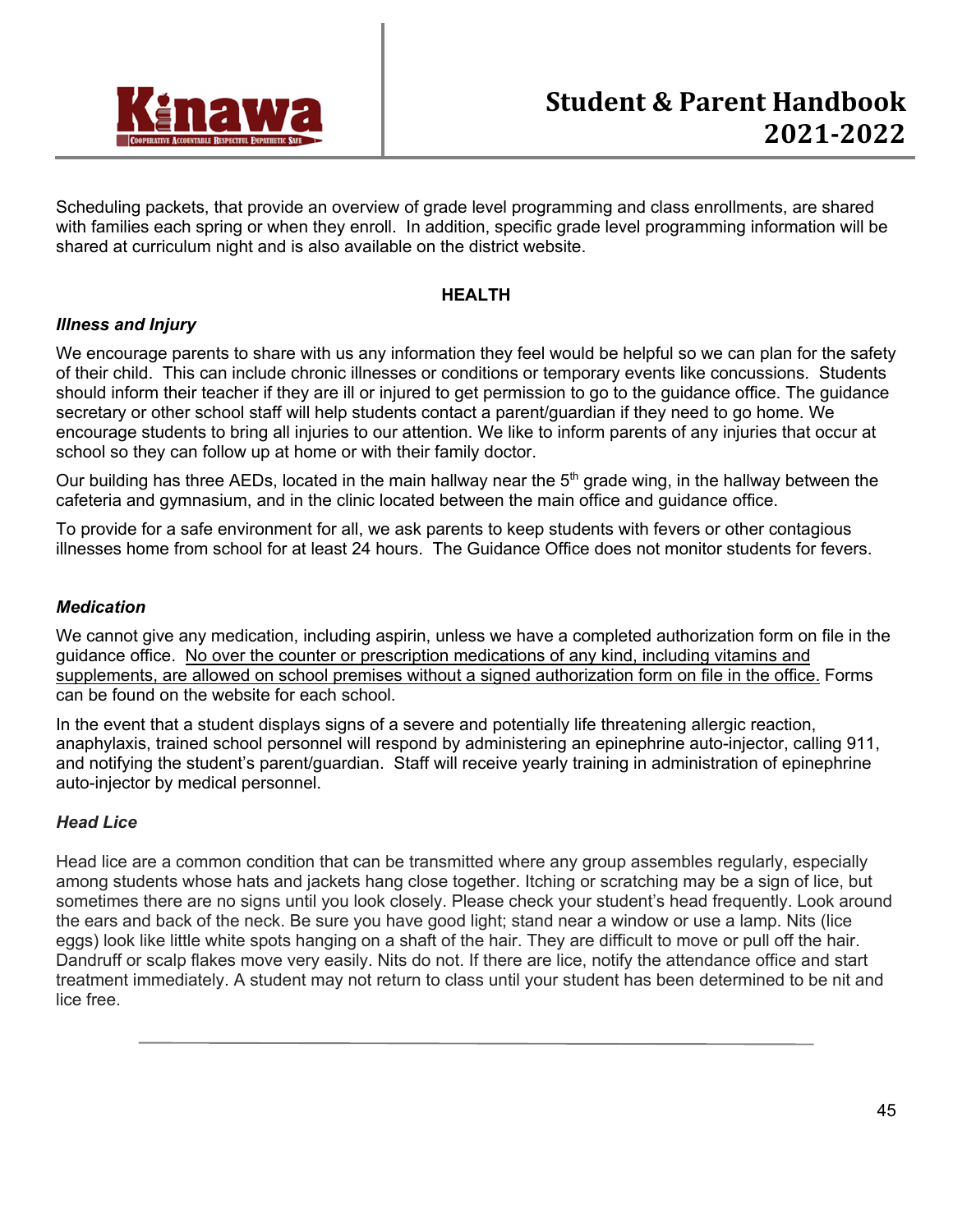

#### **HOMEROOM**

Each student is assigned to a homeroom teacher. Having a small group of students for which a teacher is responsible provides a "school within a school" atmosphere that makes Kinawa 5-6 a welcoming and friendly place for students. Parents are encouraged to start by contacting the homeroom teacher if they have questions or concerns regarding school.

#### **LIBRARY**

The library is available throughout the day for classes and for individual students with a pass. In addition, the library is open before school, after school and at lunchtime for students with a pass.

Students may have up to 5 items checked out at a given time for a period of 2 weeks. Materials may be renewed if no one is on a waitlist for the item.

Library computers are available to use during school time for classes and assignments. In addition, they are available before and after schools for appropriate Internet usage.

Students are asked to respect that the library is used for studying and reading. Students will be asked to return to their classroom if they do not use the area responsibly. Gum, food and drinks are not allowed in the library.

If there is a book or other material which a parent/guardian feels would be appropriate and a good addition to our collection, please recommend it to the librarian. Donations for books and special events are always welcome.

For more information about the library, including hours, please find the library link on the Kinawa website.

#### **LOCKERS**

Separate lockers are provided for coats and books, musical instruments and physical education clothing. Book bags, coats, backpacks, etc. are to remain in lockers until the end of the school day. In the event that we have more students than lockers, students may be asked to share.

Students must keep all lockers locked when not in use. The removal of locks from lockers is strictly prohibited.

Students are responsible for keeping all lockers in good order and are responsible for any excessive damage or wear. Students should not place stickers or other decorations in lockers that cannot be easily removed. Students are responsible for the content in their lockers. Locker clean out and periodic inspections will occur.

Students are responsible for keeping locker combinations confidential. Combinations will not generally be changed for students who willingly give out their combinations.

The school retains joint custody and control over student lockers.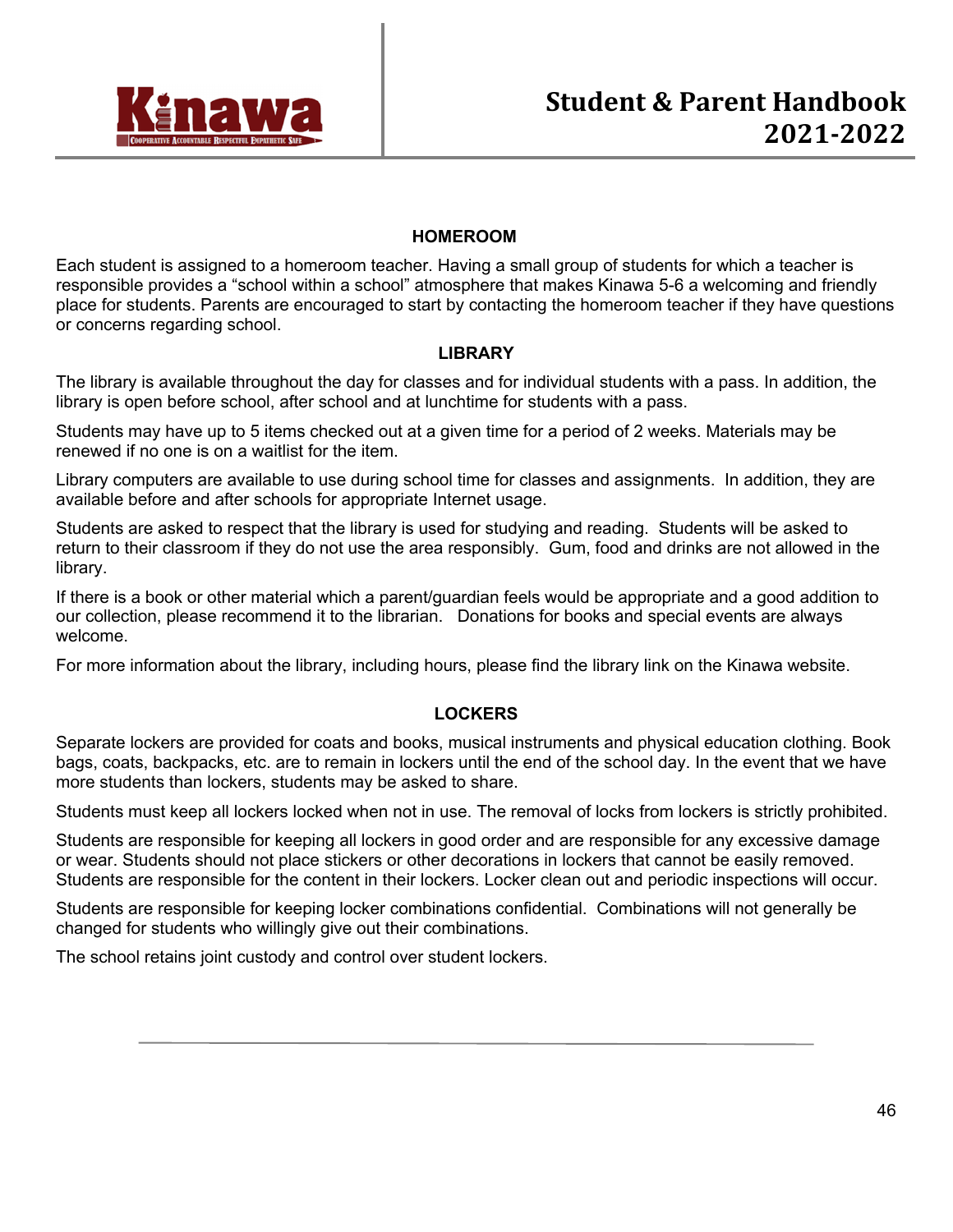

#### **LOST AND FOUND**

Please identify all of your student's belongings so they may be easily returned to them when misplaced. If your child has lost something of value, they should report it to the guidance office. Kinawa cannot be held responsible for articles that are misplaced by students.

Found articles are placed in the lost and found area across from the main office. Students should see their gym teacher for items lost in the gym.

Periodic announcements are made to students and families to remind them to check the area for belongings. Items are on display during parent teacher conferences and parents and students are welcome to check the lost and found at any time.

Unclaimed items are donated to charity monthly and at the end of the year. Please contact the transportation department for items left on school busses.

#### **MATERIALS AND SUPPLIES**

Textbooks, workbooks, and most other instructional materials are provided by the Okemos Schools. Teachers may send home a list of suggested items for students, such as a backpack, pencils, pens, notebooks, trapper keeper, and facial tissue.

#### **NON-DISCRIMINATION POLICY**

The Okemos Public Schools and the State Board of Education comply with all federal laws and regulations prohibiting discrimination and with all requirements and regulations of the United State Department of Education. It is the policy of these governmental agencies that no person on the basis of race, color, religion, national origin or ancestry, age, sex, marital status or handicap shall be discriminated in any programs or activity for which it is responsible or for which it receives financial assistance from the United States Department of Education.

If any person believes that the Okemos Public Schools or any parent of the school organization has inadequately applied the principles and/or regulations of Title IX (prohibits discrimination based on sex), or Section 504 (prohibits discrimination based on handicap), a complaint may be brought forward to the Local Title IX and/or Section 504 Coordinator at the following address:

| <b>Title IX Coordinator</b> | Section 504 Coordinator |
|-----------------------------|-------------------------|
| Mr. Steve Keskes            | Ms. Amanda Hall         |
| Okemos Public Schools       | Kinawa Middle School    |
| 4406 N. Okemos Road         | 1900 Kinawa Drive       |
| Okemos, MI 48864            | Okemos, MI 48864        |
|                             |                         |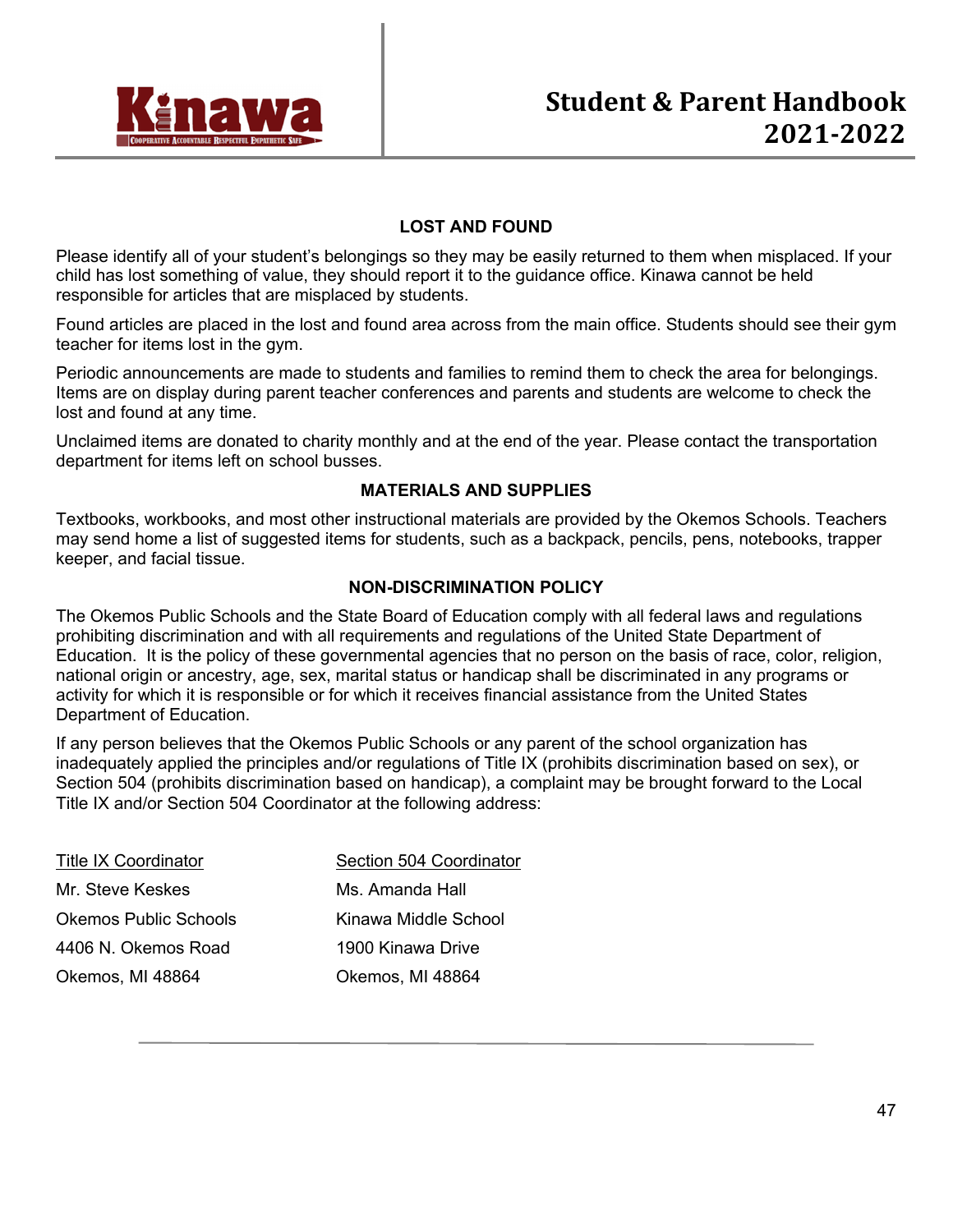

Additionally, sexual or racial harassment is forbidden regardless of the source of harassment, e.g. student to student, teacher to student, school employee to student, etc. In the event that a student believes that sexual or racial harassment has occurred, the student should file a complaint with a school administrator, as per the Okemos Public Schools Harassment Policy. Copies of the policy are available in the district's administration office.

#### **OKEMOS SCHOOL BOARD**

The Okemos School Board appreciates interest in our meetings and in the school system. Public participation and open lines of communication are vital to a successful educational environment for our schools.

Board meetings are conducted the second and fourth Monday of each month at 7:00 P.M in the Board office, located on the third floor of the administration building. Notice of all meetings are posted in accordance with the Open Meetings Act and are on the district website.

All meetings of the board of education are open to the public except those specifically exempted by law; these closed Executive Sessions may be a discussion of negotiations or certain personnel or student matters.

Policies of the school board are posted on the district website under the School Board link on the district homepage. For additional information, please contact the superintendent's office at 706-5010.

#### **PARENT INVOLVEMENT**

Kinawa 5-6 encourages parent involvement in their child's education. A number of possibilities exist for volunteering, such as:

*Kinawa Parent Group* – Our school has an active PTO (KPG) that sponsors many school activities each year. Membership is open to all parents and guardians of Kinawa students and teachers. If you are interested in participating in this group, contact the PTO president or school office.

*Classroom Volunteers* – Throughout the year, teachers may want classroom volunteers to help coordinate special classroom activities in classrooms. Contact the K.P.G. president or classroom teacher if you are interested. Volunteers will need to undergo a background check prior to volunteering in the school.

*Annual School Needs* – Every school year is different and volunteers are encouraged to contact the main office to see what special needs the school may have where they may help.

#### **PERSONAL PROPERTY**

Students are responsible for the care of their own personal property. Kinawa cannot be held responsible for personal property.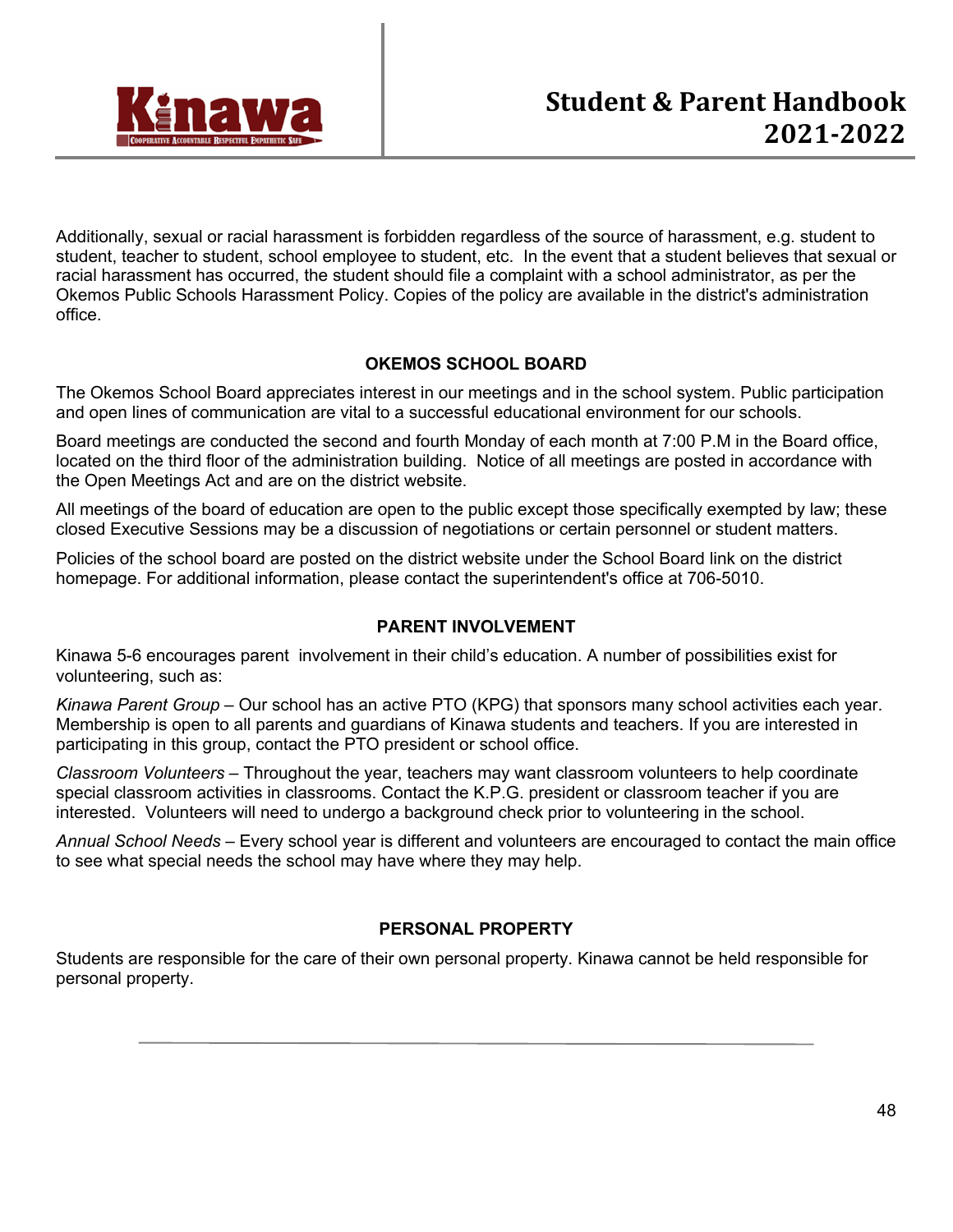

To prevent problems, damage, theft, hurt feelings and distractions to class time, personal property should be kept at home.

In addition, personal property of great value, like electronic devices, brought to school are at a student's own risk. **We strongly encourage these items to be left at home.**

#### **PHYSICAL EDUCATION**

#### *Participation*

All students must participate in physical education classes unless they have documented medical/health reasons or special education needs as identified through an I.E.P.

#### *Dress*

For reasons of personal hygiene and to enhance active participation while minimizing the possibility of injury, all students must have tennis shoes for physical education activities.

Students will be expected to have appropriate gym shoes and clothing for participation in activities even on cold days. Clothing for these occasions can be sweatshirts, sweatpants, or other suitable play type clothes.

#### **PICTURES**

Students are required to have pictures taken for use in school records each fall. Parents may purchase picture packages if they wish; however, purchase is not required. Information regarding school pictures will be provided to students the week before pictures are taken, usually sometime in September or early October.

#### **POWERSCHOOL**

Parents will receive a PowerSchool account from the office to monitor their student's academics, behaviors and attendance. PowerSchool grades are not "real time" and will be considered up to date at 6 weeks intervals for mid-term progress reports. If a parent has questions about an assignment or missing work, they are encouraged to contact the teacher.

Parents can program PowerSchool to send automatic weekly grade updates to their email addresses.

#### **RECESS**

All students are encouraged to go outside for lunch recess. All students go outside for recess unless the temperature (actual or wind chill) is below zero. Students should come to school with appropriate outdoor attire, especially during winter months. If a student is healthy enough to attend school, they are expected to participate in recess. Students cannot be excused from recess without a note from a doctor.

The following codes are used for recess: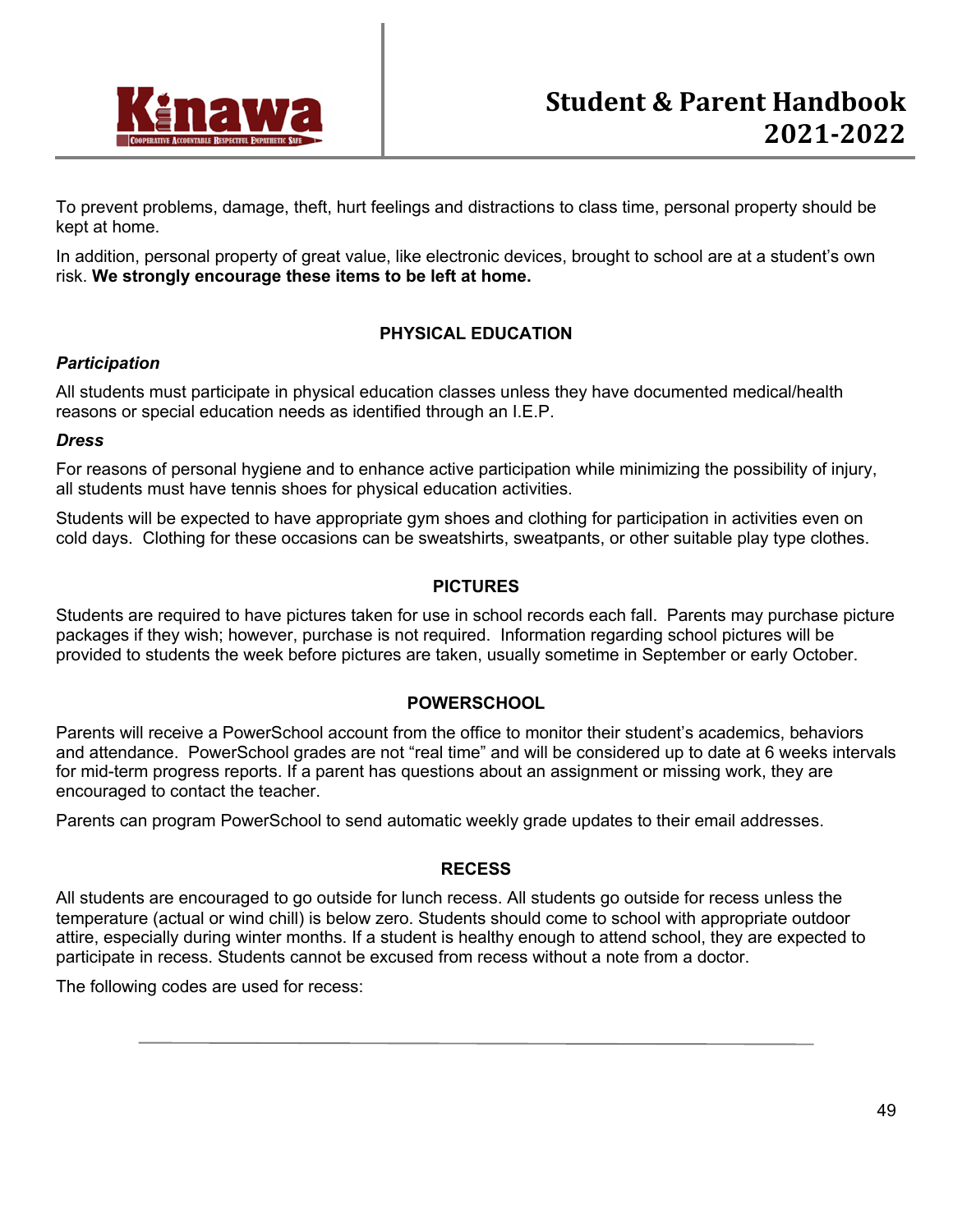

- Green Day- Outdoor recess, no restrictions
- Red Day Indoor recess

During inclement weather, students stay indoors for recess. Students are reminded that recess is an extension of the classroom and all school rules apply. Recess at other times is at the discretion of the classroom teacher.

#### **REPORT CARDS**

A report card is generated every twelve weeks in all subject areas, with the exception of fifth and sixth grade exploratories and fifth grade specials. The grading scale is as follows:

> $A = 92.5\%100\%$  $A = 89.5\% - 92.4\%$  $B+ = 86.5\% - 89.4\%$  $B = 82.5\% - 86.4\%$  $B = 79.5\% - 82.4\%$  $C_{+}$  = 76.5%-79.4%  $C = 72.5\% - 76.4\%$  $C = 69.5\% - 72.4\%$  $D+ = 66.5\% - 69.4\%$  $D = 62.5\% - 66.4\%$  $D = 59.5\% - 62.4\%$  $F = 0.00\% - 59.4\%$

## **SCHEDULE/CLASS CHANGES**

If a parent wishes to request a change in a student schedule, they should contact the guidance department or counselor. If the request is in response to a problem with a teacher or class, the parent must first meet with the teacher to problem solve any issues before requesting a meeting with the office regarding a schedule change.

Class and schedule changes after the first two weeks of a trimester are only considered as a last resort and may not be possible.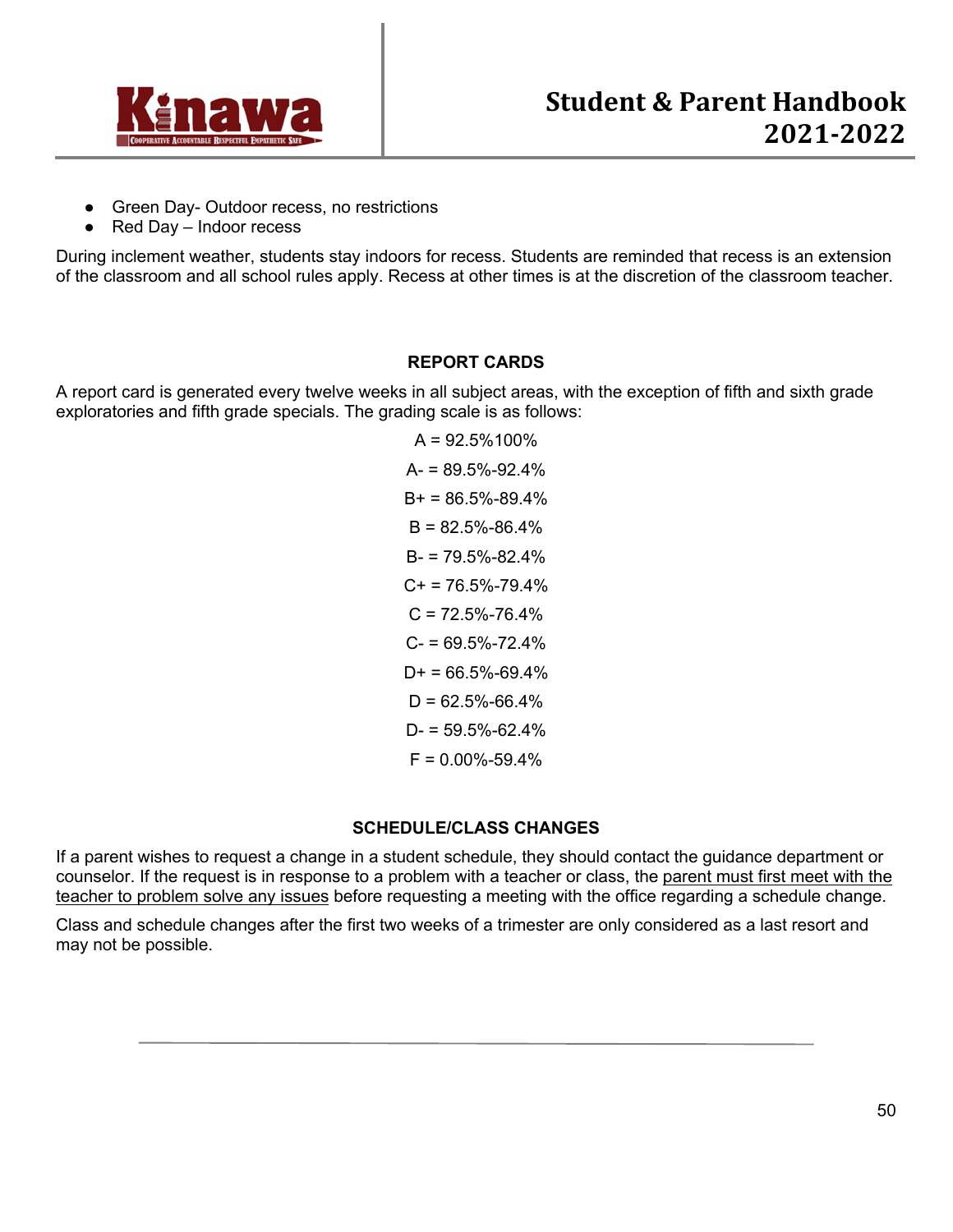

#### **TRANSPORTATION**

#### *Bus*

The office will not be able to make phone calls regarding bus changes or write notes for students if prior arrangements have not been made by the parent/guardian.

Students will not be allowed to ride a bus other than their own without a bus pass. They will be taken to their original destination.

Occasionally, buses are full and do not allow extra riders. Please verify availability with the guidance office.

#### *Car Line*

The Kinawa car line for drop off and pick up of students is in the East Lot, closest to Dobie Road. *We strongly encourage parents to utilize the district's bus transportation if it is provided for your neighborhood*.

Parents may park in the East Lot and enter the building to get students or may wait in the car line for students to exit the building. Parents and students must use caution when crossing the car line to get to the parking lot.

To expedite the unloading and loading of cars, we ask parents to pull forward as far as they can on the driveway adjacent to the sidewalk near the gymnasium. This will allow for other cars to pull up behind you to unload.

To expedite the loading of cars, parents should place a white card with their student's first and last name printed clearly in the passenger window or front passenger side dashboard. Students must exit the building quickly and actively look for their car. Please do not park in the car line before or after school.

*For the safety of our students and staff,* we ask for patience and for drivers to refrain from using their cell phones as cars load and unload. The car line can be very long due to the number of families who use car transportation. The safety of our students and staff assisting the car line process is our top priority.

The front circle and bus circle off of Kinawa Drive is reserved for busses and special needs transportation during pick up and drop off times. All drivers must use the East Lot to drop off and pick up students.

A short video explaining the car line can be found on the Kinawa home page.

#### *Walkers/Bikers*

Walkers and bikers should proceed home after school utilizing crosswalks and sidewalks along the route. We urge walkers and bikers to use caution and watch for traffic, especially at busy intersections near the school.

#### **SCHOOL ENTRANCE AND EXIT TIMES**

Kinawa is open between 8:20-4:00 p.m. Students arriving before 8:25 must wait on the benches in the hallway just past the auditorium and must wait for the school bell to ring to be dismissed to their lockers. Students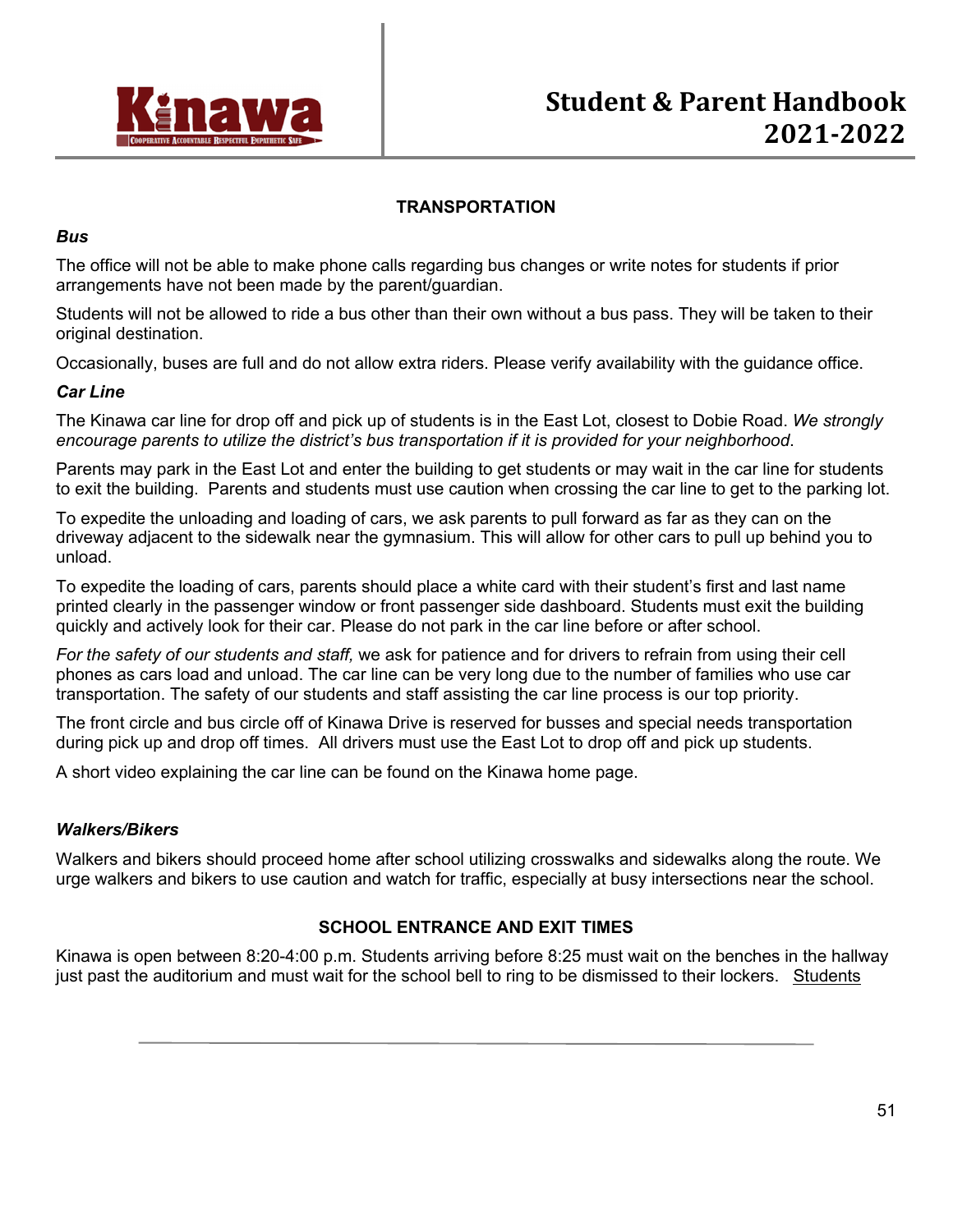

cannot be in the building before 8:20 or after 3:45 unless they are supervised by a teacher, staff member, parent/guardian or are enrolled in childcare (Club Kinawa).

#### **SEARCH AND SEIZURE**

The school authorities retain the right to search areas assigned to students (such as lockers, desks, computer accounts, e-mail messages, text messages, etc.). Students do not have any reasonable expectations that such areas are private.

Student personal property may be seized by school authorities if the items are illegal, stolen, prohibited or are determined to be a threat to the health, safety, or security of others. Items which are used to disrupt or interfere with the educational process may be temporarily removed from student possession.

School authorities may also search a student's person or personal property, to enforce school rules, if such authorities have a reasonable suspicion that items that are illegal, stolen, dangerous, prohibited or threaten safety or the educational process, are likely to be found on a student's person.

#### **SEXUAL HARASSMENT**

Sexual harassment is unlawful under both Michigan and federal law and is contrary to the commitment of this district to provide an effective learning environment. The district policy prohibits sexual harassment of students, employees, board members, volunteers, contractors or applicants for employment by students, employees, board members, volunteers or contractors.

Copies of the policy are available from Central Office at:

4406 N. Okemos Road

Okemos, MI 48864

517-706-5000

(See Board of Education Policy 5142.1.5 to 5116.2)

#### **SKIPPING CLASS**

Skipping is an unexcused absence from class. A student will be considered as skipping class if they are in attendance at school but do not:

- arrive to a scheduled class:
- arrive after 10 minutes of class has passed; or
- leave class before the end of class without permission.

Disciplinary actions for skipping class are as follows:

 $\bullet$  1<sup>st</sup> class skip - one detention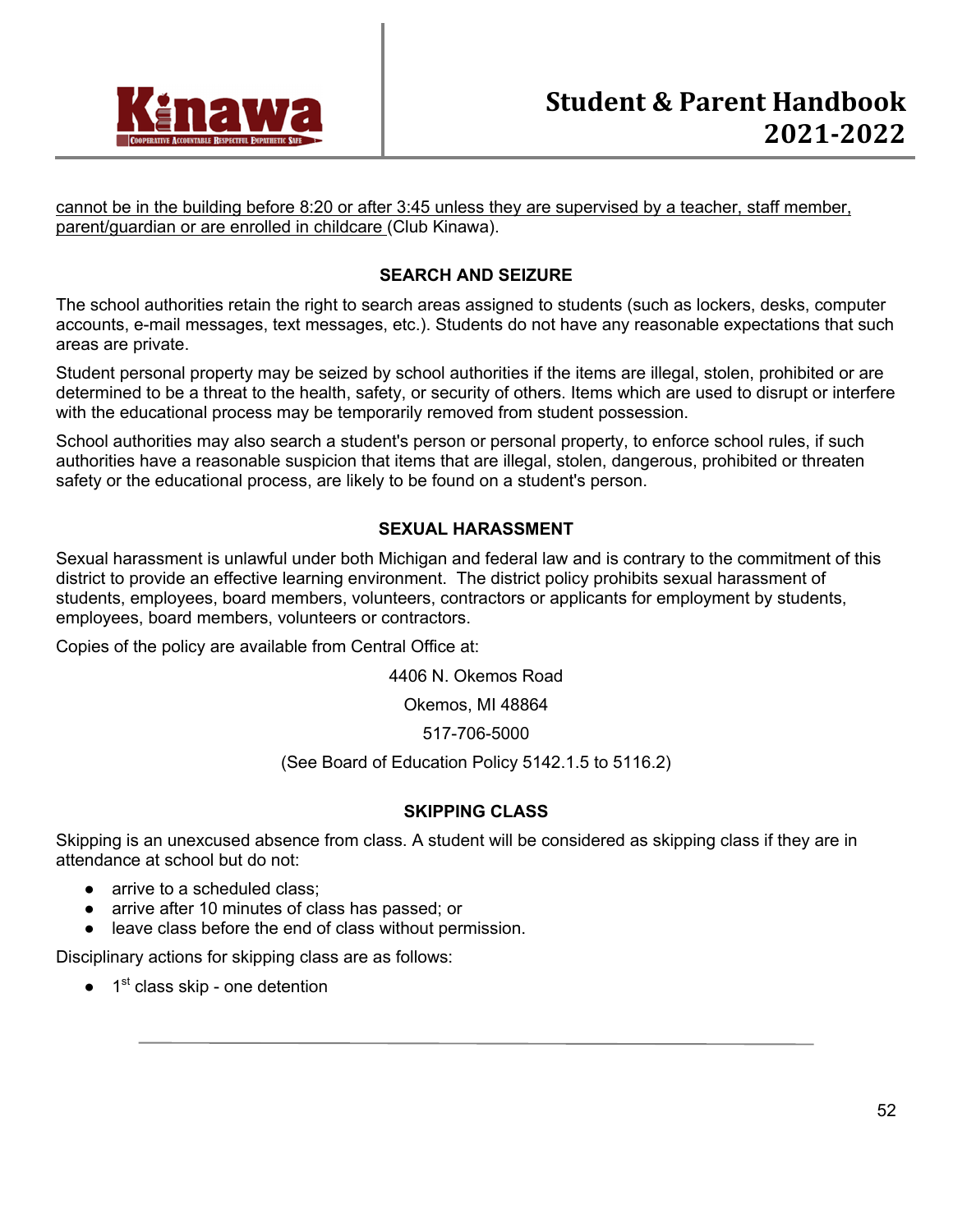

- $2<sup>nd</sup>$  class skip two detentions
- $3<sup>rd</sup>$  class skip all day in-school suspension.

Skipping an entire school day will result in an all day in-school suspension.

#### **STUDENT RECORDS**

The Family Educational Rights and Privacy Act (FERPA) affords parents and students over eighteen years of age ("eligible students") certain rights with respect to the student's education records. These rights include:

- Parents have the right to inspect and review the student's education records and to have the district respond to reasonable requests for explanations and interpretations of the records.
- Parents should submit to the appropriate administrator a written request that identifies as precisely as possible the record(s) they wish to inspect or review, or receive explanation or interpretation. The building administrator will make the necessary arrangements within 15 school days following receipt of the request. All records must be examined in the school district office during the business day in the presence of the appropriate administrator or designee.
- Parents have the right to request the amendment of the student's education records that the parent believes are inaccurate, misleading or in violation of the student's privacy or other rights.
- The parent should submit to the appropriate administrator a written request, clearly identifying the part of the record they want changed and specify what is inaccurate or misleading within 10 school days from the date the records were examined.

In the event the District decides not to amend the record as requested by the parent, the District shall notify the parent of the decision and advise the parent of their rights to a hearing regarding their request for amendment. Additional information regarding the hearing procedure will be provided to the parent when notified of the right to a hearing.

Parents have the right to consent to disclosure of personally identifiable information contained in the student's education records, except to the extent that FERPA authorizes disclosure without consent.

One exception which permits disclosures without consent is disclosure to school officials with legitimate educational interests, or as provided by statute or regulation. A school official is a person employed by the district as an administrator, supervisor, instructor, or support staff member (including health or medical staff and law enforcement unit personnel); a person serving on the School Board; a person or company with whom the District has contracted to perform a special task (such as an attorney, auditor, medical consultant, or therapist); or a parent or student serving on an official committee, or assisting another school official in performing his or her tasks.

A school official has a "legitimate educational interest" if the official needs to review an education record in order to fulfill professional responsibilities.

Directory information from the student's education record may be disclosed, unless it includes the student's address, telephone number, date of birth, class designation, dates of attendance, extra-curricular activities,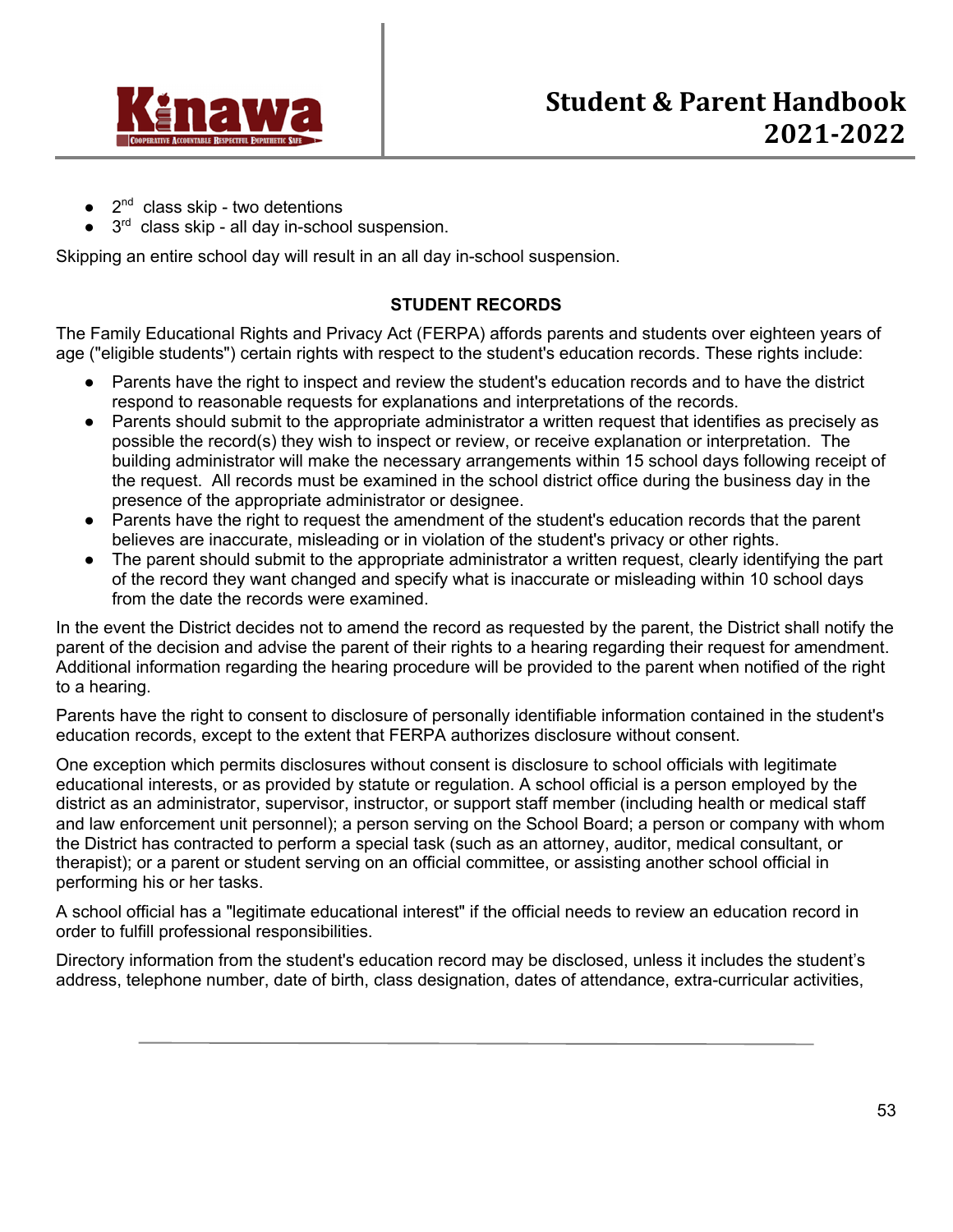

achievement awards or honors, weight and height of members of athletic teams, photograph, and school or school district previously attended.

Parents have the right to file a complaint with the U.S. Department of Education concerning an alleged failure by the District to comply with the requirements of FERPA. Such a complaint should be filed with the U.S. Department of Education at the following:

> Family Policy Compliance Office. U.S. Department of Education 600 Independence Avenue, S.W. Washington, D.C. 2022202-4605

A copy of the District's student record policy and implementing regulations are available in each school building or superintendent's office. For more information concerning this notice of the District's policy, please contact Heather Pricco, Director of Special Education, Kinawa School.

#### **SUBSTANCE ABUSE**

In the event the principal or designees, upon conclusion of an investigation, concludes that chemical dependency or abuse exists on the part of the student, efforts will be made to assist the student and/or parents or guardians in developing alternative courses of action to address this matter.

At a meeting with the student and parent or guardian the nature of the problem will be discussed and suggestions offered on how to eliminate chemical dependency or abuse. The school shall provide a listing of community and private agencies that can offer assistance in this matter.

The school officials shall enforce the appropriate school rules and regulations which lead to suspension and/or expulsion.

Any service or materials rendered or provided by professionals or persons other than school employees will be the responsibility of the student's parents. The school will assume no responsibility for payment or for making arrangements for such payment.

If the student and family fail to seek treatment and/or the chemical dependency symptoms persist, the student's position in school will be in jeopardy and one or more of the following actions shall be taken:

- Additional appropriate actions which lead toward suspension and/or expulsion.
- Notification of law enforcement officials.
- Notification of county health officials.

#### *Use of Drug Dog*

Kinawa believes our parents want students to attend schools which are safe and drug free. A trained Meridian Township canine (drug dog) may periodically sweep our building.

This action is intended to give our students a clear message that drugs in school will not be tolerated. Should the dog find any illegal substance, the school would take the appropriate action (police notification and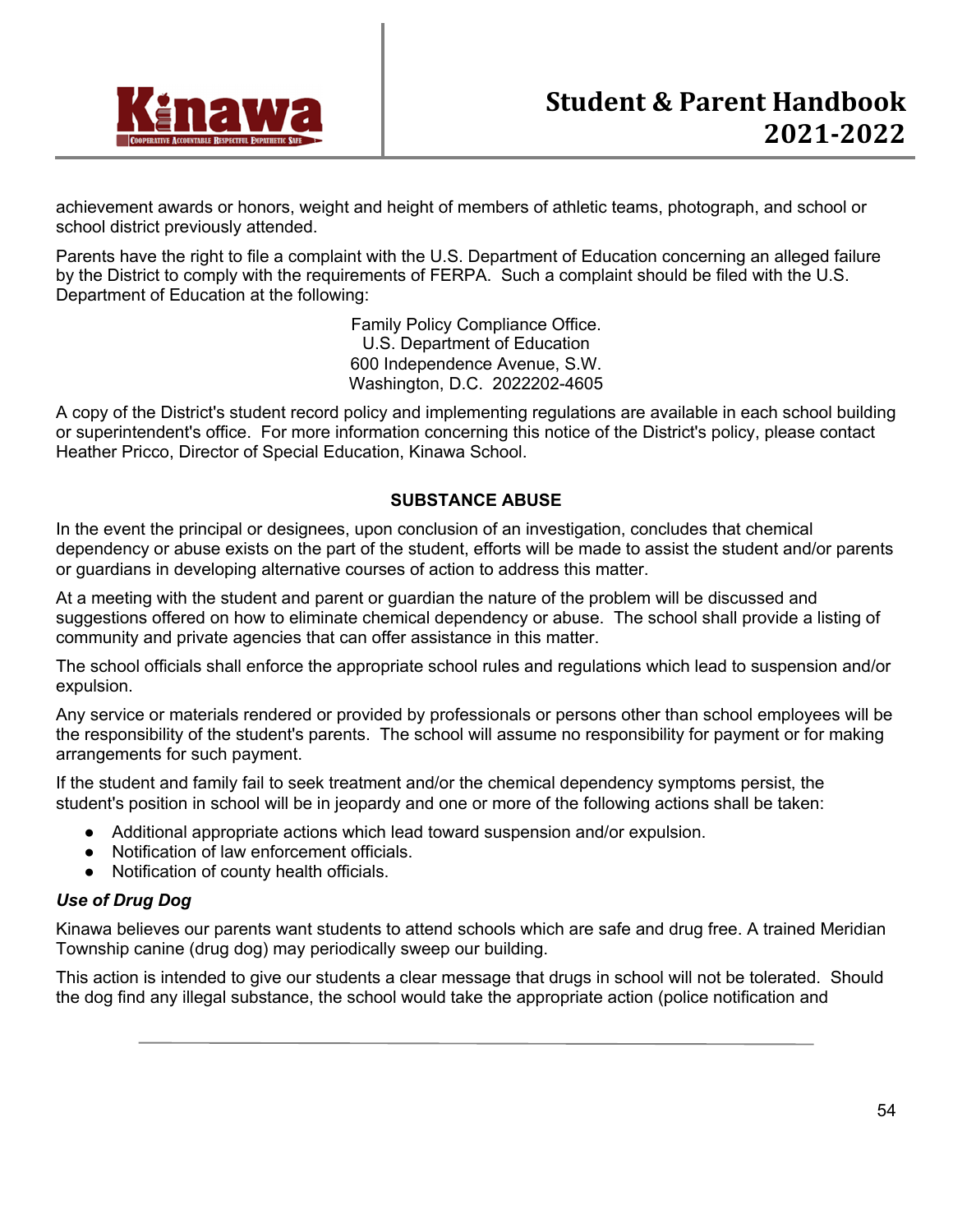

implementation of school discipline policy) based on all the circumstances. The use of the drug dog provides another means of attempting to protect all of our students while preserving a safe school that is free of drugs.

#### **TARDINESS**

The Kinawa staff believes that students should arrive at school prepared and on time. Failure of students to do so compromises valuable instructional time for all students. A student is deemed tardy to class if that student is not in the classroom by the time the bell has rung marking the beginning of class. A student will be considered absent when he/she arrives to class **more than fifteen minutes** after the class period has begun.

#### *Morning Tardies*

Parents should excuse 1st hour tardies only in the case of an emergency. Oversleeping is **NOT** a reason to excuse a tardy in the morning. The administration reserves the right to decide whether to excuse 1st hour tardies.

#### *Class Tardies*

Students will be marked tardy by the teacher if they are late to class unless they:

- Provide a note or pass from another staff member, excusing your tardiness.
- Provide a justifiable reason which is accepted by the teacher for the class to which the student is late.

A tardy may be awarded when a student is not prepared for learning when the bell rings for classes to begin. Students need to bring necessary materials and be seated and ready for learning when class begins. Teachers will make their expectations for successful arrival to class clear to students , as definitions may differ slightly due to unique learning environments across the school. A record of tardiness will be entered by teachers into PowerSchool and will be maintained by the administration.

#### **Consequences for tardies are:**

- **Third Tardy** Students notified with a warning note. Parents notified via email by the student supervisor that the next tardy will result in a detention. Will explain policy, highlighting:
	- Opportunity to teach to help—can brainstorm strategies with students
	- Instruction is delayed for all when students enter late
	- Policy encourages kids to develop patterns then resets them to zero as a reward
	- Any special circumstances must be documented (medical need, etc.)
- **Fourth and Fifth Tardy** Parents notified via email. Student serves lunch detentions. If the student can attend with no tardies for five consecutive days, tardies reset and the student will be considered as having zero for purposes of the policy.
- **Sixth Tardy** Parents are notified. Two detentions served at lunch or before or after school.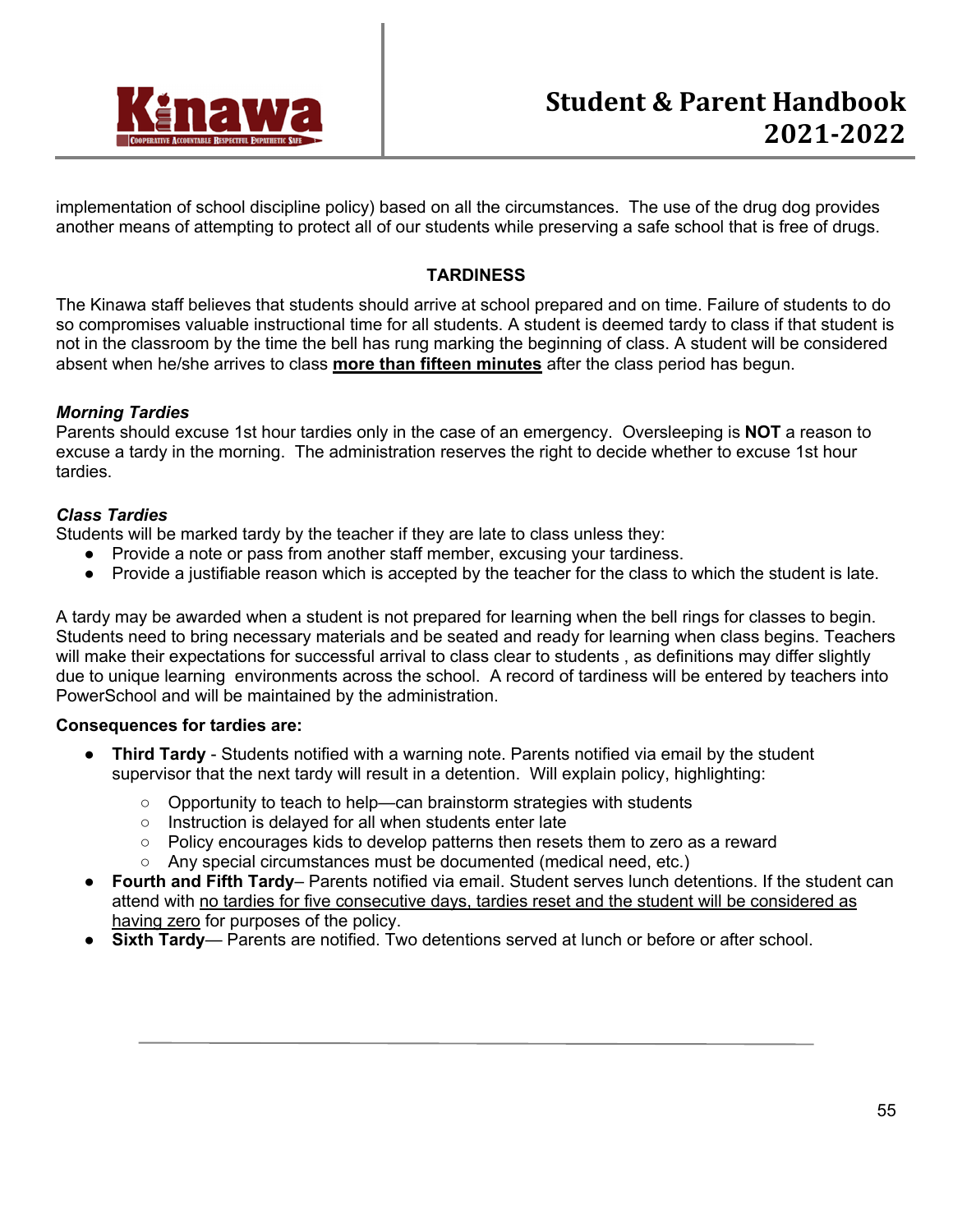

#### **Additional consequences will be implemented that may include:**

- Hall restrictions (no hall passes, limited passing time)
- Lunch detentions
- A behavior plan developed by the counselor, behavior contract
- Storage of materials in class
- Loss of locker until tardiness is fixed
- Parent meeting
- Others to be determined by administration

Again, if a student can attend for 5 consecutive days without a tardy, they will be reset to zero for purposes of the policy. Administrative discretion will be utilized if a student is abusing the policy.

#### **TELEPHONE USE**

A Guidance Office phone is available for student use in the event of an **emergency or illness**. We ask that students not use this phone for forgotten items such as gym clothes, homework, musical instruments, or to make after-school plans. We hope this policy encourages students to become more responsible for their belongings, avoids interrupting parents at home or work, and keeps students in class so they are not missing instruction.

#### **THEFT**

Students must or should report a theft immediately to their teacher and to the principal. Include a written description that describes the item in detail and its last known whereabouts.

#### **BUS/CAR TRANSPORTATION**

We do not advise parents to transport students to school when bus transportation is available. However, parents who drive students to school should park in designated parking areas and follow car line procedures. Do not, for any reason, block fire or bus lanes.

Bus schedules are available on the district website. Students should be at the bus stop 5 minutes prior to the listed time. Students are reminded that the bus stop is considered an extension of the school and that appropriate behavior is expected.

#### *Bus Behavior*

School bus transportation is an extension of the school. The same behavior standards in school are expected on the bus. Good behavior on a school bus is even more important because of the safety factor. Pupils are expected to conform to the following bus regulations as developed for the safety of the pupil riders. How well bus riding rules are adhered to and the manner in which they are adhered to may lead to student discipline.

#### *Bus Riders Rules and Regulations*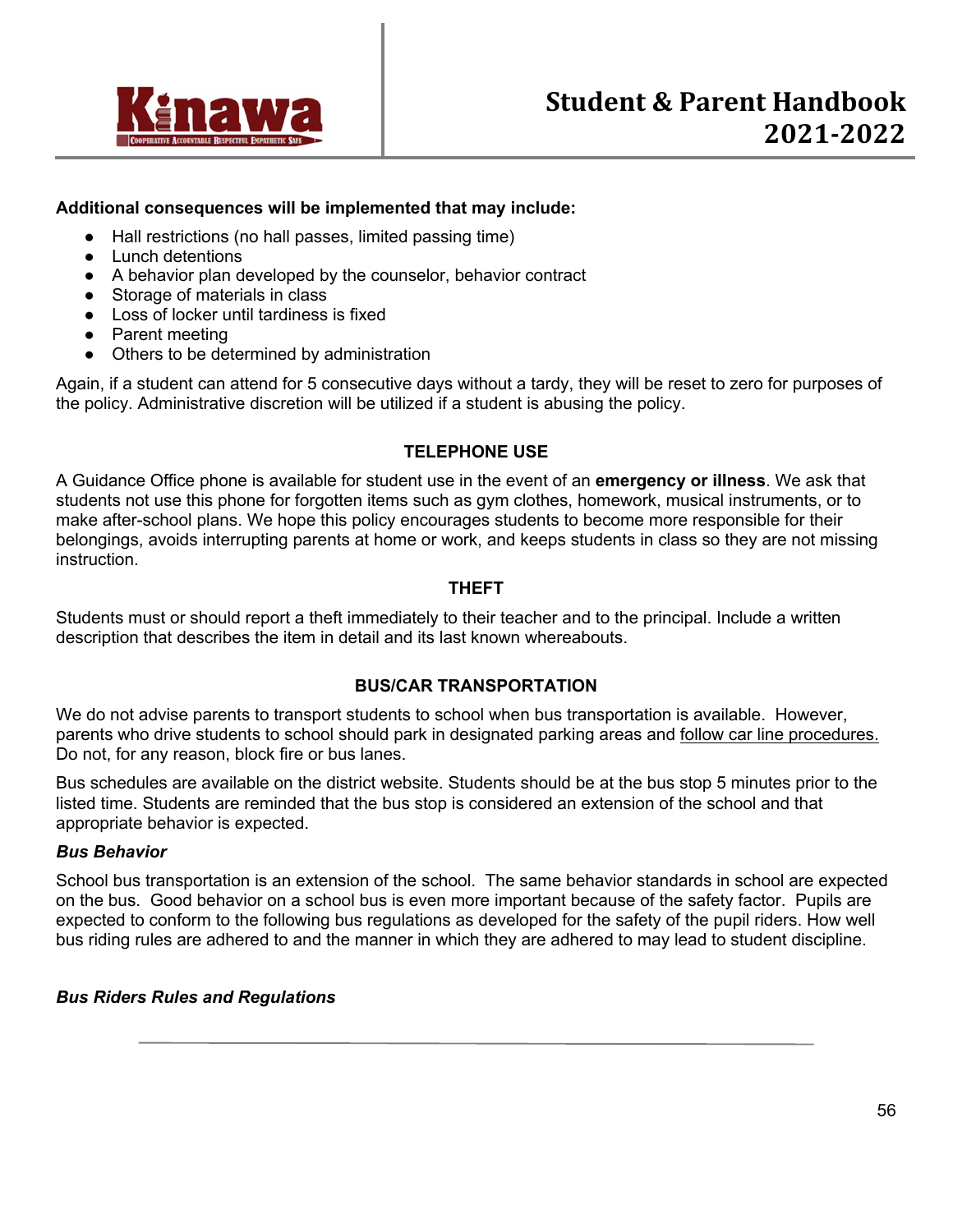

- 1. Be on time at the designated bus stop. Buses cannot wait for tardy pupils.
- 2. The driver is in charge. Pupils are expected to obey the bus driver.
- 3. Expect to walk some distance to a bus stop as required by State Regulations.
- 4. Stay off the roadway while waiting for the bus. Form a line to get on the bus.
- 5. Cross in front of the bus when crossing a road or the highway, not in back of the bus.
- 6. Wait until the bus has come to a complete stop before attempting to get off or on the bus.
- 7. Leave the bus only at the consent of the driver.
- 8. Occupy any seat assigned by the driver. Keep feet out of the aisles, off seats and off backs of seats and refrain, at all times, from moving around while the bus is in motion.
- 9. Sit upright and keep your head, arms and hands inside of the bus.
- 10. Observe classroom conduct. Avoid unnecessary disturbing noises. Drivers should not be distracted while the bus is in motion. Do not shout at passing persons or vehicles.
- 11. Be courteous. Use no profanity or vulgar language.
- 12. Help keep the bus clean. No eating or drinking on the bus.
- 13. Fighting, pushing, shoving or other rowdiness will not be tolerated.
- 14. Report to the driver at once any damage to the bus that is observed.
- 15. There shall be no smoking or drinking on the bus.
- 16. Skateboards, animals and dangerous objects such as shovels are prohibited.
- 17. Students are to use the same bus stop location on a consistent basis.

#### *Bus Pass District Policy*

Please follow these procedures when arranging for a child to ride a bus other than their own. District policy requires that a child be taken to the original destination if these procedures are not observed:

- 1. A note must be written by the parent/guardian (indicating the name of the student their child is riding with and the bus #) and sent with the student to school. The school office will also accept a phone request for alternate transportation arrangements, if done in advance.
- 2. The office will write an official Bus Pass and return it to the student. Student will be responsible for giving the Bus Pass to the bus driver.

#### **TRIMESTER SCHEDULE**

Three grading periods end on the following dates:

Trimester 1: November 20, 2020 Trimester 2: March 12, 2021 Trimester 3: June 11, 2021

#### **VIDEO AND FILM VIEWING**

Parental permission will be requested before a student is allowed to view a film with a PG-13 rating.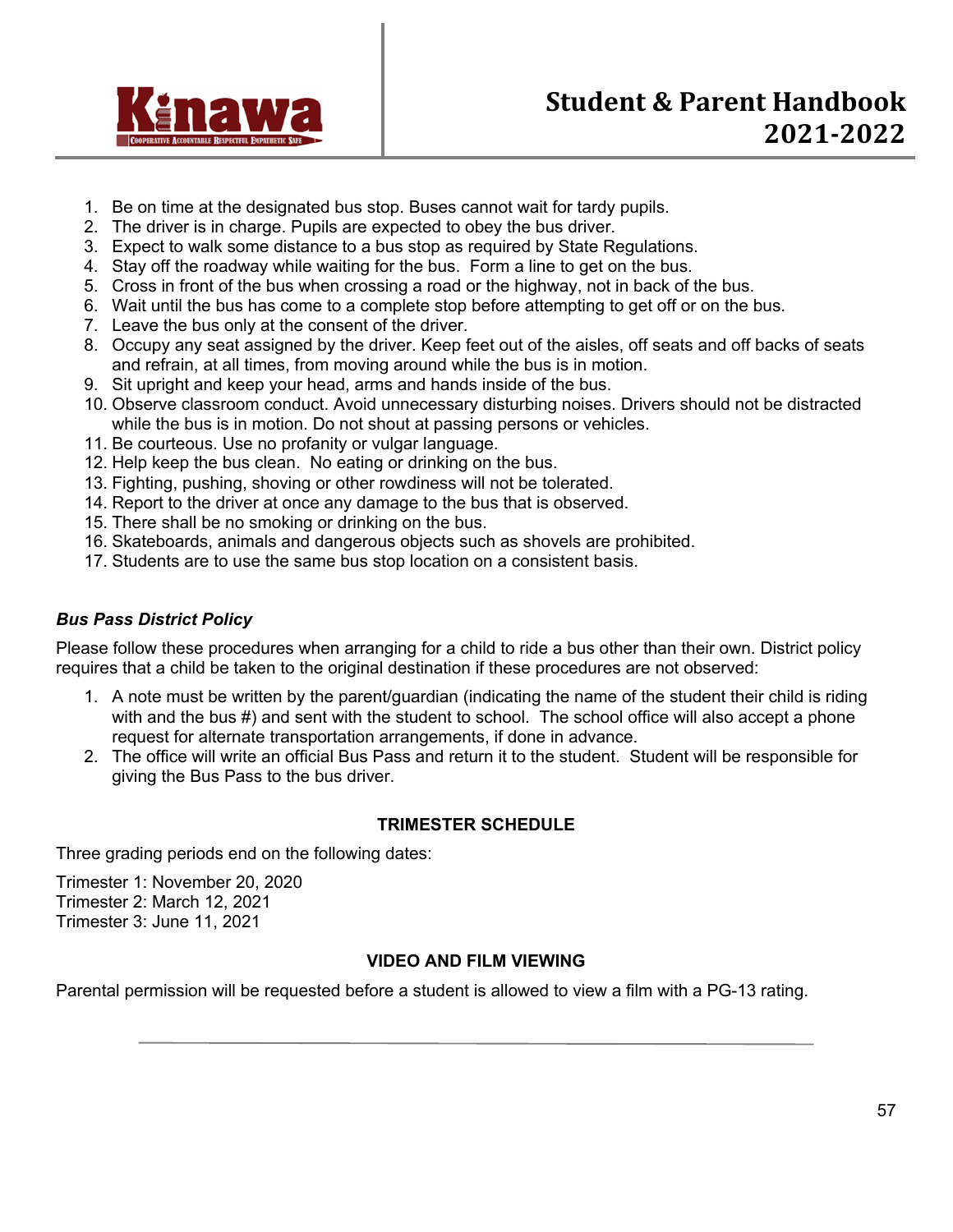

#### **VISITATIONS**

#### *Parents/Citizens*

Okemos Public Schools welcome visits to our middle schools by parents and other citizens. Classroom visits need to be limited in number and frequency and pre arranged with the principal and staff. All school visitors must report to the guidance office upon arrival in the building. See District policy regarding school visits. (Refer to Board of Education Policy R1250.)

#### *Students*

Students who wish to have other school aged children visit Kinawa must make arrangements with the guidance office at least two days before you wish to have a visitor attend. (Children in fourth grade or under are not allowed to visit.)

Approval must be obtained from the principal after your teachers have given their written approval. Visits are limited to one day and visitors are not allowed in school after Memorial Day. All school visitors must report to the office upon arrival in the building.

#### **WEBSITE**

The district website contains valuable information for families, including a staff email and phone directory, enrollment information, departmental information, bus schedules, food menus, school newsletters, teacher web pages, and much more. Please utilize this resource as it contains information that is intended to help our families.

A link to the Okemos Channel provides information about the district cable channel and on demand streaming of events that have been taped by the district such as concerts, special assemblies, and school board meetings.

http://www.okemosk12.net

#### **UNDERSTANDING CONCUSSION**

Beginning on July 1, 2013 Public Acts 342 and 343 (Concussion Laws) will go into effect in the State of Michigan. These laws require all levels of schools and youth sports organizations to educate and train staff, notify parents/guardians of the law, and monitor all possible youth concussions or head injuries. Please read this fact sheet and sign as acknowledgement that you have been provided this information.

#### *Some Common Symptoms*

| Headache                | Pressure in the Head | Nausea/Vomiting      | <b>Dizziness</b>   |
|-------------------------|----------------------|----------------------|--------------------|
| <b>Balance Problems</b> | Double Vision        | <b>Blurry Vision</b> | Sensitive to Light |
| Sensitive to Noise      | Sluggishness         | Laziness             | Fogginess          |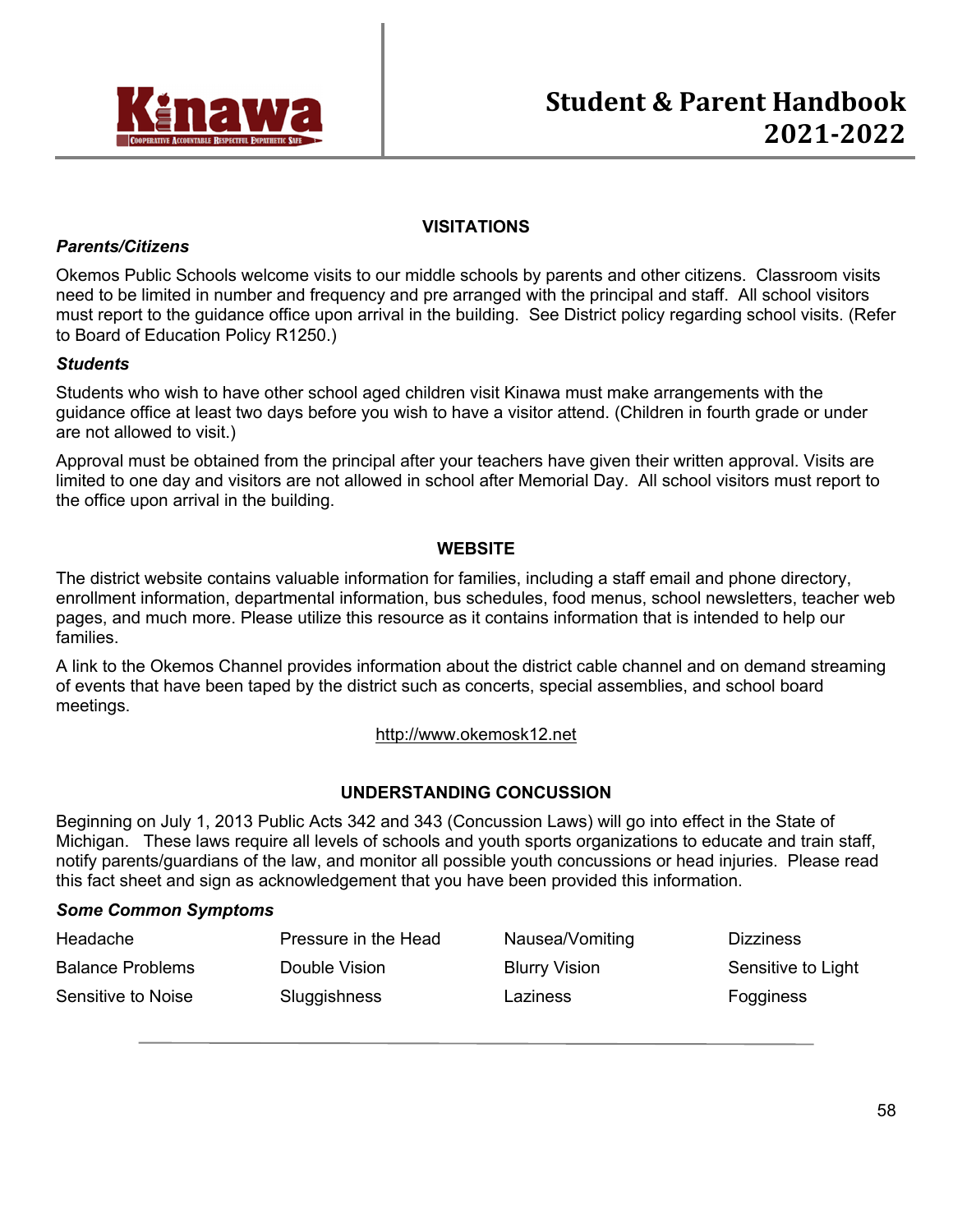

Grogginess Poor Concentration Memory Problems Confusion

"Feeling Down" Not "Feeling Right" Feeling Irritable Slow Reaction Time

Sleep Problems

#### *What is a Concussion?*

A concussion is a type of traumatic brain injury that changes the way the brain normally works. A concussion is caused by a fall, bump, blow, or jolt to the head or body that causes the head and brain to move quickly back and forth. A concussion can be caused by a shaking, spinning or a sudden stopping and starting of the head. Even a "ding," "getting your bell rung," or what seems to be a mild bump or blow to the head can be serious. A concussion can happen even if you haven't been knocked out.

You can't see a concussion. Signs and symptoms of concussions can show up right after the injury or may not appear or be noticed until days or weeks after the injury. If the student reports any symptoms of a concussion, or if you notice symptoms yourself, seek medical attention right away. A student who may have had a concussion should not return to play on the day of the injury and until a health care professional says they are okay to return to play.

#### **If you suspect a concussion:**

- **SEEK MEDICAL ATTENTION RIGHT AWAY** A health care professional will be able to decide how serious the concussion is and when it is safe for the student to return to regular activities, including sports. Don't hide it, report it. Ignoring symptoms and trying to "tough it out" often makes it worse.
- **KEEP YOUR STUDENT OUT OF PLAY** Concussions take time to heal. Don't let the student return to play the day of injury and until a health care professional says it's okay. A student who returns to play too soon, while the brain is still healing, risks a greater chance of having a second concussion. Young children and teens are more likely to get a concussion and take longer to recover than adults. Repeat or second concussions increase the time it takes to recover and can be very serious. They can cause permanent brain damage, affecting the student for a lifetime. They can be fatal. It is better to miss one game than the whole season.
- **TELL THE SCHOOL ABOUT ANY PREVIOUS CONCUSSION** Schools should know if a student had a previous concussion. A student's school may not know about a concussion received in another sport or activity unless you notify them.

#### *Signs Observed by Parents*

- Appears dazed or stunned
- Is confused about assignment or position
- Forgets an instruction
- Can't recall events prior to or after a hit or fall
- Is unsure of game, score, or opponent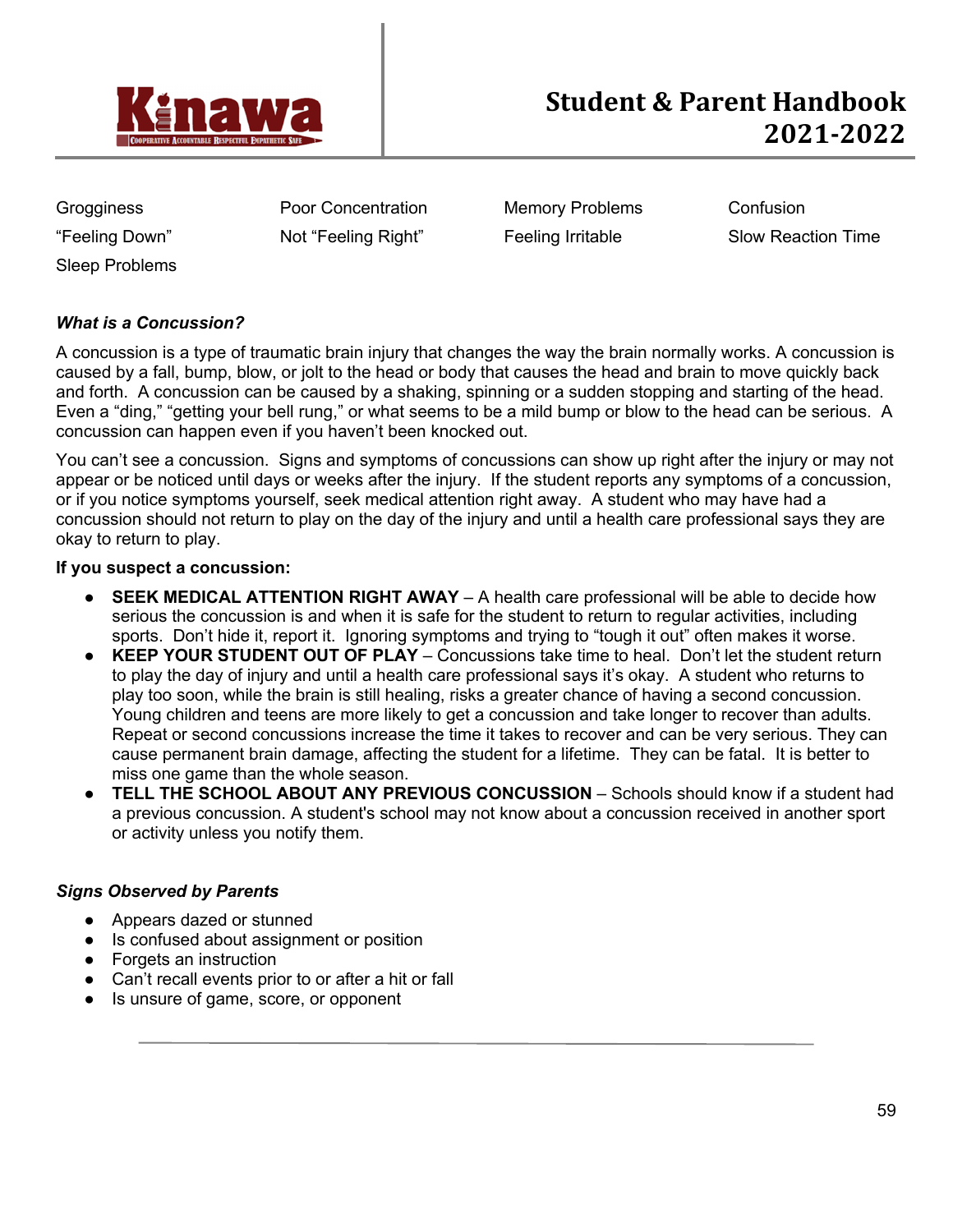

- Moves clumsily
- Answers questions slowly
- Loses consciousness (even briefly)
- Shows mood, behavior, or personality changes

#### *Concussion Danger Signs*

In rare cases, a dangerous blood clot may form on the brain in a person with a concussion and crowd the brain against the skull. A student should receive immediate medical attention if after a bump, blow, or jolt to the head or body s/he exhibits any of the following danger signs:

- One pupil larger than the other
- Is drowsy or cannot be awakened
- A headache that gets worse
- Weakness, numbness, or decreased coordination
- Repeated vomiting or nausea
- Slurred speech
- Convulsions or seizures
- Cannot recognize people/places
- Becomes increasingly confused, restless or agitated
- Has unusual behavior
- Loses consciousness (even a brief loss of consciousness should be taken seriously.)

#### *How to Respond to a Report of a Concussion*

If a student reports one or more symptoms of a concussion after a bump, blow, or jolt to the head or body, s/he should be kept out of athletic play the day of the injury. The student should only return to play with permission from a health care professional experienced in evaluating for concussion. During recovery, rest is key. Exercising or activities that involve a lot of concentration (such as studying, working on the computer, or playing video games) may cause concussion symptoms to reappear or get worse. Students who return to school after a concussion may need to spend fewer hours at school, take rest breaks, be given extra help and time, spend less time reading, writing or on a computer. After a concussion, returning to sports and school is a gradual process that should be monitored by a healthcare professional.

Remember: Concussion affects people differently. While most students with a concussion recover quickly and fully, some will have symptoms that last for days, or even weeks. A more serious concussion can last for months or longer.

To learn more, go to www.cdc.gov/concussion.

## **APPENDIX A STUDENTS WITH DISABILITIES**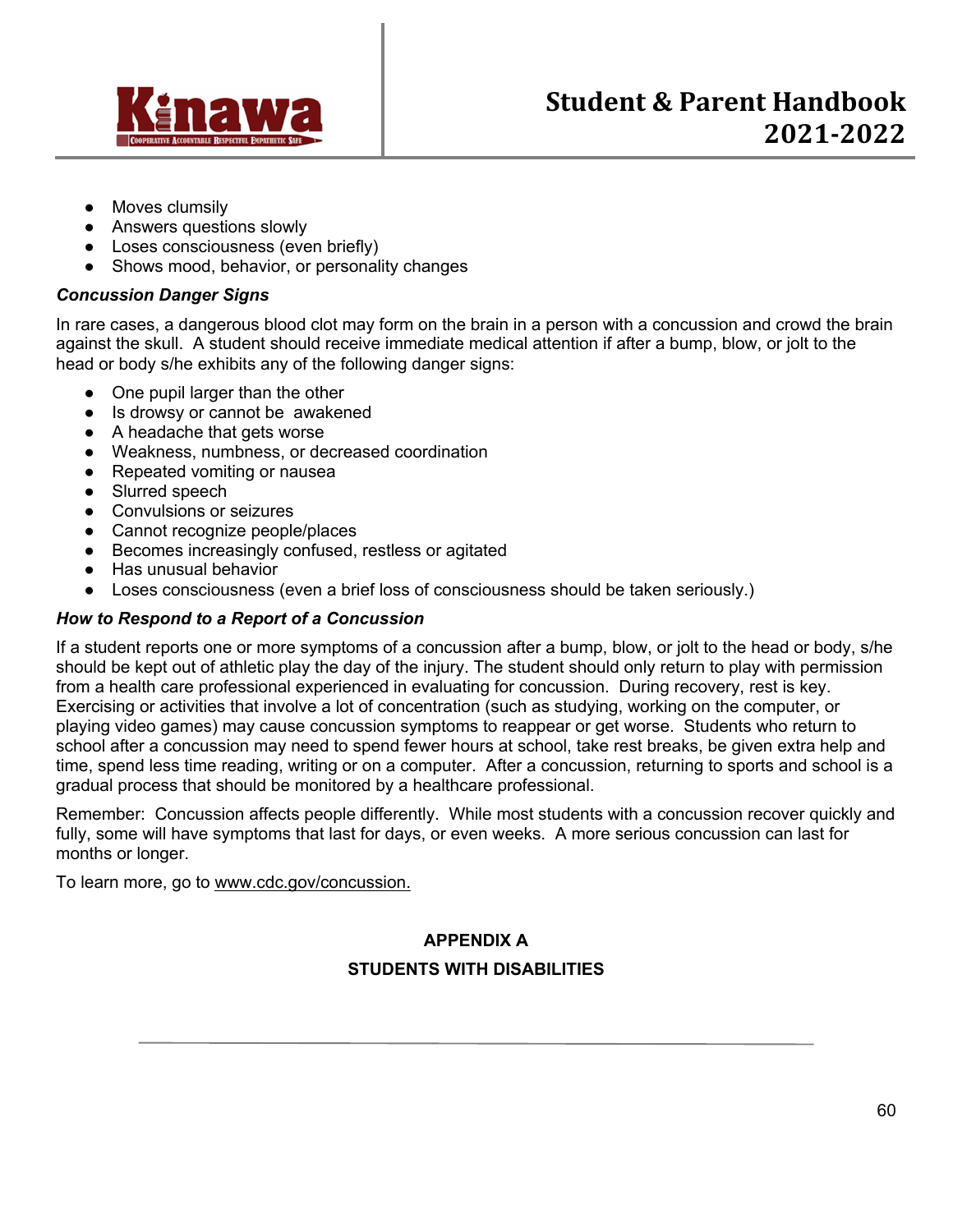

All applicable state and federal laws related to disciplining students with disabilities will be followed. Additionally, students with disabilities are entitled to the same due process protections as all other students.

#### *Procedures for Discipline*

- 1. The district will notify the student's parent/guardian and will provide the parent/guardian a copy of procedural safeguard on the date on which the district decides to:
	- a. expel a student with a disability;
	- b. suspend a student with a disability for more than 10 consecutive school days;
	- c. suspend a student with a disability for more than 10 cumulative school days in the same school year if a pattern of removals exist (explained below); or
	- d. place a student with a disability in an interim alternative educational setting (explained below).
- 2. Within 10 school days of a decision to expel a student with a disability or suspend a student with a disability for more than 10 consecutive school days, the district will convene a manifestation determination review team meeting, which must include the parent/guardian and relevant members of the student's IEP or 504 team, to determine whether the student's conduct was a manifestation of his or her disability.
	- a. If the team concludes that the conduct was a manifestation of the student's disability, the district may not continue the suspension or expulsion. For a student with an IEP, if the team finds the conduct to be a manifestation of the student's disability, the district must either conduct a functional behavioral assessment (unless one was previously conducted) and implement a behavior intervention plan for the student; or if a behavior intervention plan was already developed, review and modify the behavior intervention plan to address the conduct at issue.
	- b. If the IEP or 504 team concludes that the conduct was a manifestation of the student's disability, the student must be returned to the placement from which the student was removed unless the parent and the district agree to change the placement or unless the student may be placed in a 45-school day interim alternative educational setting (explained below).
	- c. If the team concludes that the conduct was not a manifestation of the student's disability, the district may proceed with the suspension or expulsion by observing the due process requirements discussed above and, if the student has and IEP must, if appropriate, conduct a functional behavioral assessment and develop a behavior intervention plan for the student.
- 3. Before suspending or expelling a student with a disability for more than 10 cumulative days in a school year, district administration must determine whether the student's removals from school constitute a pattern. If the district determines that the removals constitute a pattern, the district will, within 10 school days of a decision convene a manifestation determination review team meeting, which must include the parent/guardian and relevant members of the student's IEP team, to determine whether the student's conduct was a manifestation of his or her disability.
- 4. If the team concludes that the conduct was a manifestation of the student's disability, the district may not continue the suspension or expulsion. For a student with an IEP, if the team finds the conduct to be a manifestation of the student's disability, the district must either: (1) conduct a functional behavioral assessment (unless one was previously conducted) and implement a behavior intervention plan or (2) if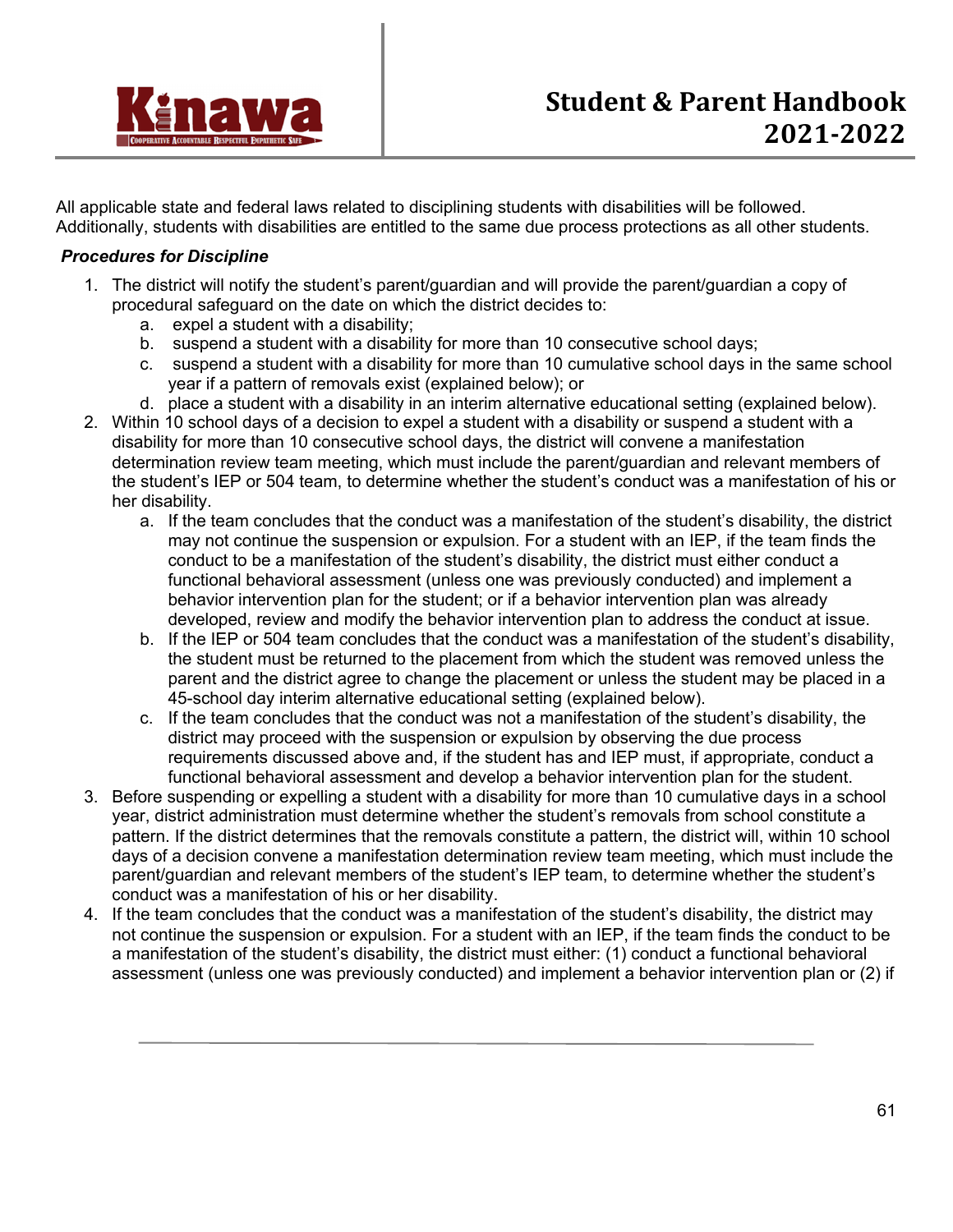

a behavior intervention plan was already developed, review and modify the behavior intervention plan to address the conduct at issue.

- 5. If the team concludes that the conduct was a manifestation of the student's disability, the student must be returned to the placement from which the student was removed unless the parent and the district agree to change the placement or unless the student may be placed in a 45-school day interim alternative educational setting (explained below).
- 6. If the team concludes that the conduct was not a manifestation of the student's disability, the district may proceed with the suspension or expulsion by observing the due process requirements discussed above and, if the student has and IEP must, if appropriate, conduct a functional behavioral assessment and develop a behavior intervention plan for the student.
- 7. District administrators may remove a student with a disability who engages in any of the following conduct to an interim alternative educational setting for not more than 45 school days, even if the conduct is a manifestation of the student's disability:
	- a. Carrying a weapon to or possessing a weapon at school, on school premises, or to or at a school function;
	- b. Knowingly possessing or using illegal drugs, or selling or soliciting the sale of a controlled substance, while at school, on school premises, or at a school function; or
	- c. Inflicting serious bodily injury upon another person while at school, on school premises, or at a school function.
- 8. For purposes of this section of the policy only, a "weapon" means a device, instrument, material, or substance, animate or inanimate, which is used for, or is readily capable of, causing death or serious bodily injury. A "weapon" does not include a pocket knife with a blade of less than 2½ inches in length. No student may be removed to an interim alternative educational setting without first receiving the due process rights afforded under this board policy.
- 9. Within 10 school days of a decision to place a student in an interim alternative educational setting, district administration must convene a manifestation determination review team meeting, which must include the parent/guardian and relevant members of the student's IEP team, to determine whether the student's conduct was a manifestation of his or her disability.
	- a. If the student has an IEP and the team concludes that the conduct was a manifestation of the student's disability, the district must either conduct a functional behavioral assessment (unless one was previously conducted) and implement a behavior intervention plan; or) if a behavior intervention plan was already developed, review and modify the behavior intervention plan to address the conduct at issue.
	- b. If the student has an IEP and the team concludes that the conduct was not a manifestation of the student's disability, the district must, if appropriate, conduct a functional behavioral assessment and develop a behavior intervention plan for the student.
- 10. The district reserves its right to remove a dangerous student from school to the maximum extent permitted by law. The board directs administration to follow all state and federal laws governing the removal of dangerous students with disabilities.
- 11. If a student who is eligible for services under the Individuals with Disabilities Education Act is expelled or suspended for more than 10 school days during a school year or placed in a 45-school day interim